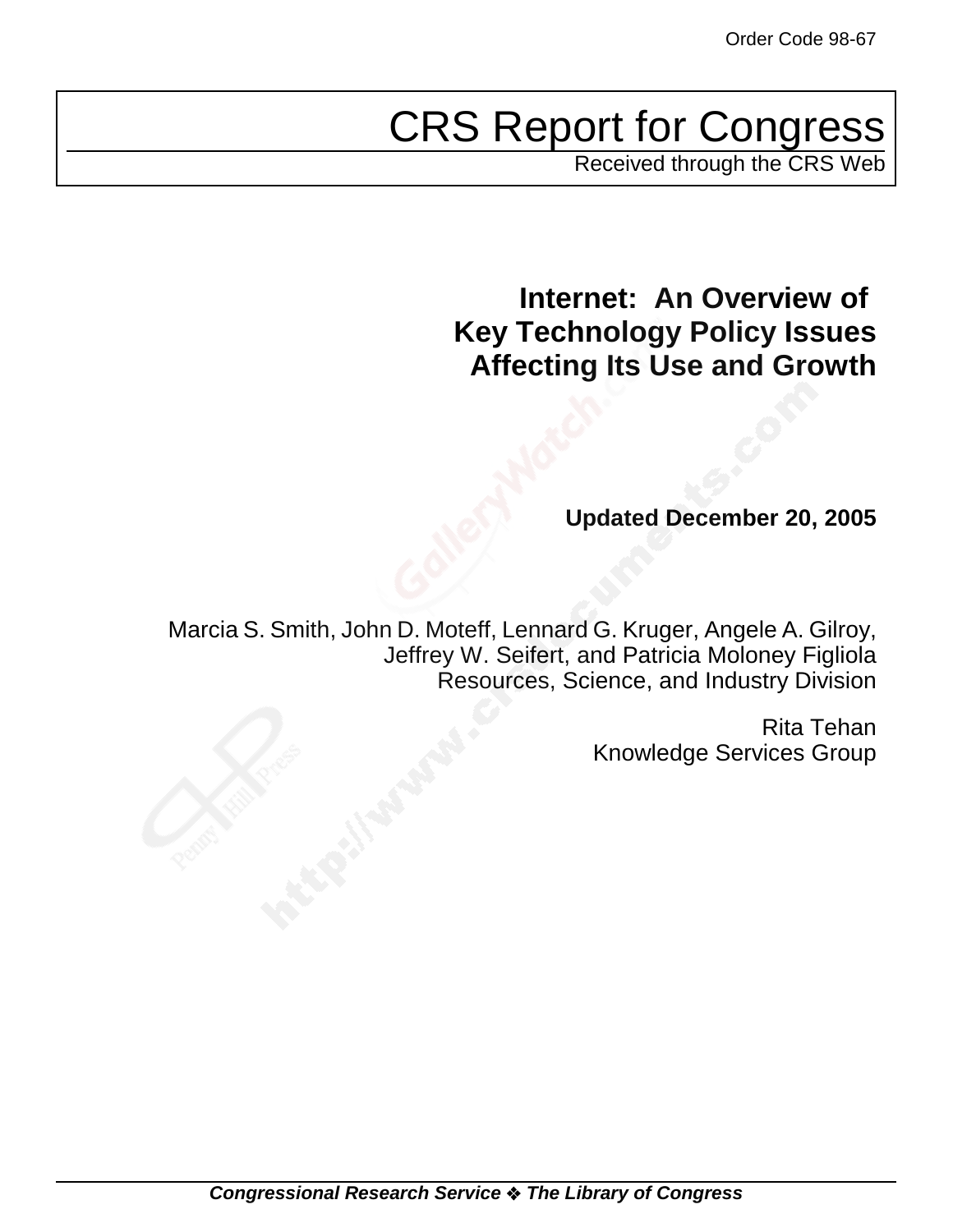## Internet: An Overview of Key Technology Policy Issues Affecting Its Use and Growth

#### **Summary**

In the decade between 1994 and 2004, the number of U.S. adults using the Internet increased from 15% to 63%, and by mid-2005, stood at 72%. From electronic mail to accessing information to online purchasing ("electronic commerce"), the Internet touches almost every aspect of modern life. The extent to which use of the Internet continues to grow, however, may be affected by a number of technology policy issues being debated in Congress.

First is the availability of high-speed — or "broadband" — Internet access. Broadband Internet access gives users the ability to send and receive data at speeds far greater than Internet access over traditional telephone lines. With deployment of broadband technologies accelerating, Congress is seeking to ensure fair competition and timely broadband deployment to all sectors and geographical locations of American society.

Next are a range of issues that reflect challenges faced by those who do use the Internet, such as security, privacy (including spyware and identity theft), unsolicited commercial electronic mail ("spam"), protecting children from unsuitable material (such as pornography), and computer security, including the vulnerability of the nation's critical infrastructures to cyber attacks.

Other issues include the governance of the Internet's domain name system (DNS), which is administered by a U.S.-based nonprofit corporation called the Internet Corporation for Assigned Names and Numbers (ICANN). With the Department of Commerce currently exercising legal authority over ICANN, and in reaction to calls for greater international control over the Internet, the  $109<sup>th</sup> Congress$ has expressed its support for maintaining U.S. control over the domain name system.

The evolving role of the Internet in the political economy of the United States also continues to attract congressional attention. Among the issues are what changes may be needed at the Federal Communications Commission in the Internet age, federal support for information technology research and development, provision of online services by the government ( "e-government"), and availability and use of "open source" software by the government.

A number of laws already have been passed on many of these issues. Congress is monitoring the effectiveness of these laws, and assessing what other legislation may be needed. Many bills are pending in the 109<sup>th</sup> Congress, particularly on broadband deployment and Internet privacy (including identity theft). This report identifies that legislation, but does not track the status of the bills. Other CRS reports referenced in this document do track legislation, and the reader should consult those reports, which are updated more frequently than this one, for current information. This report is updated quarterly.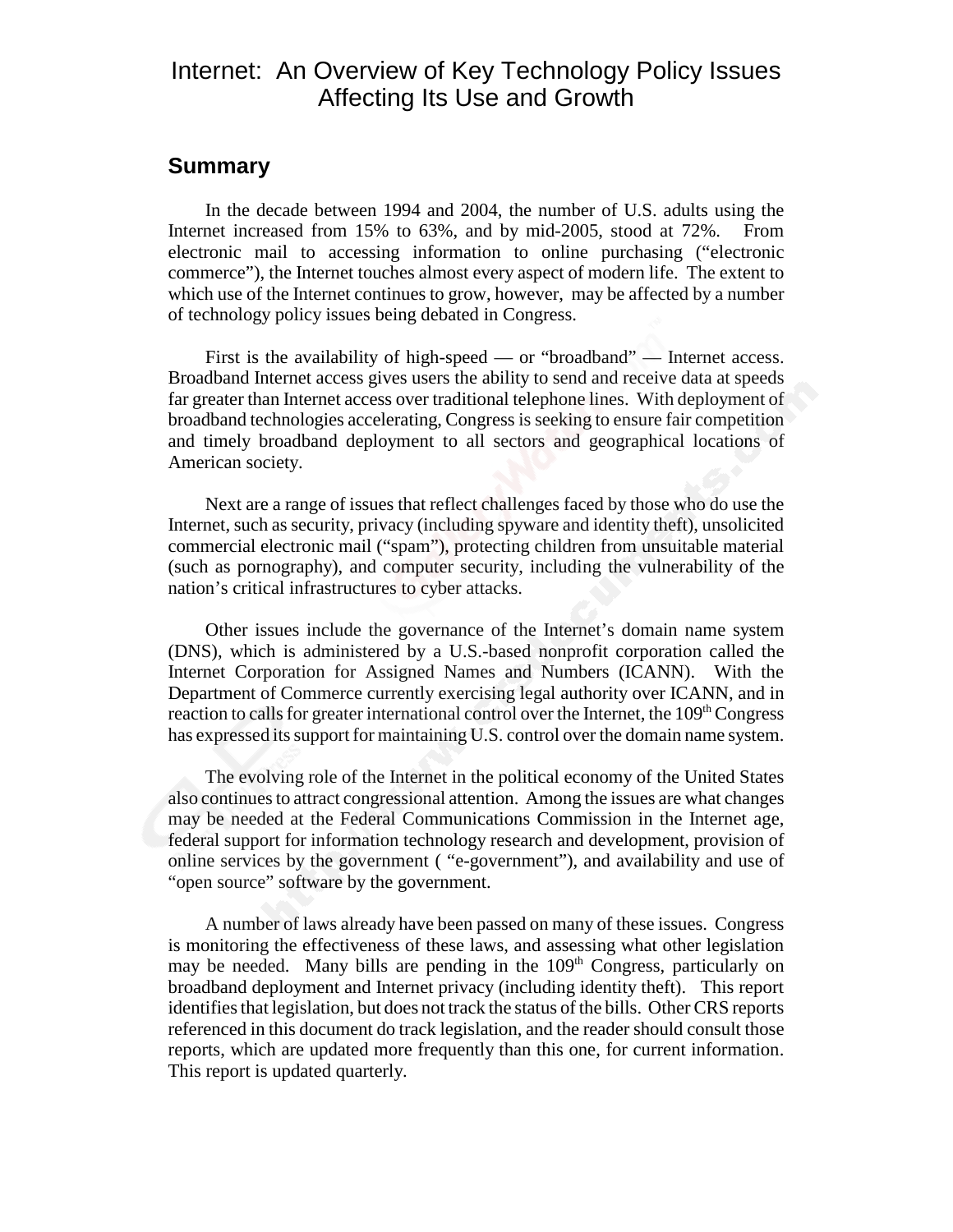## **Contents**

| Collection of Data by Website Operators and Fair Information Practices 10<br>By Government and Law Enforcement Officials 12 |
|-----------------------------------------------------------------------------------------------------------------------------|
| "Spam": Unsolicited Commercial Electronic Mail  14                                                                          |
|                                                                                                                             |
|                                                                                                                             |
|                                                                                                                             |
|                                                                                                                             |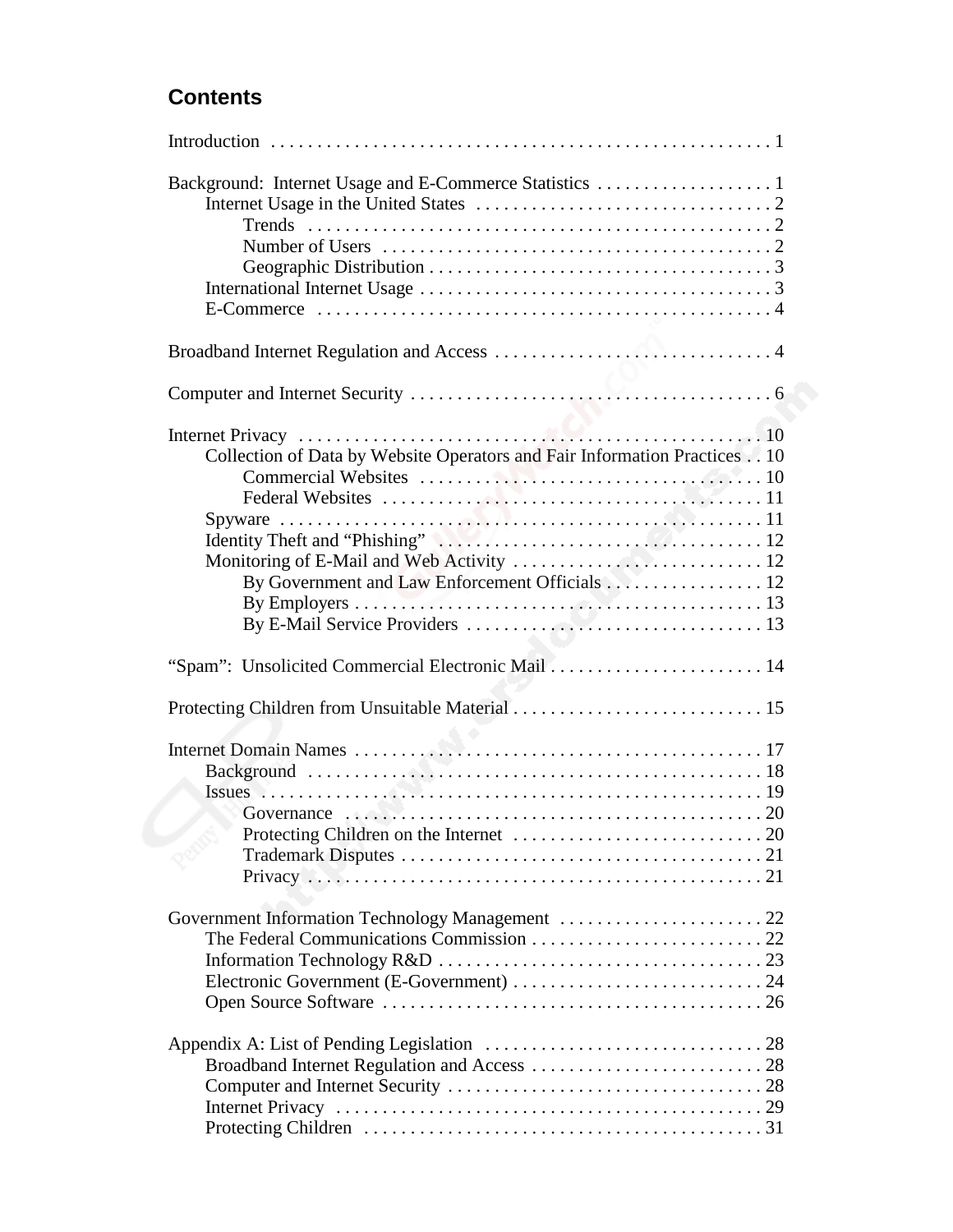| Appendix C: Legislation Passed by the $105th$ - $108th$ Congresses 36 |  |
|-----------------------------------------------------------------------|--|
|                                                                       |  |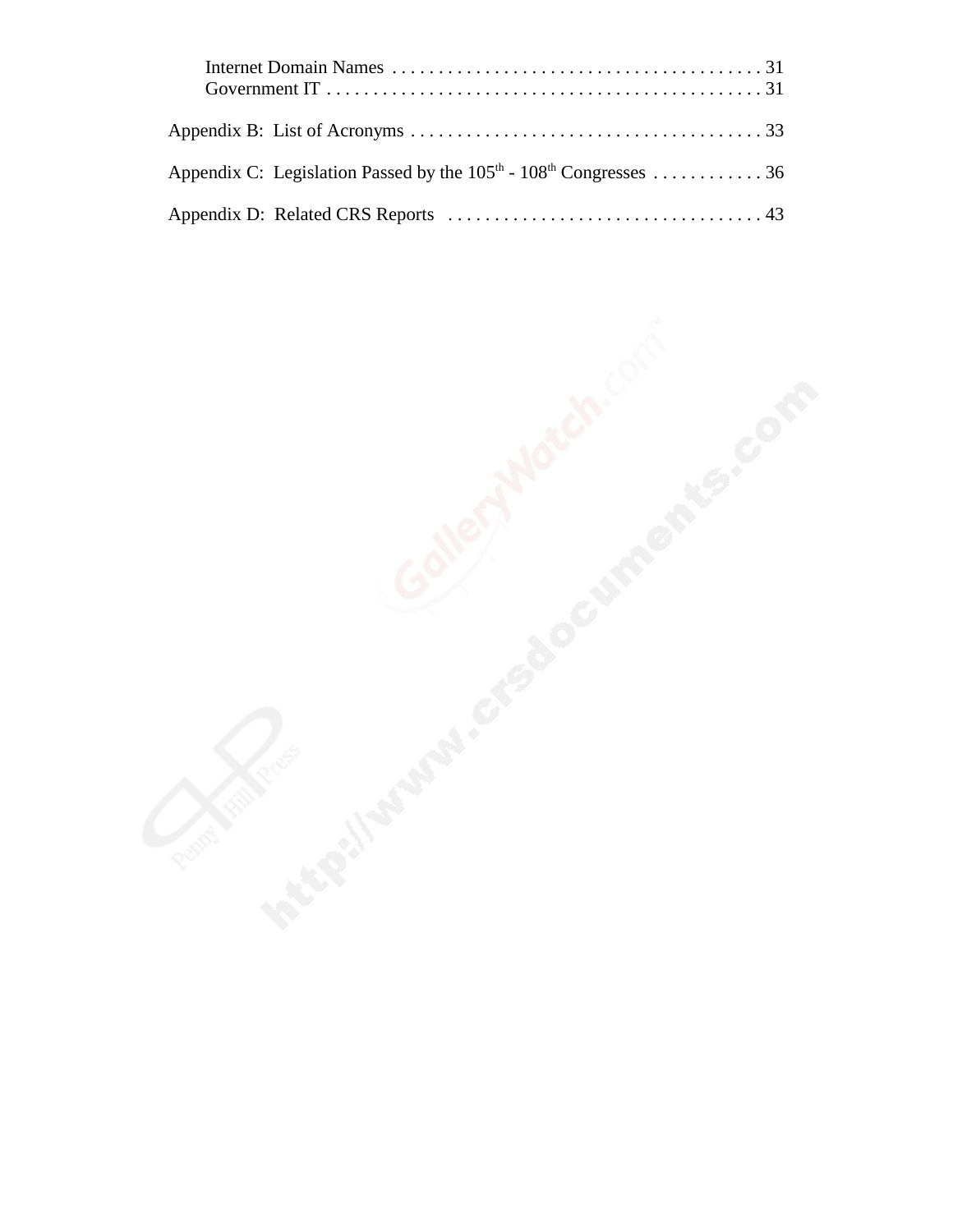## Internet: An Overview of Key Technology Policy Issues Affecting Its Use and Growth

## **Introduction**

The continued growth of the Internet for personal, government, and business purposes may be affected by a number of technology policy issues being debated by Congress. Among them are access to and regulation of broadband (high-speed) Internet services, computer and Internet security, Internet privacy, the impact of "spam," concerns about what children may encounter (such as pornography) when using the Internet, management of the Internet Domain Name System, and government information technology management.

This report provides overviews of those issues, plus appendices providing a list of pending legislation, a list of acronyms, a discussion of legislation passed in earlier Congresses, and a list of other CRS reports that provide more detail on these and related topics. Other issues that are not directly related to technology could also affect the use and growth of the Internet, such as intellectual property rights. They are not addressed in this report, but the list of CRS products in Appendix D includes reports on related topics.

Because this report is updated only quarterly, it does not attempt to track legislation. For more timely information, see the other CRS reports identified in the following sections and in Appendix D.

## **Background: Internet Usage and E-Commerce Statistics1**

According to the Pew Internet & American Life Project, the percentage of adults (age 18 or older) in the United States using the Internet increased from approximately 15% in 1994, to 72% (or 213 million) in mid-2005.<sup>2</sup> It also found that 87% of teenagers (age  $12-17$ ) use the Internet.<sup>3</sup> On a typical day in 2005, the Pew report shows, about 70 million American adults logged onto the Internet to use e-mail, read

<sup>&</sup>lt;sup>1</sup> By Rita Tehan, Knowledge Services Group.

<sup>2</sup> Pew Internet and American Life Project. *September 2005 Tracking Survey*, September, 2005. See [http://www.pewinternet.org/trends/User\_Demo\_12.05.05.htm].

<sup>3</sup> Pew Internet and American Life. *Teens and Technology: Youth are Leading the Transition to a Fully Wired and Mobile Nation*, July 27, 2005. See [http://www.pewinternet.org /PPF/r/162/report\_display.asp].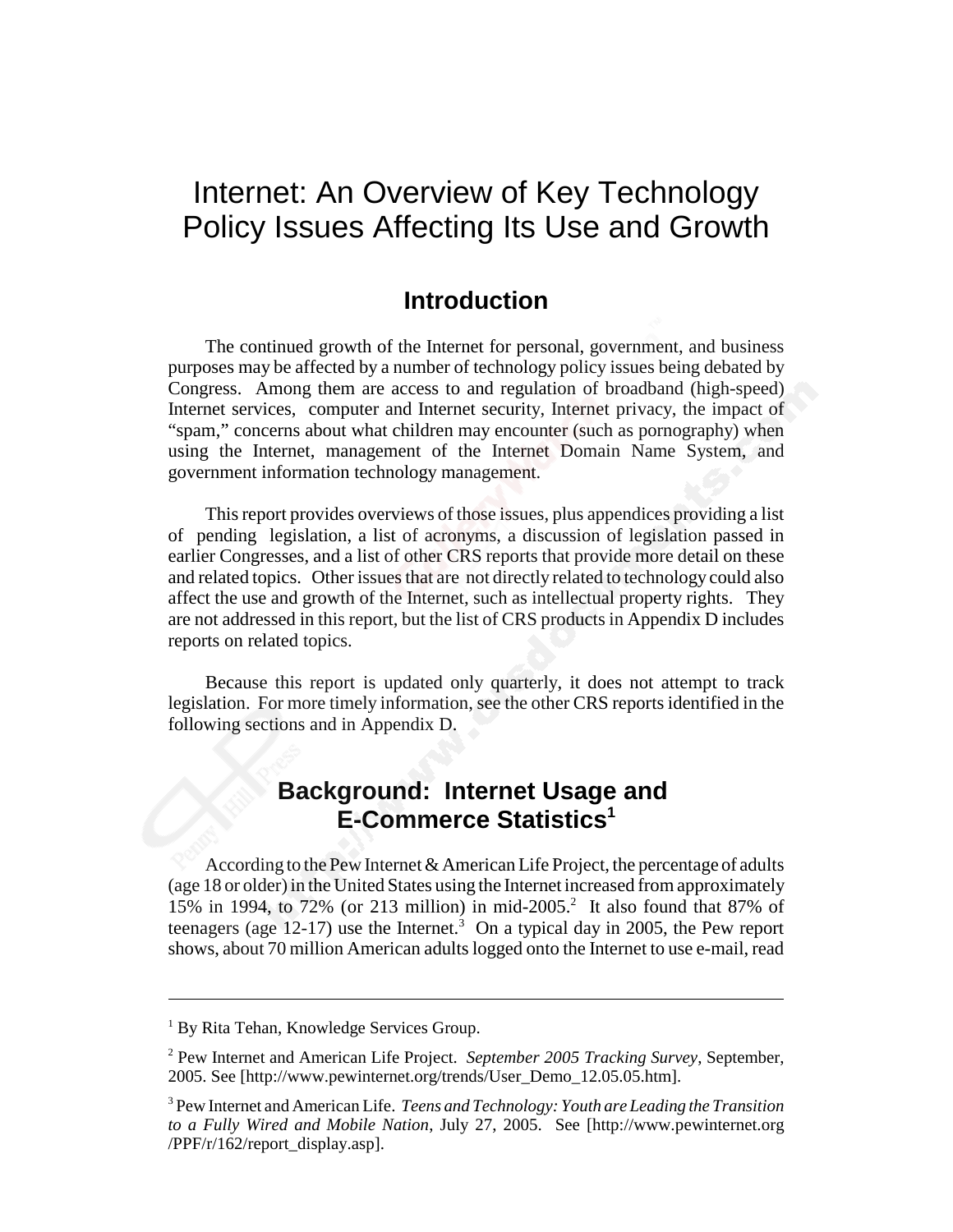news, access government information, buy merchandise, and engage in countless other activities.4

## **Internet Usage in the United States**

**Trends.** *Fifth Study of the Internet by the Digital Future Project Finds Major New Trends in Online Use for Political Campaigns*<sup>5</sup> highlights the major findings in the Annenberg School's Digital Future Project, which is studying the impact of the Internet on Americans. Among the findings are:

- Internet access has risen to its highest level ever. In 2005, 78.6% of Americans go online.
- The number of hours spent online continues to increase, rising to an average of 13.3 hours per week.
- $\bullet$  Almost two-thirds of Americans (66.2%) use the Internet at home in 2005, a substantial increase from the 46.9% of users who reported home Internet access in 2000.
- Belief that the Internet can be a tool for learning about the political process continues to increase, with 60.4 % of users and 34.6% of non-users agreeing that by using the Internet, people can better understand politics.
- ! E-mail again tops the list of the most popular online activities. The top 10 for 2005 are: e-mail, general Web surfing, reading news, shopping, entertainment news (searching and reading), seeking information about hobbies, online banking, medical information (searching and reading), instant messaging, and seeking travel arrangements and travel information.

**Number of Users.** The Federal Communications Commission (FCC) issues biannual reports on broadband Internet access service.<sup>6</sup> In its July 2005 report, the FCC reported that during the year 2004, high-speed lines serving residential, small business, larger business, and other subscribers increased by 34%, to 37.9 million lines. High-speed lines serving residential and small business subscribers increased

<sup>4</sup> Pew Internet and American Life Project. *Internet: the Mainstreaming of Online Life*, January 25, 2005. See [http://www.pewinternet.org/pdfs/Internet\_Status\_2005.pdf].

<sup>5</sup> USC Annenberg School, Center for the Digital Future. *Fifth Study of the Internet by the Digital Future Project Finds Major New Trends in Online Use for Political Campaigns*, December 7, 2005. See [http://www.digitalcenter.org/pdf/ Center-for-the-Digital-Future-2005-Highlights.pdf].

<sup>&</sup>lt;sup>6</sup> For the purposes of the FCC report, broadband means high-speed lines that deliver services exceeding 200 kilobits (kb) per second in at least one direction. Broadband Internet issues are discussed later in this report.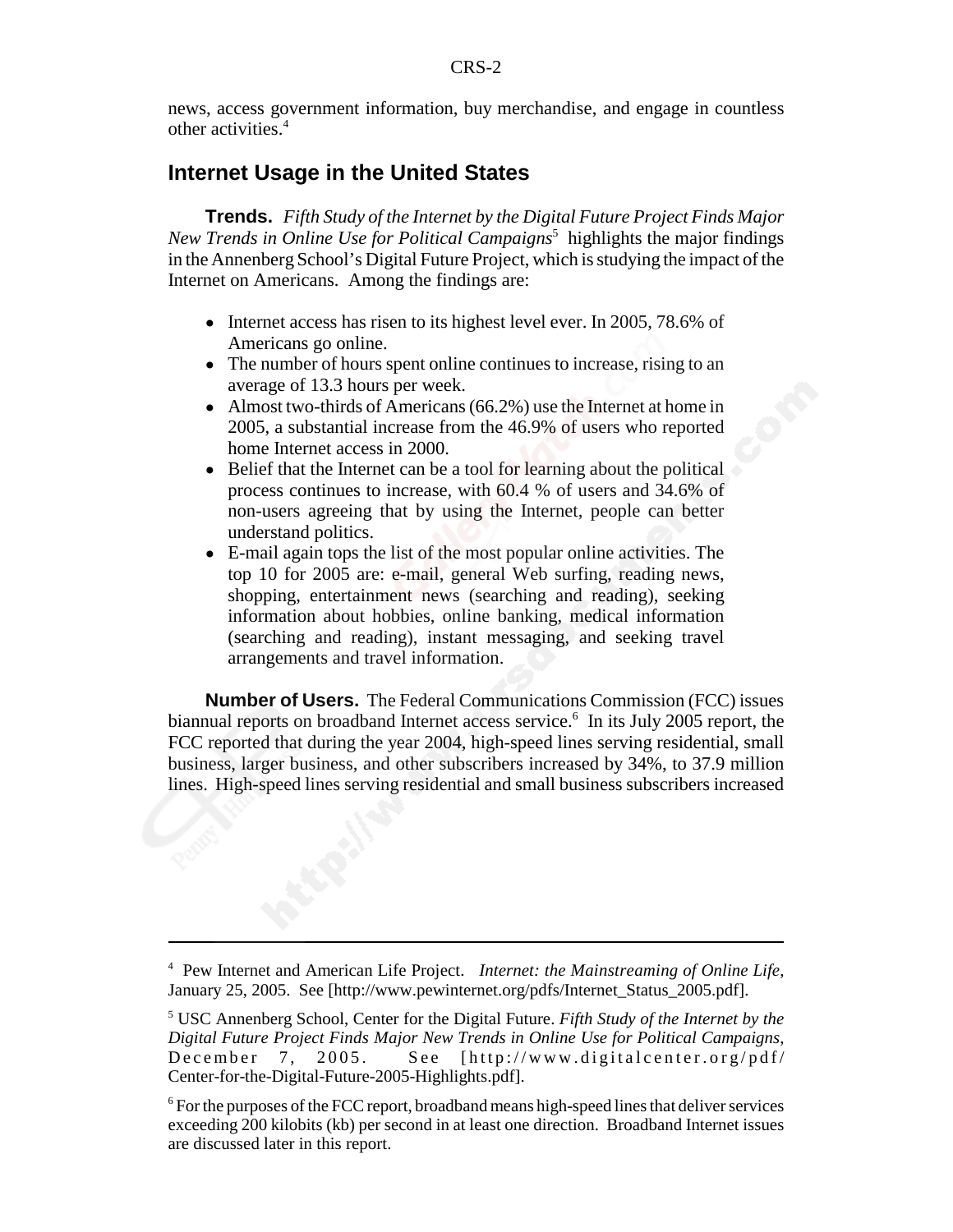by 36% during 2004, to 35.3 million lines.<sup>7</sup> Additional demographic information on Internet users is compiled by MRI Cyberstats.8

**Geographic Distribution.** *A Nation Online: Entering the Broadband Age* is the sixth report released by the U.S. Department of Commerce examining Americans' use of computers, the Internet, and other information technology tools.<sup>9</sup> The report also examines the geographic differences in broadband adoption and the reasons why some Americans do not have high-speed service. According to the September 2004 report, although the rate of Internet penetration among rural households (54.1%) was similar to that in urban areas (54.8%), the proportion of Internet users with home broadband connections remained much lower in rural areas than in urban areas.

#### **International Internet Usage**

According to a November 2005 estimate from the Computer Industry Almanac, the worldwide number of Internet users is  $1.08$  billion.<sup>10</sup> A more detailed report in September 2004 concluded that there is little Internet-user growth in developed countries, but over the next five years, many Internet users in developing countries are expected to supplement computer-based Internet access with access via wireless devices. The Almanac also found that Internet use is growing strongly in China, and surpassed Japan for second place in  $2003$ .<sup>11</sup>

Broadband subscribers in the Organisation for Economic Cooperation and Development (OECD) member countries<sup>12</sup> reached 137 million by the first half of 2005, adding 18 million broadband subscribers since January 2005. The OECD

<sup>&</sup>lt;sup>7</sup> FCC. Federal Communications Commission Releases Data on High-Speed Services for Internet Access. Press release, July 7, 2005. Available at [http://www.fcc.gov/Bureaus/ Common\_Carrier/Reports/FCC-State\_Link/IAD/hspd1204.pdf].

<sup>8</sup> MRI Cyberstats, *Internet Access and Usage in the U.S*., Spring 2005. See [http://www.infoplease.com/ipa/A0908398.html]

<sup>&</sup>lt;sup>9</sup> U.S. Department of Commerce. A Nation Online: Entering the Broadband Age. September 2004. See [http://www.ntia.doc.gov/reports/anol/index.html]. Rural/urban geographic distribution figures are on pp. 15-19.

<sup>&</sup>lt;sup>10</sup> ClickZ Stats, Population Explosion!, November 3, 2005. See [http://www.clickz.com /stats/sectors/geographics/article.php/5911\_151151]. See also: *Worldwide Internet Users will Top 1 Billion in 2005*. Computer Industry Almanac, September 3, 2004. See [http://www.c-i-a.com/pr0904.htm].

<sup>&</sup>lt;sup>11</sup> Computer Industry Almanac, Worldwide Internet Users will Top 1 Billion in 2005. September 3, 2004. See [http://www.c-i-a.com/pr0904.htm].

<sup>&</sup>lt;sup>12</sup> OECD member countries include include Australia, Austria, Belgium, Canada, the Czech Republic, Denmark, Finland, France, Germany, Greece, Hungary, Iceland, Ireland, Italy, Japan, Korea, Luxembourg, Mexico, The Netherlands, New Zealand, Norway, Poland, Portugal, Slovak Republic, Spain, Sweden, Switzerland, Turkey, United Kingdom, and the United States.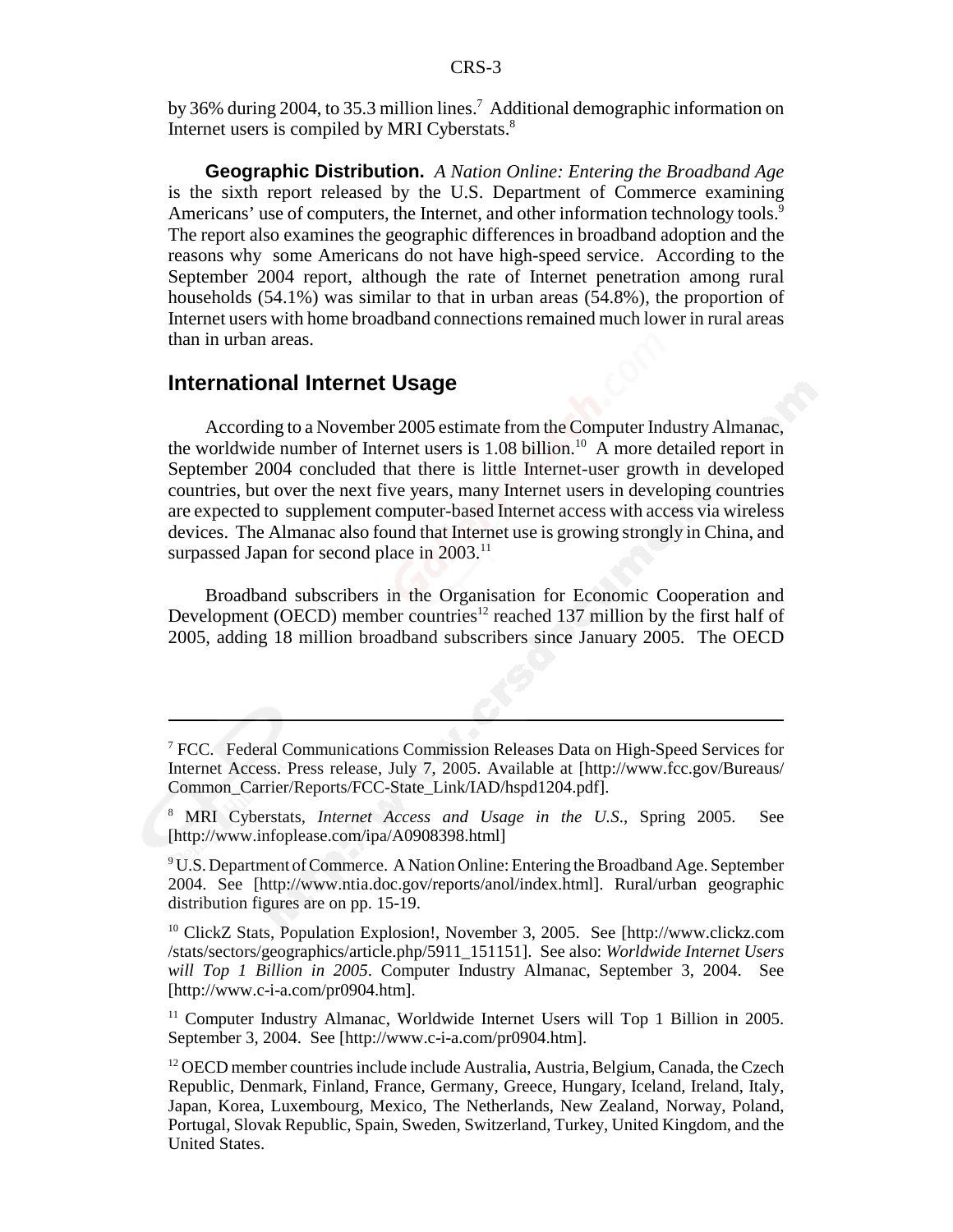broadband penetration rate reached 11.8 subscribers per 100 inhabitants in June 2005, up from 10.2 subscribers per 100 inhabitants in December 2004.13

#### **E-Commerce**

The U.S. Census Bureau releases quarterly retail e-commerce statistics. On November 22, 2005, its estimate of U.S. retail e-commerce sales for the third quarter of 2005, adjusted for seasonal variation and holiday and trading-day differences, but not for price changes, was \$22.3 billion, an increase of 5.7% from the second quarter of 2004. Total retail sales for the 3rd quarter of 2005 were estimated at \$957.9 billion, an increase of 1.8% from the  $2<sup>nd</sup>$  quarter of 2004.<sup>14</sup> E-commerce sales in the third quarter accounted for 2.3% of total sales.

Nearly a fifth of the online buying population, or 18%, accounts for nearly half, or 46%, of total online spending. These buyers, dubbed "Most Valuable Purchasers" (MVPs) by Nielsen//NetRatings, spend more dollars online and make more purchases on the Internet than the rest of the online buying population.<sup>15</sup>

## **Broadband Internet Regulation and Access<sup>16</sup>**

Broadband Internet access gives users the ability to send and receive data at speeds far greater than conventional "dial up" Internet access over existing telephone lines. Broadband technologies — cable modem, digital subscriber line (DSL), satellite, wireless Internet, and fiber — are currently being deployed nationwide by the private sector. While President Bush has set a goal of universal broadband availability by 2007, some areas of the nation — particularly rural and low-income communities — continue to lack full access to high-speed broadband Internet service. In order to address this problem, the  $109<sup>th</sup>$  Congress is considering the scope and effect of federal broadband financial assistance programs (including universal service), and the impact of regulatory policies and new technologies on broadband deployment.

 Some policymakers, believing that disparities in broadband access across American society could have adverse economic and social consequences on those left behind, assert that the federal government should play a more active role to avoid a "digital divide" in broadband access. One approach is for the federal government to

<sup>13</sup> OECD Broadband Statistics, June, 2005. See [http://www.oecd.org/document/16/ 0,2340,en 2649 34449 35526608 1 1 1 1,00.html].

<sup>14</sup> U.S. Census Bureau. *Quarterly Retail E-commerce Sales, 3r Quarter 2005,* November 22, 2005.. See [http://www.census.gov/mrts/www/ecomm.html].

<sup>15</sup> Nielsen//NetRatings press release, "*Heaviest Online Buyers Represent 18 Percent of Buyers, but Drive 46 Percent of Online Spending, According to Nielsen/Netratings*," December 2, 2005. See [http://www.nielsen-netratings.com/pr/pr\_051202.pdf].

<sup>&</sup>lt;sup>16</sup> By Lennard G. Kruger and Angele A. Gilroy, Resources, Science, and Industry Division. See also CRS Issue Brief IB10045, *Broadband Internet Access: Background and Issues*, which is updated more frequently than this report.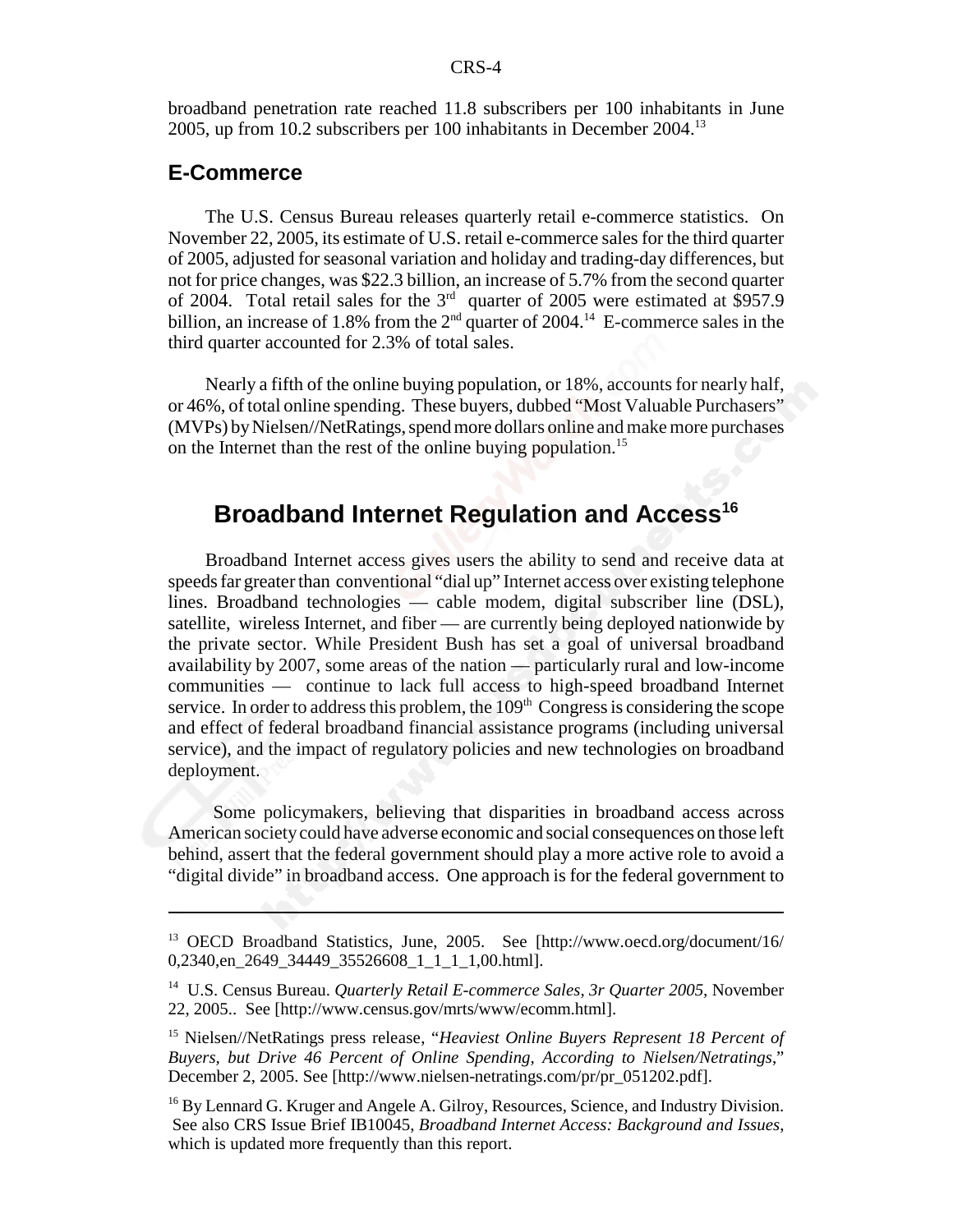provide financial assistance to support broadband deployment in underserved areas and in the 109<sup>th</sup> Congress, legislation has been introduced to provide financial assistance (including loans, grants, and tax incentives) to encourage broadband deployment. For more information on federal assistance for broadband deployment, see CRS Report RL30719, *Broadband and the Digital Divide: Federal Assistance Programs*. Others, however, question the reality of the "digital divide," and argue that federal intervention in the broadband marketplace would be premature and, in some cases, counterproductive.

 The debate over access to broadband services has prompted policymakers to examine a range of other issues to ensure that broadband will be available on a timely and equal basis to all U.S. citizens. One facet of this debate focuses on whether present laws and subsequent regulatory policies are needed to ensure the development of competition and its subsequent consumer benefits, or conversely, whether such laws and regulations are overly burdensome and discourage needed investment in and deployment of broadband services. The regulatory debate focuses on a number of issues including the extent to which legacy regulations should be applied to traditional providers as they enter new markets, the extent to which legacy regulations should be imposed on new entrants as they compete with traditional providers in their markets, and the treatment of new and converging technologies.

For example, present law requires all incumbent local exchange (telephone) carriers (ILECs), such as Verizon or SBC, to open up their networks to enable competitors to lease out parts of the incumbent's network. These unbundling and resale requirements, which are detailed in Section 251 of the Telecommunications Act of 1996, were enacted in an attempt to open up the local telephone network to competitors. Whether such "open access" regulations should be applied to ILECs when they offer new non-dominant services such as broadband connections, or to new market entrants such as cable television companies when they offer services (such as voice and broadband) remains under debate. Equally contentious is the debate over whether legacy regulations, such as the requirement that cable television companies obtain a local franchise as a prerequisite for offering video service, be extended to other entrants, such as telephone companies, if they choose to enter the video market. A third and related debate surrounds the appropriate regulatory framework that should be imposed on new technologies such as voice over Internet Protocol (VoIP) and other Internet Protocol services as well as bundled service offerings.

The regulatory treatment of broadband technologies — whether offered by traditional or emerging providers, or incumbent or new entrants — remains a major focus of the policy debate. Cities, counties, and states have taken up the issue of whether to mandate open access requirements on local cable franchises. In June 1999, a federal judge ruled that the city of Portland, Oregon had the right to require open access to the Tele-Communications Incorporated (TCI) broadband network as a condition for transferring its local cable television franchise to AT&T. On March 14, 2002, the FCC adopted a Declaratory Ruling which classified cable modem service as an "interstate information service," subject to FCC jurisdiction and largely shielded from local regulation. After a series of conflicting court decisions the US Supreme Court in a June 27, 2005 action (*National Cable and Telecommunications Association v. Brand X Internet Services),* ruled that the FCC should be given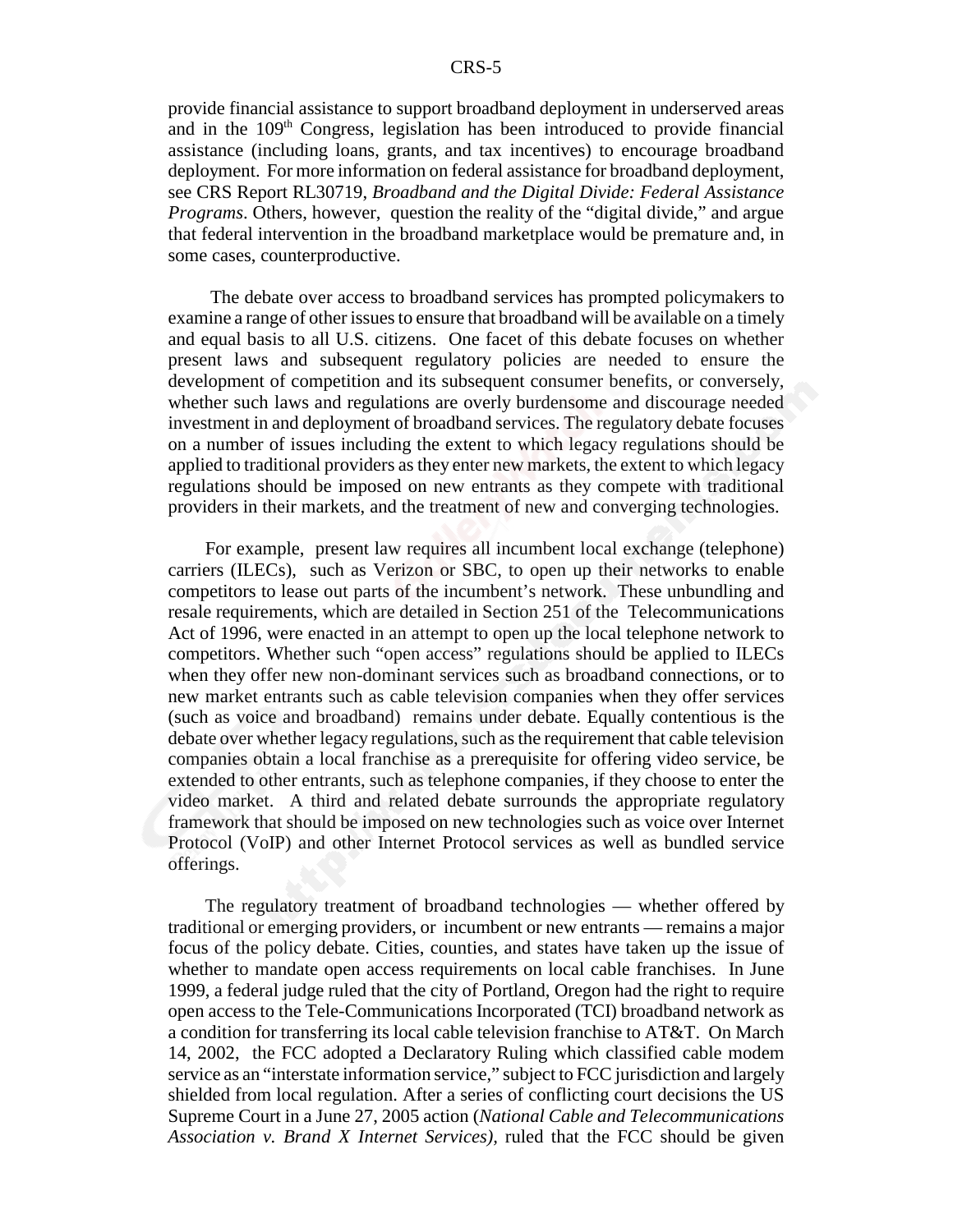deference in its decision that cable broadband service should be classified as an "interstate information service." The classification of cable modem service as an "interstate information service" will result in FCC treatment under the less rigorous Title I of the 1934 Communications Act. Similarly, in an August 5, 2005 action, the FCC ruled that the regulatory treatment of wireline broadband services will be granted regulatory parity. The FCC ruled that, subject to a one-year transition period, wireline broadband Internet access services (commonly delivered by DSL technology) are defined as information services, thereby placing telephone company DSL services on an equal regulatory footing with cable modem services. What response the Congress will have to this decision and subsequent FCC actions is yet to be determined.

Finally, emerging broadband technologies — such as fiber, wireless (including "3G", "wi-fi" and "Wimax"), and broadband over power lines (BPL) — continue to be developed and/or deployed, and have the potential to affect the regulatory and market landscape of broadband deployment. Congress and the FCC will likely consider policies to address the emergence of these and other new broadband technologies. In addition, how and to what extent "social regulations" such as 911 requirements, disability access, law enforcement obligations, and universal service support, should be applied to emerging technologies is also under debate. A related issue, the emergence of municipal broadband networks (primarily wireless and fiber based) and the debate over whether such networks constitute unfair competition with the private sector has become a significant policy issue (for more information on municipal broadband, see CRS Report RS20993, *Wireless Technology and Spectrum Demand: Advanced Wireless Services)*.

## **Computer and Internet Security17**

On October 21, 2002, all 13 of the Internet's root Domain Name System servers were targeted by a distributed denial of service attack. While the attack had little overall effect on the performance of the Internet, a more sophisticated and sustainable attack might have had a more deleterious impact. As use of the Internet grows, so has concern about security of and security on the Internet. A long list of securityrelated incidents that have received wide-ranging media coverage (e.g. Melissa virus, the Love Bug, and the Code Red, Nimda, Slammer, and Blaster worms) represents the tip of the iceberg. More recently, some of the news reports of the loss of credit card numbers and other personal identifying information has been due to unauthorized computer intrusion. Every day, persons gain access, or try to gain access, to someone else's computer without authorization to read, copy, modify, or destroy the information contained within. These persons range from juveniles to disgruntled (ex)employees, to criminals, to competitors, to politically or socially motivated groups, to agents of foreign governments.

The extent of the problem is unknown. Much of what gets reported as computer "attacks" are probes, often conducted automatically with software widely available for even juveniles to use. But the number of instances where someone has actually

<sup>&</sup>lt;sup>17</sup> By John D. Moteff, Resources, Science, and Industry Division.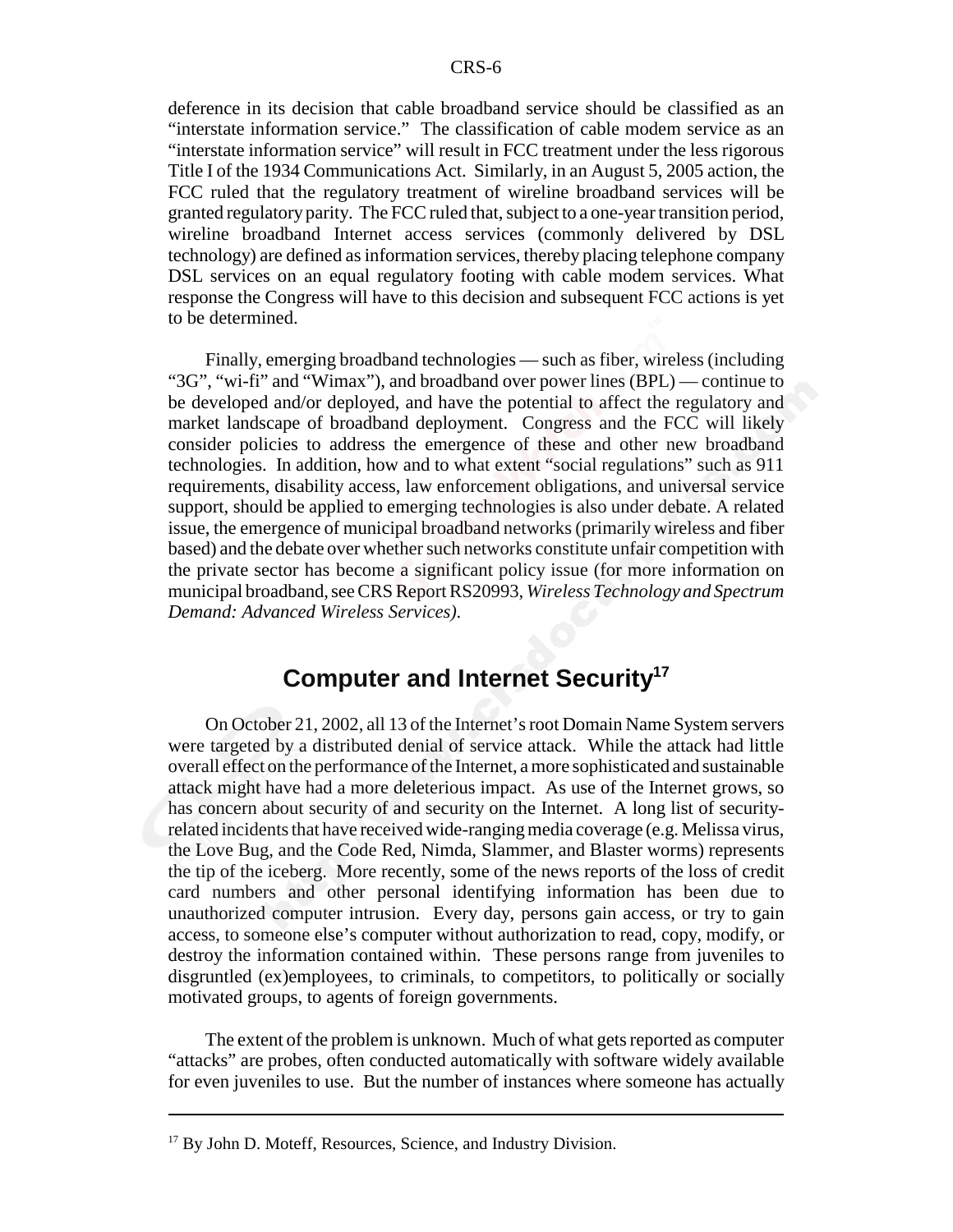gained unauthorized access is not known. Not every person or company whose computer system has been compromised reports it either to the media or to authorities. Sometimes the victim judges the incident not to be worth the trouble. Sometimes the victim may judge that the adverse publicity would be worse. Sometimes the affected parties do not even know their systems have been compromised. There is some evidence to suggest, however, that the number of incidents is increasing. According to the Computer Emergency Response Team (CERT) at Carnegie-Mellon University, the number of incidents reported to it has grown just about every year since the team's establishment — from 132 incidents in 1989 to over 137,000 incidents in 2003. Since many attacks are now coordinated and cascade throughout the internet, CERT no longer tracks the number of incidents reported to them. While the total number of incidents may be rising exponentially, it is interesting to note that, according to the Computer Crime and Security Survey, the percentage of respondents that reported unauthorized use of their computer systems over the last 12 months has steadily declined over the last four years.<sup>18</sup>

The impact on society from the unauthorized access or use of computers is also unknown. Again, some victims may choose not to report losses. In many cases, it is difficult or impossible to quantify the losses. But social losses are not zero. Trust in one's system may be reduced. Proprietary and/or customer information (including credit card numbers) may be compromised. Any unwanted code must be found and removed. The veracity of the system's data must be checked and restored if necessary. Money may be stolen from accounts or extorted from the victim. If disruptions occur, sales may be lost. If adverse publicity occurs, future sales may be lost and stock prices may be affected. Estimates of the overall financial losses due to unauthorized access vary and are largely speculative. Estimates typically range in the billions of dollars per major event like the Love Bug virus or the series of denialof-service attacks of February 2000.19 Similar estimates have been made for the Code Red worms. Estimates of losses internationally range up to the tens of billions of dollars. In the 2004 Computer Crime and Security Survey, 269 responders (out of a total of 494) estimated financial losses of \$141 million in the previous 12 months. The 2004 survey found for the first time that the majority of those reporting losses attributed them to viruses and denial of service attacks, versus the loss of

 $19$  This refers to the series of attacks, in February 2000, directed at on-line giants Yahoo, eBay, Amazon, E Trade, DATEK, Excite, ZDNEt, buy.com, and CNN.

<sup>&</sup>lt;sup>18</sup> The Computer Crime and Security Survey is conducted by the Computer Security Institute (CSI) in cooperation with the San Francisco Federal Bureau of Investigation's Computer Intrusion Squad. The CSI/FBI Survey, as it has become known, has been conducted annually since 1996, and surveys U.S. corporations, government agencies, financial and medical institutions and universities. The Survey does not discuss the reasons for this decline; i.e. whether it is do improved security, non-reporting, attacks that go unnoticed, or fewer attacks. The CSI/FBI survey does not represent a statistical sampling of the nation's computer security practitioners. The survey can be found at [http://www.gocsi.com] . This website was last viewed on April 11, 2005. A different survey conducted by CSO Magazine, in cooperation with the U.S. Secret Service, and CERT (*2004 E-Crime Watch Survey),* released in May 2004, reported that 43% of its respondents reported an increase in e-crimes or intrusions committed against their organization. E-crimes include any crime in which electronic media has been used in its commission. The unit of measure in these two surveys are not the same.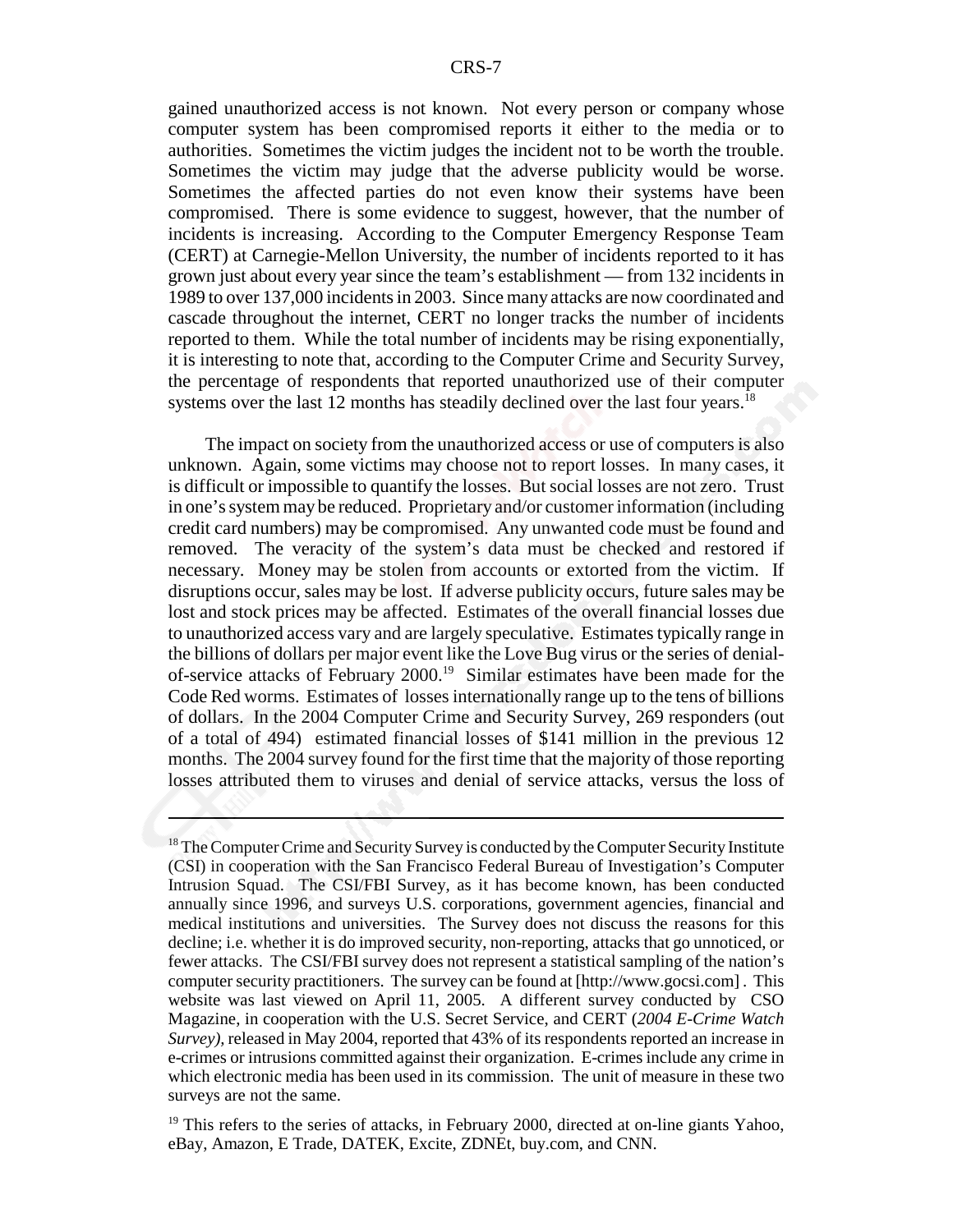proprietary information and fraud, which had been identified as the primary cause for losses in previous surveys. For more discussion on the economic impact of attacks against computer systems, and the difficulties in measuring it, see CRS Report RL32331, *The Economic Impact of Cyber-Attacks*.

Aside from the losses discussed above, there is also growing concern that unauthorized access to computer systems could pose an overall national security risk should it result in the disruption of the nation's critical infrastructures (e.g., transportation systems, banking and finance, electric power generation and distribution). These infrastructures rely increasingly on computer networks to operate, and are themselves linked by computer and communication networks. In February 2003, the President's Critical Infrastructure Board (established by President George W. Bush through E.O. 13231 but later dissolved by E.O. 13286) released a *National Strategy to Secure Cyberspace*. The *Strategy* assigned a number of responsibilities for coordinating the protection of the nation's information infrastructure to the Department of Homeland Security. Most of the Department's efforts in cybersercurity are managed by the National Cyber Security Division (NCSD) within in the Information Analysis and Infrastructure Protection Directorate. As part of the *Strategy*, the NCSD has assumed a major role in raising awareness of the risks associated with computer security among all users, from the home user to major corporations, and to facilitate information exchange between all parties. To this end numerous cooperative and coordinating groups and fora have been established. One such activity is U.S.-CERT, a cooperative effort by the National Cyber Security Division and Carnegie Mellon's CERT, which among other services and activities, produces alerts of new and existing attacks and guidelines for preventing or responding to them.

Congress has shown, and continues to show, a strong interest in the security of computers and the Internet. Over the years this interest has been manifested in numerous hearings by a multitude of committees and subcommittees, in both the House and the Senate. Legislation has also been passed. The federal Computer Fraud and Abuse statute (18 U.S.C. 1030) was initially added as part of the Comprehensive Crime Control Act of 1984 (P.L. 98-473). This act, as amended, makes it a federal crime to gain unauthorized access to, damage, or use in an illegal manner, protected computer systems (including federal computers, bank computers, computers used in interstate and foreign commerce).<sup>20</sup> Legislation specifically requiring system owners/operators to take actions to protect their computer systems has been confined to executive federal agencies (most recently, the Federal Information Security Management Act of 2002, P.L. 107-347, Title III). Other legislation is primarily aimed at protecting privacy by protecting certain personal information held by government and private sector entities and affects computer security indirectly. For example, the Gramm-Leach-Bliley Act (P.L. 106-102, Title V) and the Health Insurance Portability and Accountability Act of 1996 (HIPPA, P.L. 104-191, Title II, Subtitle F) require that entities have in place programs that protect the financial and health-related information, respectively, in their possession. The

 $20$  Some of the penalties under this statute have been increased by both the USA PATRIOT Act (P.L. 107-56, Sec. 814) and the Homeland Security Act of 2002 (P.L. 107-296, Sec.  $225(g)$ ).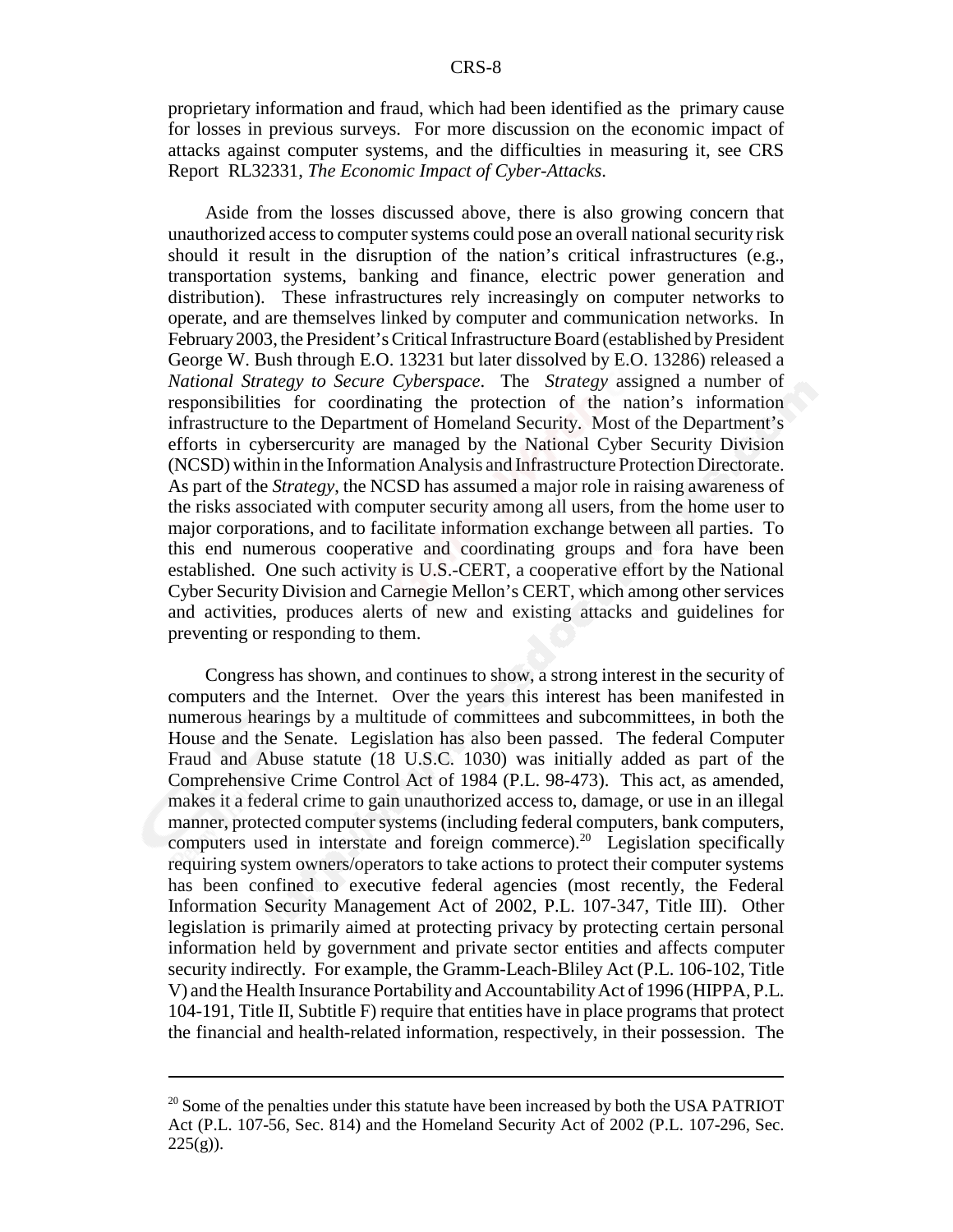Sarbannes-Oxley Act of 2002 (P.P. 107-204) also indirectly affects private sector computers and networks, by requiring certain firms to certify the integrity of their financial control systems as part of their annual financial reporting requirements. To the extent that this information resides on computer systems, these requirements extend to those systems. Congress also supports a number of programs that help develop computer security education, training, and research at selected universities. For an overview of federal legislation and other federal documents associated with computer and internet security, see CRS Report RL32357, *Computer Security: A Summary of Selected Federal Laws, Executive Orders, and Presidential Directives*.

It is not clear how these efforts have affected the overall security of the Internet. Given the perceived rise in security threats and attacks, there is a general sense that more must be done. Aside from the inherent vulnerabilities associated with highly interconnected information networks, two major sources of vulnerabilities exist: software, and network configuration and management. Operating systems and applications developers say they are paying greater attention to designing better security into their software products. But it is still common to have vulnerabilities found in products after they have been put on the market. In some cases, patches have had to be offered at the same time a new product is brought onto the market. Although patches typically are offered to fix these vulnerabilities, many system administrators do not keep their software/configurations current. Many intrusions take advantage of software vulnerabilities noted many months earlier, for which fixes have already been offered.

There are as yet no agreed upon industry standards for determining how secure a firm's computer system should be or for assessing how secure it is in fact. Some observers speculate that it is only a matter of time before owners of computer systems are held responsible for damage done to a third-party computer as a result of inadequately protecting their own systems. $^{21}$  Nor are there any agreed upon standards on how secure a vendor's software product should be. The federal government, in cooperation with a number of other countries, has developed a set of International Common Criteria for Information Technology Security Evaluation, to allow certified laboratories to test security products and rate their level of security for government use. These criteria may evolve into industry standards for certifying security products. Some in the security community feel that security will not improve without some requirements imposed upon the private sector. However, both users and vendors of computer software suggest that the market is sufficient to address security in the most cost-effective manner. The Bush Administration, as the Clinton Administration before it, has chosen to use engagement and not regulation to encourage the private sector to improve security. However, both Administrations did not rule out the use of regulation if necessary. For a discussion of the difficulties associated with setting standards, see CRS Report RL32777, *Creating a National Framework for Cybersecurity: An Analysis of Issues and Options*.

So far in the  $109<sup>th</sup>$  Congress, legislation has been introduced that, again, primarily addresses privacy issues with indirect impact on computer security. In light

 $21$  See Computerworld. IT Security Destined for the Courtroom. May 21, 2001. Vol. 35. No.21.p. 1,73.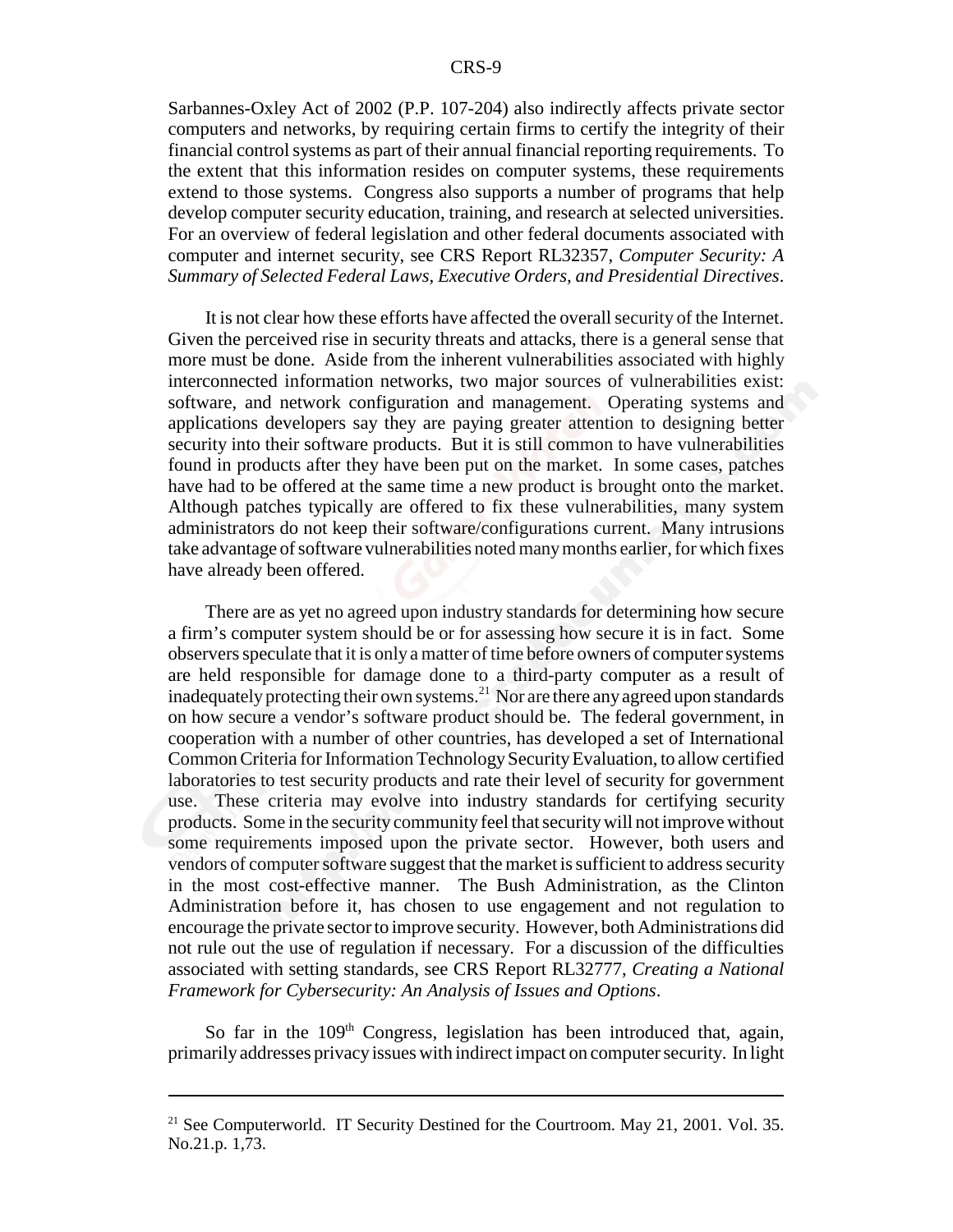of recent large losses of personal information through fraud, lost records, and unauthorized access, a number of bills have been introduced that extend the requirements to safeguard and protect personal information, similar to that found in Gramm-Leach-Bliley and HIPPA, to "information brokers" and/or require any organization engaged in interstate commerce holding personal information to inform consumers of any security breach that may have compromised their information. Bills commonly referred to as "Spyware" legislation have also been introduced. These topics are discussed in the next section of this report.

## **Internet Privacy<sup>22</sup>**

Internet privacy issues encompass a range of concerns. One is that the Internet makes it easier for government and private sector entities to obtain information about consumers and possibly use that information to the consumers' detriment. That issue focuses on the extent to which website operators, or software that has been surreptitiously installed ("spyware"), collect personally identifiable information (PII) and share that information with third parties, usually without the knowledge or consent of the people concerned. Another aspect is the extent to which Internet activities such as electronic mail (e-mail) and visits to websites are monitored by government or law enforcement officials, employers, or e-mail service providers.

#### **Collection of Data by Website Operators and Fair Information Practices**

One aspect of the Internet privacy issue is whether commercial websites should be required to adhere to four "fair information practices" proposed by the Federal Trade Commission (FTC): providing *notice* to users of their information practices before collecting personal information, allowing users *choice* as to whether and how personal information is used, allowing users *access* to data collected and the ability to contest its accuracy, and ensuring *security* of the information from unauthorized use. Some add *enforcement* as a fifth practice. In particular, the question is whether industry can be relied upon to regulate itself, or if legislation is needed.

**Commercial Websites.** Although the FTC and the Clinton Administration favored self regulation, in 1998, frustrated at industry's slow pace, the FTC sought and Congress passed the Children's Online Privacy Protection Act (COPPA, part of P.L. 105-277). Many bills have been introduced since that time to extend protection to others, but the only ones that have passed involve federal government websites (see below). Industry has taken steps to demonstrate that it can self regulate. One example is the establishment of "seals" by groups such as the Better Business Bureau and TRUSTe. To display a seal, a website operator must agree to abide by certain privacy principles, a complaint resolution process, and to being monitored for compliance. Another approach is using software called "P3P" (Platform for Privacy Preferences Project) that gives individuals the option to allow their Web browser to

<sup>&</sup>lt;sup>22</sup> By Marcia S. Smith, Resources, Science, and Industry Division. See also CRS Report RL31408, *Internet Privacy: Overview and Pending Legislation*, which is updated more frequently than this report.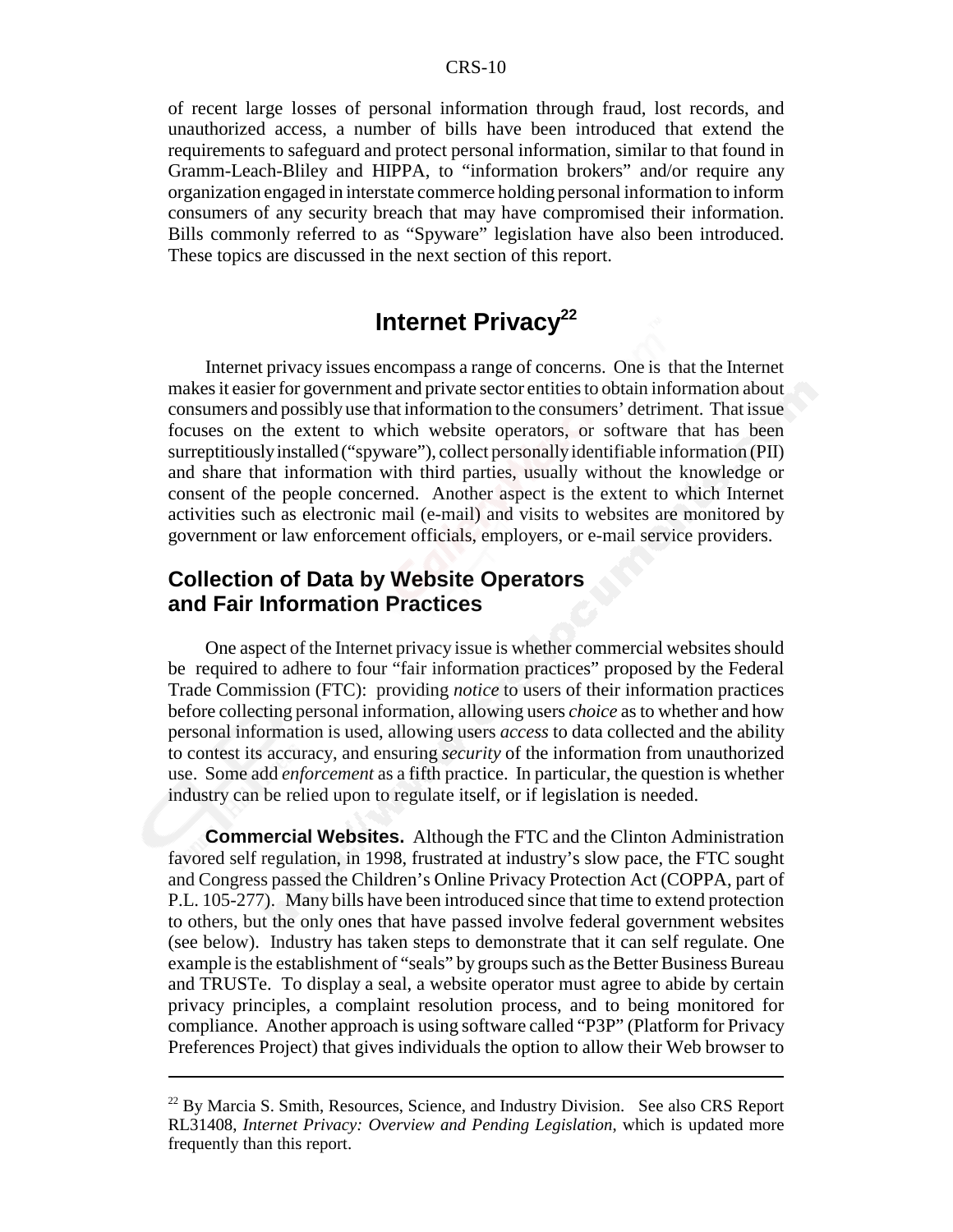#### CRS-11

match the privacy policies of websites they access with the user's selected privacy preferences. Advocates of self regulation argue that these efforts demonstrate industry's ability to police itself. Advocates of further legislation argue that while these efforts are useful, they do not carry the weight of law, limiting remedies for consumers whose privacy has been violated. They also point out that while a site may disclose its privacy policy, that does not necessarily equate to having a policy that protects privacy. For the status of legislation pending in the  $109<sup>th</sup>$  Congress, see CRS Report RL31408, *Internet Privacy: Overview and Pending Legislation*.

**Federal Websites.** In June 2000, controversy erupted over the privacy of visitors to government websites. The issue concerned federal agencies' use of computer "cookies"(small text files placed on users' computers when they access a particular website) to track activity at their websites. Federal agencies had been directed by President Clinton and the Office of Management and Budget (OMB) to ensure that their information collection practices adhere to the Privacy Act of 1974. A September 5, 2000 letter from OMB to the Department of Commerce further clarified that "persistent" cookies, which remain on a user's computer for varying lengths of time (from hours to years), are not allowed unless four specific conditions are met. "Session" cookies, which expire when the user exits the browser, are permitted.

In June 2000, however, it became known that contractors for the Office of National Drug Control Policy (ONDCP) were using cookies to collect information about those using ONDCP's website during an anti-drug campaign. The White House directed ONDCP to cease using cookies, and OMB issued a memorandum reminding agencies to post and comply with privacy policies and detailing the limited circumstances under which agencies should collect personal information. Congress has included provisions in the Treasury-General Government (or Treasury-Transportation) Appropriations Acts every year since FY2001 prohibiting agencies from collecting, reviewing, or creating aggregate lists that include PII about an individual's access to or use of a federal website, or enter into agreements with third parties to do so, with exceptions. Congress also passed the E-Government Act (P.L. 107-347) which requires federal websites to provide a privacy notice about their information practices, and to translate their privacy policies into a standardized machine-readable format, enabling P3P to work, for example.

#### **Spyware**

Spyware is another focus of congressional concern. There is no firm definition of spyware, but one example is software products that include a method by which information is collected about the use of the computer on which the software is installed, and the user. When the computer is connected to the Internet, the software periodically relays the information back to the software manufacturer or a marketing company. Some spyware traces a user's Web activity and causes advertisements to suddenly appear on the user's monitor — called "pop-up" ads — in response. Typically, users have no knowledge that the software they obtained included spyware and that it is now resident on their computers. A central point of the debate is whether new laws are needed, or if industry self-regulation, coupled with enforcement actions under existing laws such as the Federal Trade Commission Act, is sufficient. Several bills are pending in the  $109<sup>th</sup>$  Congress. See CRS Report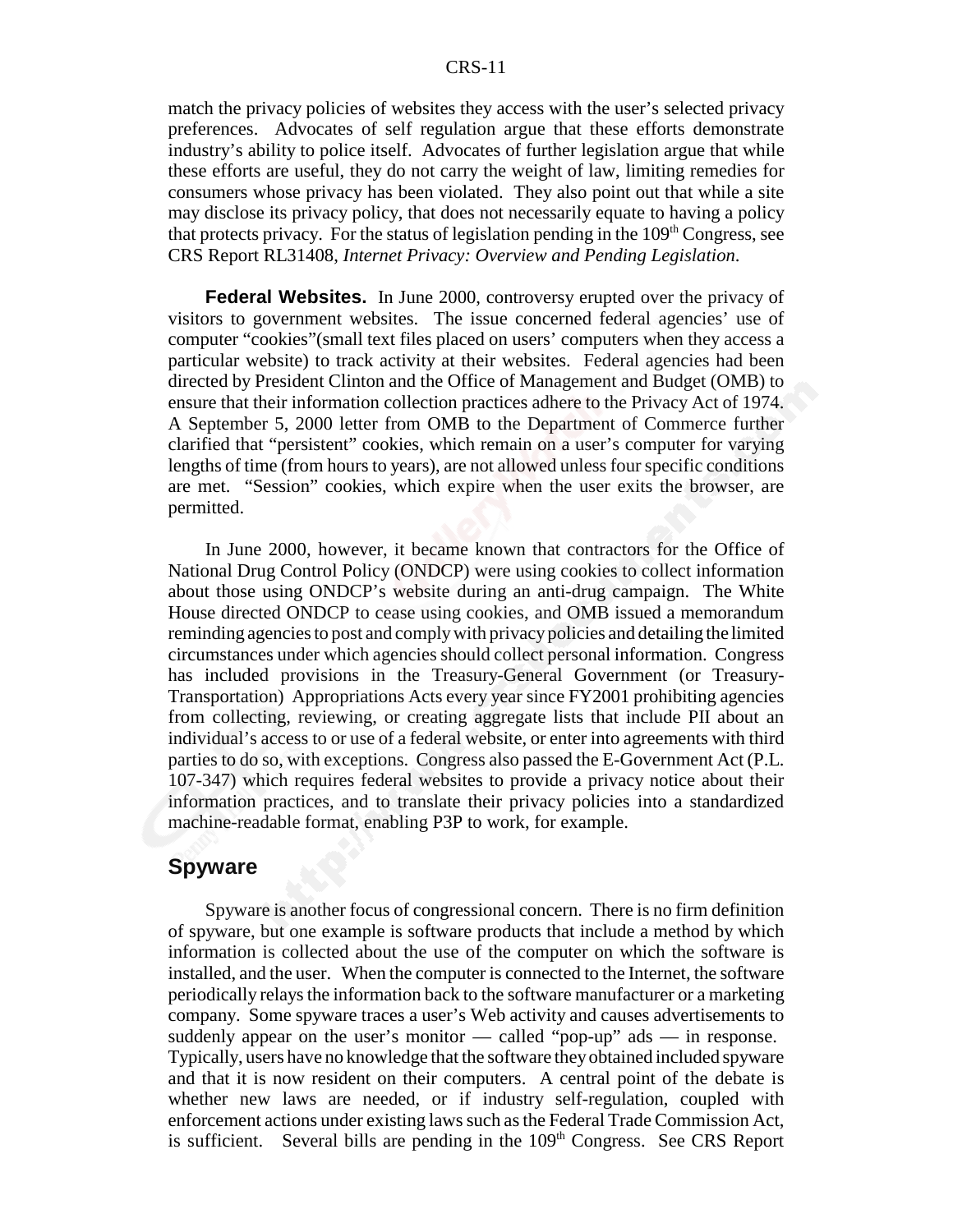RL32706, *Spyware: Background and Policy Issues for Congress* for more information and status of the legislation.

#### **Identity Theft and "Phishing"**

The growth in the number of cases of "identity theft," where one individual assumes the identity of another to commit fraud, is alarming to many consumers, including many Members of Congress. Despite widespread public perception that the Internet is a major contributor to the rise in identity theft, surveys indicate that comparatively few individuals who know how a thief acquired their personally identifiable information (PII) cite the Internet. Some attribute the rise in identity theft instead to carelessness by businesses in handling PII, and by credit issuers that grant credit without proper checks.

The Internet may play a role, however. Today, attention is focused on a relatively new scam called "phishing." Phishing refers to a practice where someone misrepresents their identity or authority in order to induce another person to provide PII over the Internet. Some common phishing scams involve e-mails that purport to be from a financial institution, ISP, or other trusted company claiming that a person's record has been lost. The e-mail directs the person to a website that mimics the legitimate business' website and asks the person to enter a credit card number and other PII so the record can be restored. In fact, the e-mail or website is controlled by a third party who is attempting to extract information that will be used in identity theft or other crimes. The FTC issued a consumer alert on phishing in June  $2004<sup>23</sup>$ 

Several laws restrict the disclosure of consumer information and require companies to ensure the security and integrity of the data in certain contexts — Section 5 of the Federal Trade Commission Act, the Fair Credit Reporting Act (FCRA), and Title V of the Gramm-Leach-Bliley Act. Congress also has passed several laws specifically related to identity theft: the 1998 Identity Theft and Assumption Deterrence Act; the 2003 Fair and Accurate Credit Transactions (FACT) Act; and the 2004 Identity Theft Penalty Enhancement Act. Those laws are summarized in CRS Report RL31919, *Remedies Available to Victims of Identity Theft*. At a March 10, 2005 Senate Banking Committee hearing, FTC Chairwoman Majoras referred to the "complicated maze" of laws that govern consumer data, based on the type of company or institution involved, the type of data collected or sold, and the purpose for which it will be used. A number of bills are pending the  $109<sup>th</sup>$ Congress that are related to identity theft, and hearings have been held. See CRS Report RS22082, *Identity Theft: The Internet Connection*, for more on the role the Internet may play in this crime. For information on pending legislation, see CRS Report RL31919, *Remedies Available to Victims of Identity Theft*.

#### **Monitoring of E-Mail and Web Activity**

**By Government and Law Enforcement Officials.** In the summer of 2000, it became known that the FBI, with a court order, was installing software on

<sup>23</sup> FTC. How Not to Get Hooked by a 'Phishing" Scam. June 2004. [http://www.ftc.gov/ bcp/conline/pubs/alerts/phishingalrt.pdf]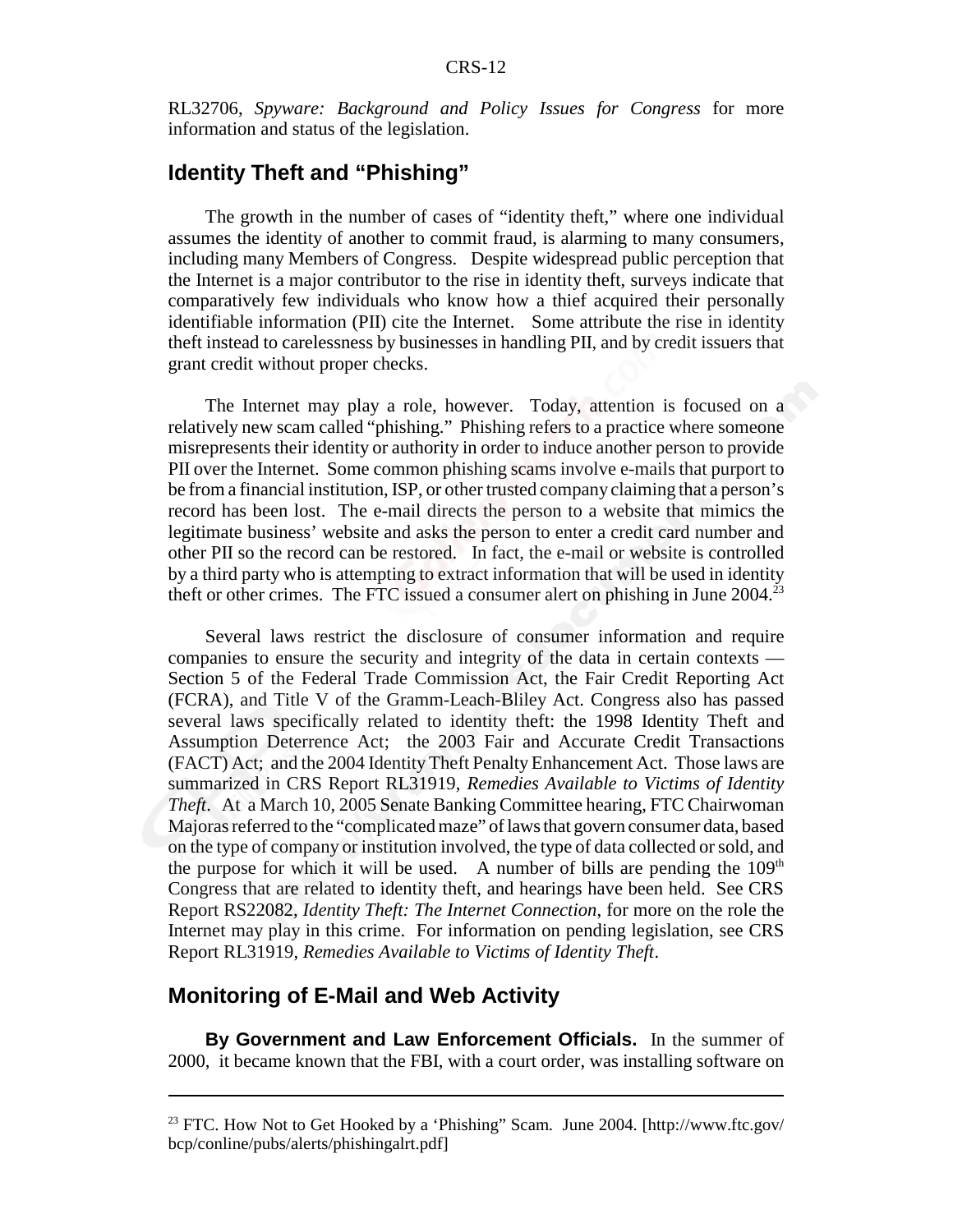ISP's equipment to intercept e-mail and monitor an individual's Web activity. The extent to which that software program, originally called Carnivore (later renamed "DCS 1000"), could differentiate between e-mail and Web activity involving a subject of an FBI investigation and other people's e-mail and Web activity was of considerable debate, with critics claiming that Carnivore violated the privacy of innocent users. The 21<sup>st</sup> Century Department of Justice Authorization Act (P.L. 107-273) required the Justice Department to report to Congress on its use of DCS 1000 or any similar system at the end of FY2002 and FY2003. The reports were obtained by the Electronic Privacy Information Center (EPIC) through the Freedom of Information Act in 2005. According to the reports, the FBI no longer uses Carnivore/DCS 1000, but uses commercially available software instead.

The overall environment for debating privacy issues changed substantially after the September 11, 2001, terrorist attacks. Congress passed the USA PATRIOT Act (P.L. 107-56), which expands the ability of government and law enforcement authorities to monitor Internet activities. The Internet privacy-related provisions of the USA PATRIOT Act are discussed in CRS Report RL31289, *The Internet and the USA PATRIOT Act: Potential Implications for Electronic Privacy, Security, Commerce, and Government*. One of the more controversial provisions is Section 212, which *allows* ISPs to divulge records or other information (*but not the contents* of communications) pertaining to a subscriber if they believe there is immediate danger of death or serious physical injury or as otherwise authorized, and *requires* them to divulge such records or information (excluding contents of communications) to a governmental entity under certain conditions. As amended in 2002 (by section 225 of the Homeland Security Act), it also allows an ISP to divulge *the contents* of communications to a Federal, state, or local governmental entity if it has a good faith belief that an emergency involving danger of death or serious physical injury requires disclosure of the information without delay. The amended version of the language lowered the threshold for permitting ISPs to divulge contents. Privacy advocates are concerned about the revised language. EPIC notes, for example, that allowing an ISP to disclose the contents of a communication to any governmental entity (instead of a "law enforcement agency" as had been stated in the original Act) not only poses increased risk to personal privacy, but also is a poor security strategy.

Several of the Internet-related sections of the USA PATRIOT Act, including Sec. 212, are covered by a "sunset" clause under which they will expire on December 31, 2005 unless Congress extends or abolishes the sunset clause. Legislation is pending to extend the sunset clause to additional sections, or abolish it entirely (thereby making all the provisions in the law permanent). Under H.R. 3199 as reported from conference (H.Rept. 109-333) and passed by the House, none of the Internet-related sections of the USA PATRIOT Act would expire.

**By Employers.** Another issue is whether employers should be required to notify their employees if e-mail or other computer-based activities are monitored. The public policy concern appears to be less about whether companies should be able to monitor activity, but whether they should notify their employees of that monitoring.

**By E-Mail Service Providers.** In what is widely-regarded as a landmark ruling concerning Internet privacy, a U.S. Circuit Court of Appeals ruled in 2004 that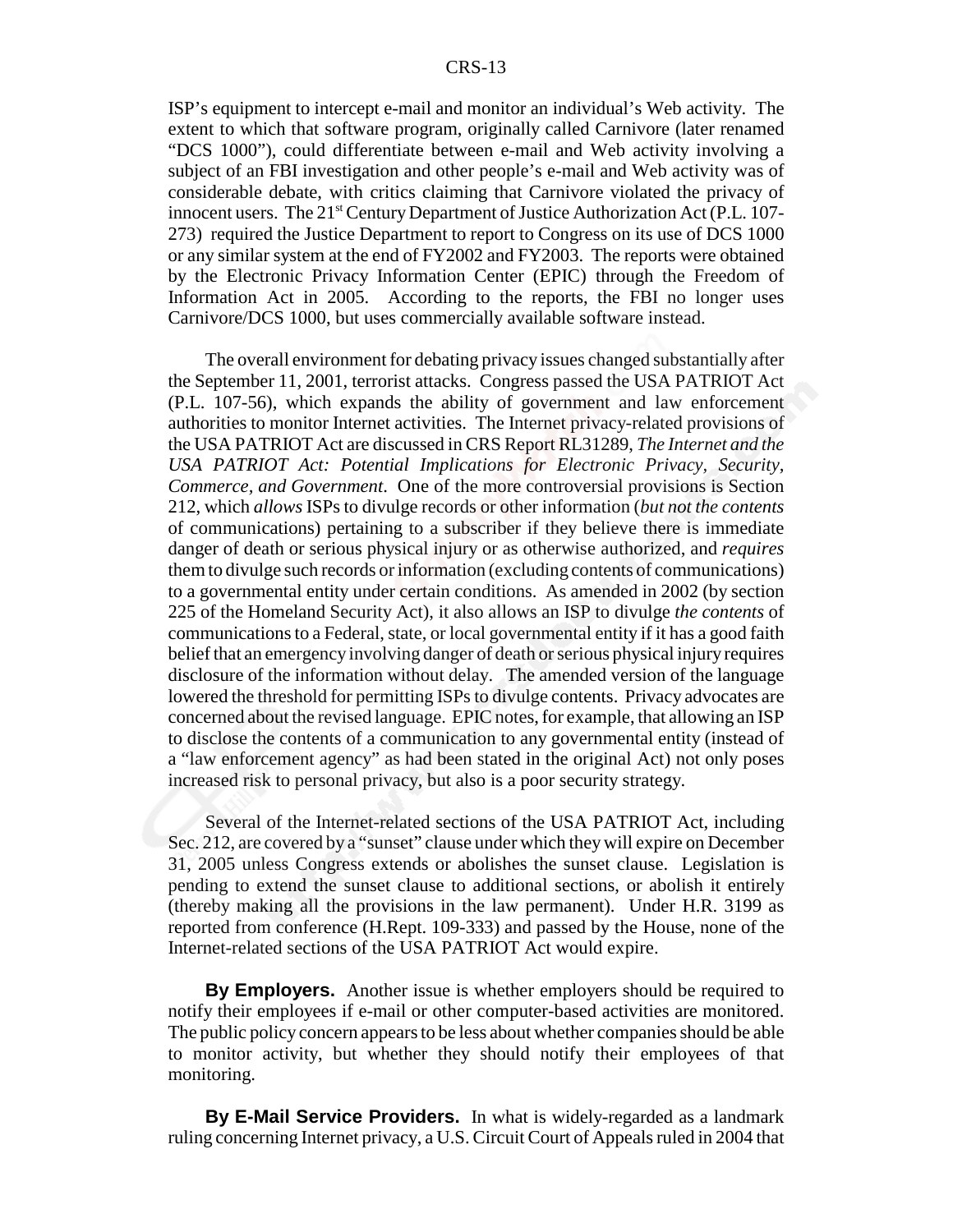an e-mail service provider did not violate the Wiretap Act (18 U.S.C. §§ 2510-2522) when it intercepted and read subscribers' e-mails to obtain a competitive business advantage. The case involved an e-mail service provider that sold out-of-print books. The company used software to intercept and copy e-mail messages sent to its subscribers (who were dealers looking for buyers of rare and out-of-print books) by a competitor so company officials could read the e-mails and obtain a competitive advantage. The case turned on the distinction between the e-mail being in transit, or in storage (and therefore governed by a different law, the Stored Communications Act, 18 U.S.C. §§ 2701-2711). Privacy advocates expressed deep concern about the ruling. The Department of Justice is appealing the case. H.R. 3503/S. 936, the E-Mail Privacy Act, would amend the Wiretap Act to clarify that it covers situations such as that in the Councilman case.

## **"Spam": Unsolicited Commercial Electronic Mail<sup>24</sup>**

One aspect of increased use of the Internet for electronic mail (e-mail) has been the advent of unsolicited advertising, also called "unsolicited commercial e-mail (UCE)," "unsolicited bulk e-mail," "junk e-mail, "or "spam." Complaints focus on the fact that some spam contains or has links to pornography, that much of it is fraudulent, that it is a nuisance, and the volume is increasing.

In 2003, Congress passed a federal anti-spam law, the CAN-SPAM Act (P.L. 108-187), which became effective on January 1, 2004. The act preempts state laws that specifically address spam but not state laws that are not specific to e-mail, such as trespass, contract, or tort law, or other state laws to the extent they relate to fraud or computer crime. It does not ban unsolicited commercial e-mail. Rather, it allows marketers to send commercial e-mail as long as it conforms with the law, such as including a legitimate opportunity for consumers to "opt-out" of receiving future commercial e-mails from that sender. It does not require a centralized "do not email" registry to be created by the Federal Trade Commission (FTC), similar to the National Do Not Call registry for telemarketing. The bill requires only that the FTC develop a plan and timetable for establishing a "do not e-mail" registry and to inform Congress of any concerns it has with regard to establishing it. The FTC reported to Congress in June 2004 that without a technical system to authenticate the origin of e-mail messages, a Do Not Email registry would not reduce the amount of spam, and, in fact, might increase it. Authentication is a technical approach that could be used to control spam that is under study by a number of groups, including ISPs, who are attempting to develop a single authentication standard for the industry.

Many argue that technical approaches, such as authentication, and consumer education, are needed to solve the spam problem — that legislation alone is insufficient. Nonetheless, there is considerable interest in assessing how effective the CAN-SPAM Act is in reducing spam. The effectiveness of the law may be difficult to determine, however, if for no other reason than there are various

<sup>&</sup>lt;sup>24</sup> By Marcia S. Smith, Resources, Science, and Industry Division. See also CRS Report RL31953, "*Spam: An Overview of Issues Concerning Commercial Electronic Mail*," which is updated more frequently than this report.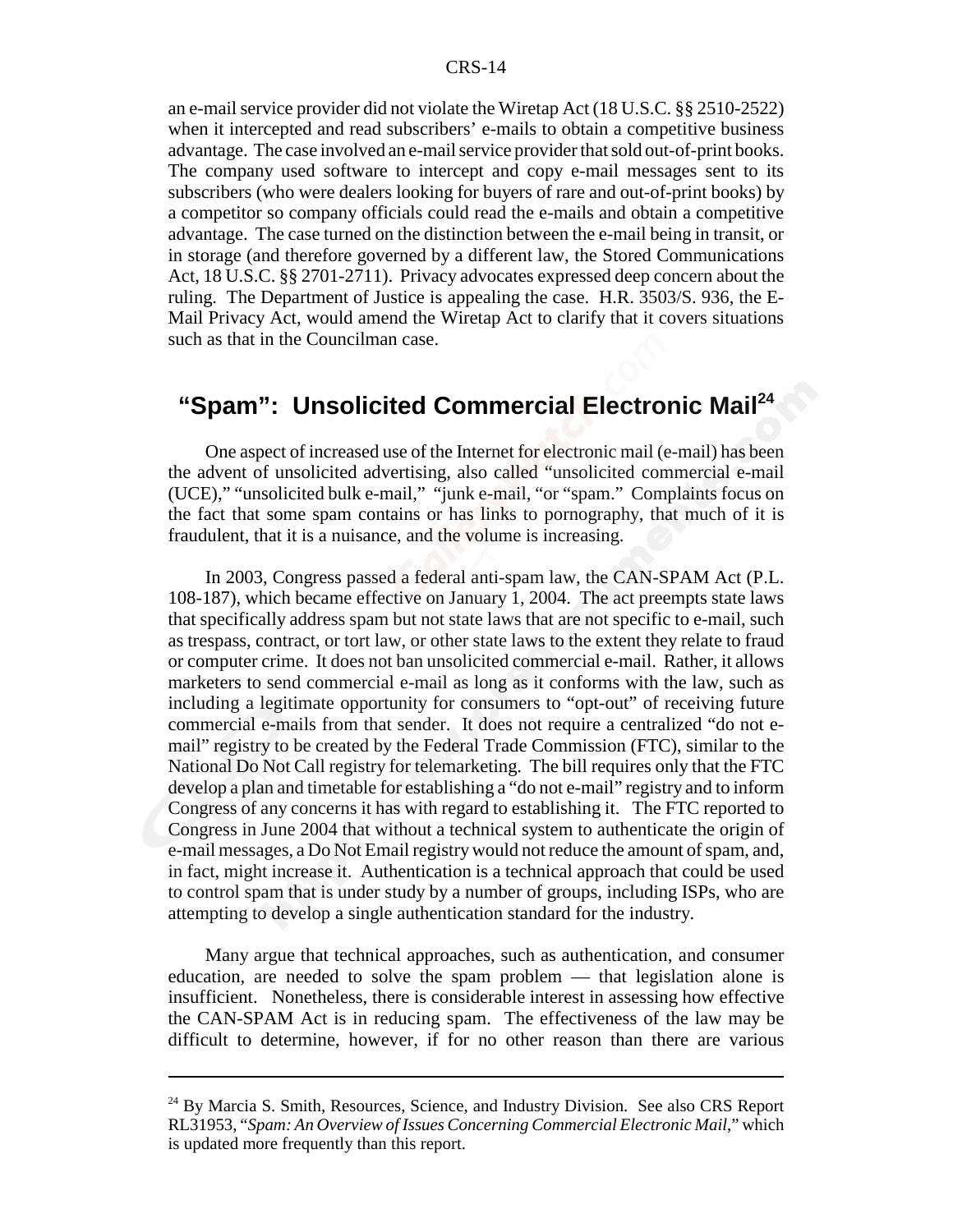#### CRS-15

definitions of spam. Proponents of the law argue that consumers are most irritated by *fraudulent* e-mail, and that the law should reduce the volume of such e-mail because of the civil and criminal penalties included therein. Skeptics counter that consumers object to *unsolicited* commercial e-mail, and since the bill legitimizes commercial e-mail (as long as it conforms with the law's provisions), consumers actually may receive more, not fewer, unsolicited commercial e-mail messages. Thus, whether "spam" is reduced depends in part on how it is defined.

In December 2005, the FTC submitted a report to Congress, as required under the CAN-SPAM Act, on the act's effectiveness and enforcement, and whether any changes are needed.<sup>25</sup> Based on information from ISPs, the general public, emarketers, law enforcers, and technologists, the report concluded that the act has been effective in two areas: legitimate online marketers have adopted the "best practices" mandated by the act, and the act provides an additional tool for law enforcement officials and ISPs to bring suits against spammers. However, it also concluded that some aspects of the spam problem have not changed, such as its international dimension. It also reported on a number of "troubling" changes in the e-mail landscape, such as the inclusion of malicious content ("malware") in spam messages. The report outlined three steps to further improve the effectiveness of the act: passage of pending legislation (S. 1608, the US SAFE WEB Act) to improve the FTC's ability to trace spammers and sellers who operate outside U.S. borders; continued consumer education; and continued improvement in anti-spam technologies, especially domain-level authentication.

Although consumers are most familiar with spam on their personal computers, it also is becoming an issue in text messaging on wireless telephones, pagers, and personal digital assistants (PDAs). The CAN-SPAM Act included a provision requiring the FCC to establish regulations to protect wireless consumers from spam. The FCC issued those rules in August 2004. See CRS Report RL31636, *Wireless Privacy and Spam: Issues for Congress*, for more on wireless privacy and wireless spam.

## **Protecting Children from Unsuitable Material<sup>26</sup>**

Preventing children from encountering unsuitable material, such as pornography, as they use the Web has been a major congressional concern for many years. Several laws have been passed. They are summarized in CRS Report RS21328, *Internet: Status of Legislative Attempts to Protect Children from Unsuitable Material on the Web*.

The laws include the 1996 Communications Decency Act (CDA), the 1998 Child Online Protection Act (COPA), and the 2000 Children's Internet Protection

 $25$  FTC. Effectiveness and Enforcement of the CAN-SPAM Act: A Report to Congress. December 2005. [http://www.ftc.gov/reports/canspam05/051220canspamrpt.pdf].

<sup>&</sup>lt;sup>26</sup> By Marcia S. Smith, Resources, Science, and Industry Division. See also CRS Report RS21328, *Internet: Status Report on Legislative Attempts to Protect Children from Unsuitable Material on the Web*, and CRS Report 95-804, *Obscenity and Indecency: Constitutional Principles and Federal Statutes*.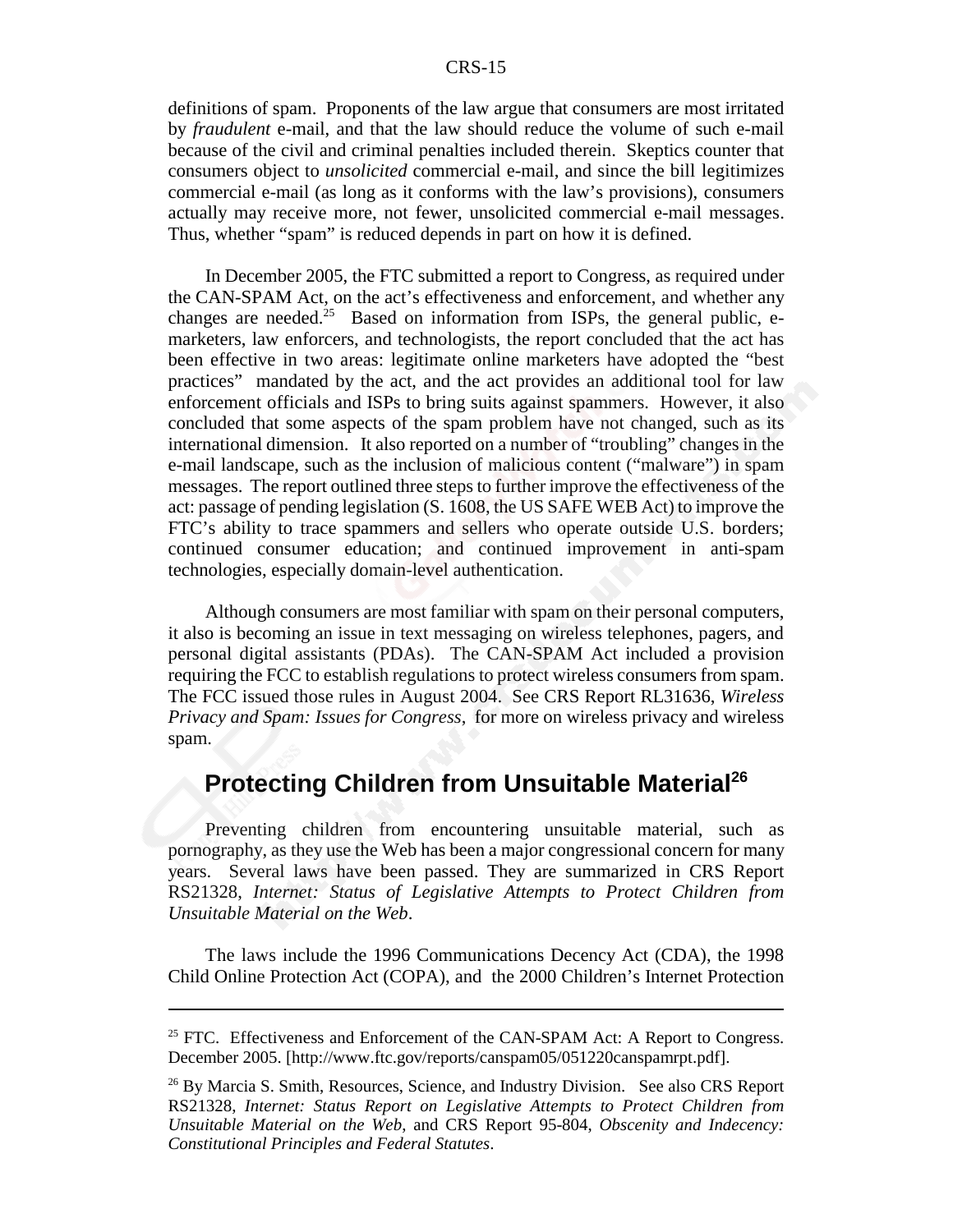Act (CIPA). Federal courts ruled, in turn, that certain sections of CDA, COPA and CIPA were unconstitutional. All the decisions were appealed to the Supreme Court. The Supreme Court upheld the lower court decision on CDA in 1997. It heard COPA twice, in 2002 and 2004, and each time remanded the case to a lower court. The Supreme Court upheld CIPA in 2003. CIPA requires schools and libraries that receive federal funding to use filtering technologies to block minors' access to Web pages that contain material that is obscene, child pornography, or "harmful to minors" (as defined in CIPA). It also requires libraries receiving federal funds to block websites containing obscene material or child pornography from access by adults.

Congress also passed the "Dot Kids" Act (P.L. 107-317), which creates a kid friendly space on the Internet, and the "Amber Alert" Act (P.L. 108-21) which, inter alia, prohibits the use of misleading domain names to deceive a minor into viewing material that is harmful to minors. Under the latter law, anyone found guilty of knowingly using a misleading domain name to deceive a minor into viewing material that is harmful to minors shall be fined, or imprisoned for no more than four years, or both. Legislation is pending in the  $109<sup>th</sup> Congress$  to amend that law to increase the sentence and make imprisonment mandatory. H.R. 2318/S. 956 would increase the maximum sentence to 10 years. H.R. 3132, which passed the House in September 2005, would impose a minimum sentence of 10 years and a maximum of 30 years.

Congressional attention on protecting children initially focused on the Web as the potential source of unsuitable material, but concern is rising about the availability of pornography on "peer-to-peer" (P2P) networks. These networks use file-sharing software to allow individual users to communicate directly with each other via computer, rather than accessing websites. Such file-sharing programs are perhaps best known because of their widespread use for downloading copyrighted music, raising concerns about copyright violations.<sup>27</sup> P2P networks can be used for sharing any type of files, however, not only music. A 2003 GAO report found that "When searching and downloading images on peer-to-peer networks, juvenile users face a significant risk of inadvertent exposure to pornography, including child pornography."28 Then-Attorney General Ashcroft announced the results of a major law enforcement effort against P2P networks that distribute child pornography in May  $2004.^{29}$  Legislation was introduced, and hearings were held, in the  $108<sup>th</sup>$ Congress, but no bill passed.

Congressional interest in P2P networks is continuing in the  $109<sup>th</sup>$  Congress. A May 2005 GAO report for the House Government Reform Committee restated GAO's earlier finding that pornographic images are easily shared and accessed on

<sup>27</sup> For more on these issues, see CRS Report RL31998, *File-Sharing Software and Copyright Infringement: Metro-Goldwyn-Mayer Studios, Inc. v. Grokster, Ltd.*

<sup>&</sup>lt;sup>28</sup> U.S. General Accounting Office. File-Sharing Programs: Peer-to-Peer Networks Provide Ready Access to Child Pornography. GAO-03-351. February 2003. p. 3.

<sup>&</sup>lt;sup>29</sup> Department of Justice. Departments of Justice, Homeland Security Announce Child Pornography File-Sharing Crackdown. Press release, May 14, 2004. [http://www.usdoj.gov/opa/pr/2004/May/04\_crm\_331.htm]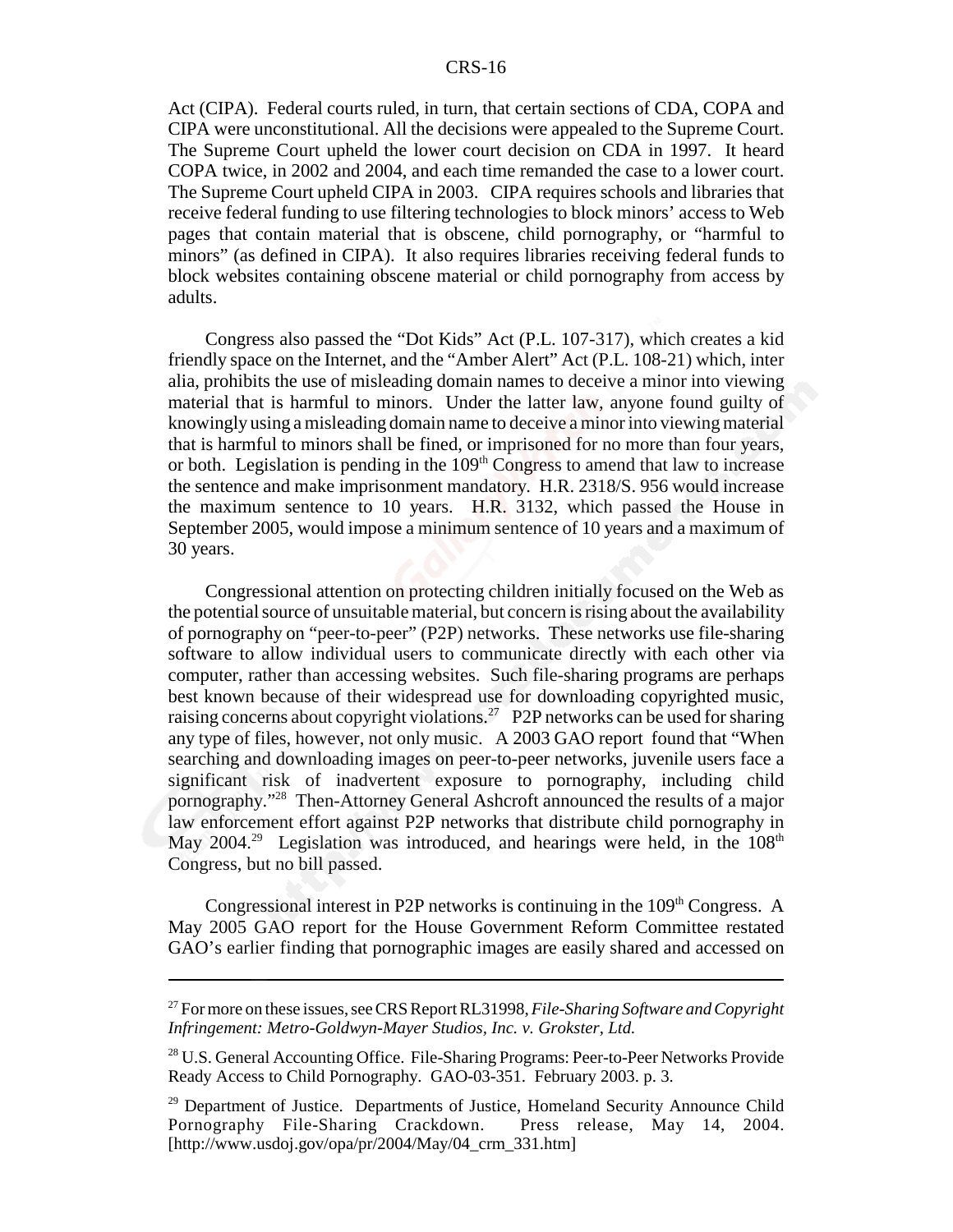P2P networks and juveniles are at risk of inadvertent exposure to them.<sup>30</sup> Focusing of three of the most popular P2P programs — Warez, Kazaa, and Morpheus — GAO tested filters offered by two of them (Kazaa and Morpheus) designed to block access to objectionable material. GAO found that the Kazaa filter was effective in blocking pornographic and erotic images, but the Morpheus filter was largely ineffective.

In the  $109<sup>th</sup>$  Congress, legislation has been introduced (H.R. 3479/S. 1507) that would impose a 25% tax on the amounts charged by "regulated pornographic websites" (as defined in the bill). The proceeds would be used to pay for enforcement of the act, for federal government programs such as Cyber Tip-line and the Internet Crimes Against Children Task Force, and other purposes related to protecting children who use the Internet. It would also set requirements on those sites to verify that anyone viewing the site is over 18. It appears that such a tax likely would be found unconstitutional, however. A 1987 Supreme Court decision (Arkansas Writers' Project, Inc. v. Ragland, 481 U.S. 221, 230) concluded that "official scrutiny of the content of publications as the basis for imposing a tax is entirely incompatible with the First Amendment's guarantee of freedom of the press." Separately, S. 1633 would allow law enforcement officials to represent themselves as minors on the Internet as part of investigations concerning online sexual predators. For the status of legislation on this topic, see CRS Report RS21328.

As discussed in the next section, on June 1, 2005, the organization that manages assignment of Internet domain names (ICANN) announced that it had entered into negotiations with a registry company to operate a new ".xxx" domain for use by websites offering adult content. The extent to which a separate domain for such websites will reduce access to objectionable content by minors is unclear. Registering as a .xxx domain is completely voluntary, and there is no requirement that adult website operators discontinue their existing sites. Use of the new domain may make it easier to use filters to block .xxx websites, but similarly could make it easier to find adult-oriented material. ICANN has delayed consideration of final approval of the .xxx domain name at the request of the Department of Commerce and others. The Family Research Council, for example, opposes the idea because it might "do more harm than good" [http://www.frc.org/get.cfm?i=PR05F01]. According to the December 2, 2005 *ECommerce Times* [http://www.ecommercetimes.com/story/47649.html], ICANN has tabled the issue indefinitely.

## **Internet Domain Names**<sup>31</sup>

The 109<sup>th</sup> Congress continues to monitor issues related to the Internet domain name system (DNS). Internet domain names were created to provide users with a

<sup>&</sup>lt;sup>30</sup> U.S. Government Accountability Office (formerly the General Accounting Office). File Sharing Programs: The Use of Peer-to-Peer Networks to Access Pornography. GAO-05- 634.

<sup>&</sup>lt;sup>31</sup> By Lennard G. Kruger, Resources, Science, and Industry Division. See also CRS Report 97-868, *Internet Domain Names: Background and Policy Issues*, which is updated more frequently than this report.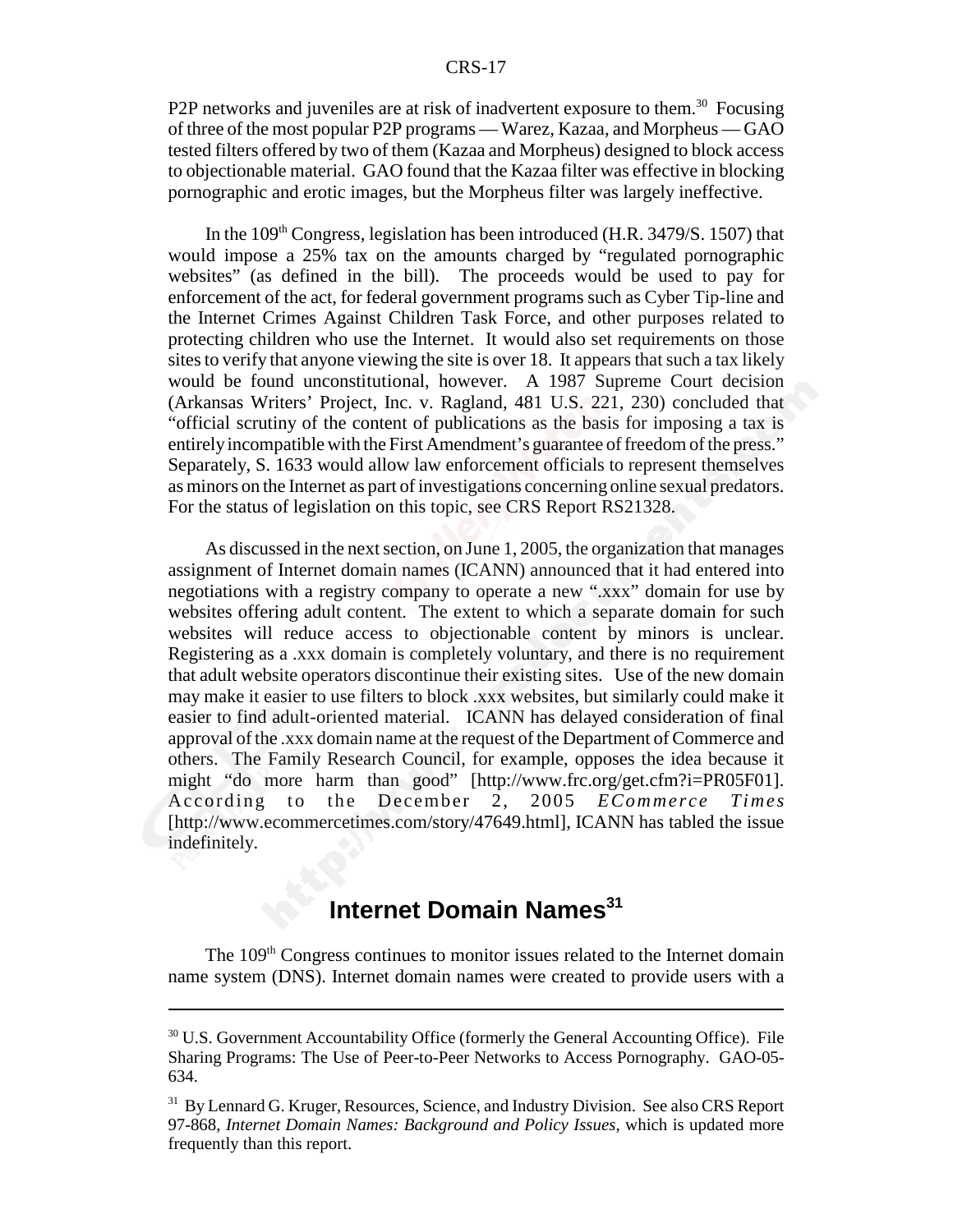simple location name for computers on the Internet, rather than using the more complex, unique Internet Protocol (IP) number that designates their specific location. As the Internet has grown, the method for allocating and designating domain names has become increasingly controversial.

#### **Background**

The Internet originated with research funding provided by the Department of Defense Advanced Research Projects Agency (DARPA) to establish a military network. As its use expanded, a civilian segment evolved with support from the National Science Foundation (NSF) and other science agencies. No formal statutory authorities or international agreements govern the management and operation of the Internet and the DNS. Prior to 1993, NSF was responsible for registration of nonmilitary generic Top Level Domains (gTLDs) such as .com, .org, and .net. In 1993, the NSF entered into a five-year cooperative agreement with Network Solutions, Inc. (NSI) to operate Internet domain name registration services. With the cooperative agreement between NSI and NSF due to expire in 1998, the Clinton Administration, through the Department of Commerce (DOC), began exploring ways to transfer administration of the DNS to the private sector.

In the wake of much discussion among Internet stakeholders, and after extensive public comment on a previous proposal, the DOC, on June 5, 1998, issued a final statement of policy, *Management of Internet Names and Addresses* (also known as the "White Paper"). The White Paper stated that the U.S. government was prepared to recognize and enter into agreement with "a new not-for-profit corporation formed by private sector Internet stakeholders to administer policy for the Internet name and address system." On October 2, 1998, the DOC accepted a proposal for an Internet Corporation for Assigned Names and Numbers (ICANN). On November 25, 1998, DOC and ICANN signed an official Memorandum of Understanding (MOU), whereby DOC and ICANN agreed to jointly design, develop, and test the mechanisms, methods, and procedures necessary to transition management responsibility for DNS functions to a private-sector not-for-profit entity.

The White Paper also signaled DOC's intention to ramp down the government's Cooperative Agreement with NSI, with the objective of introducing competition into the domain name space while maintaining stability and ensuring an orderly transition. During this transition period, government obligations will be terminated as DNS responsibilities are transferred to ICANN. Specifically, NSI committed to a timetable for development of a Shared Registration System that permits multiple registrars to provide registration services within the .com, .net., and .org gTLDs. NSI (now VersiSign) will continue to administer the root server system until receiving further instruction from the government.

 Significant disagreements between NSI on the one hand, and ICANN and DOC on the other, arose over how a successful and equitable transition would be made from NSI's previous status as exclusive registrar of .com, org. and net. domain names, to a system that allows multiple and competing registrars. On November 10, 1999, ICANN, NSI, and DOC formally signed an agreement which provided that NSI (now VeriSign) was required to sell its registrar operation by May 10, 2001 in order to retain control of the dot-com registry until 2007. In April 2001, arguing that the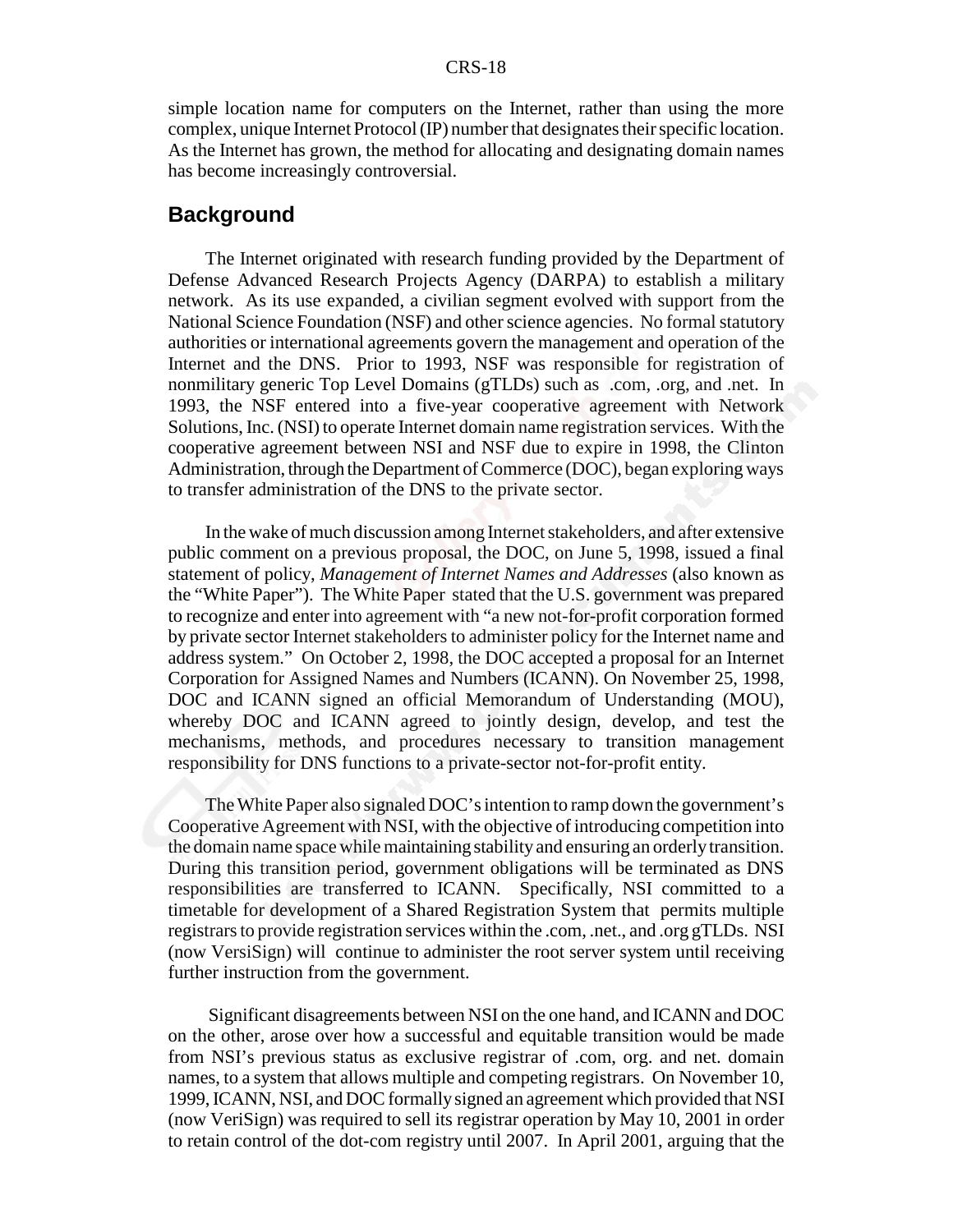registrar business is now highly competitive, VeriSign reached a new agreement with ICANN whereby its registry and registrar businesses would not have to be separated. With DOC approval, ICANN and VeriSign signed the formal agreement on May 25, 2001. On September 17, 2003, ICANN and the Department of Commerce agreed to extend their MOU until September 30, 2006. The MOU specifies transition tasks which ICANN has agreed to address. ICANN will implement an objective process for selecting new Top Level Domains; implement an effective strategy for multilingual communications and international outreach; and develop a contingency plan, consistent with the international nature of the Internet, to ensure continuity of operations in the event of a severe disruption of operations.

On June 30, 2005, Michael Gallagher, Assistant Secretary of Commerce for Communications and Information and Administrator of the National Telecommunications and Information Administration (NTIA), stated the U.S. Government's principles on the Internet's domain name system. Specifically, NTIA states that the U.S. Government "intends to preserve the security and stability" of the DNS, and that "the United States is committed to taking no action that would have the potential to adversely impact the effective and efficient operation of the DNS and will therefore maintain its historic role in authorizing changes or modifications to the authoritative root zone file."32 The NTIA statement also says that governments have legitimate interests in the management of their country code top level domains, that ICANN is the appropriate technical manager of the DNS, and that dialogue related to Internet governance should continue in relevant multiple fora.

#### **Issues**

 Congressional Committees (primarily the Senate Committee on Commerce, Science and Transportation and the House Committee on Energy and Commerce) maintain oversight on how the Department of Commerce manages and oversees ICANN's activities and policies. In response to proposals at the World Summit on the Information Society for international control of the domain name system, the 109th Congress has expressed its support for maintaining U.S. control over ICANN. On November 16, 2005, the House unanimously passed H.Con.Res. 268, which expresses the sense of the Congress that the current system for management of the domain name system works, and that "the authoritative root zone server should remain physically located in the United States and the Secretary of Commerce should maintain oversight of ICANN so that ICANN can continue to manage the day-to-day operation of the Internet's domain name and addressing system well, remain responsive to all Internet stakeholders worldwide, and otherwise fulfill its core technical mission." A similar resolution, S.Res. 323, was passed by the Senate on November 18, 2005, and calls on the President to "continue to oppose any effort to transfer control of the Internet to the United Nations or any other international entity."

<sup>&</sup>lt;sup>32</sup> Gallagher, Michael, Assistant Secretary of Commerce for Communications, Remarks to the Wireless Communications Association, June 30, 2005. Available at [http://www.ntia.doc.gov/ntiahome/domainname/USDNSprinciples\_06302005.pdf].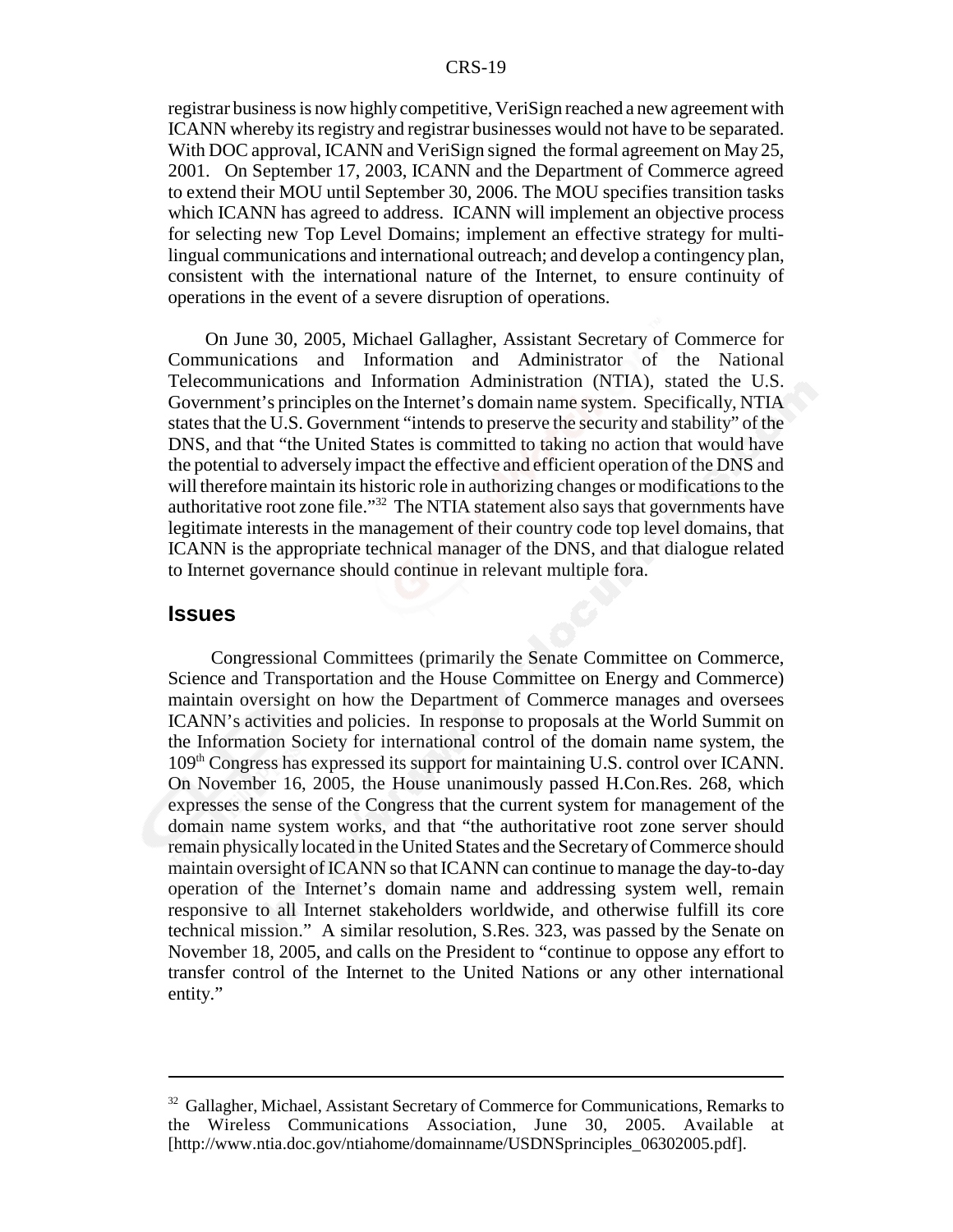**Governance.** The United Nations (UN), at the December 2003 World Summit on the Information Society (WSIS), debated and agreed to study the issue of how to achieve greater international involvement in the governance of the Internet and the domain name system in particular. The study was conducted by the UN's Working Group on Internet Governance (WGIG). On July 14, 2005, the WGIG released its report, stating that no single government should have a preeminent role in relation to international Internet governance, calling for further internationalization of Internet governance, and proposing the creation of a new global forum for Internet stakeholders. Four possible models were put forth, including two involving the creation of new Internet governance bodies linked to the UN. Under three of the four models, ICANN would either be supplanted or made accountable to a higher intergovernmental body. The report's conclusions were scheduled to be considered during the second phase of the WSIS held in Tunis in November 2005. U.S. officials stated their opposition to transferring control and administration of the domain name system from ICANN to any international body.

The European Union (EU) initially supported the U.S. position. However, during September 2005 preparatory meetings, the EU seemingly shifted its support towards an approach which favored an enhanced international role in governing the Internet. Conflict at the WSIS Tunis Summit over control of the domain name system was averted by the announcement, on November 15, 2005, of an Internet governance agreement between the U.S., the EU, and over 100 other nations. Under this agreement, ICANN and the U.S. will remain in control of the domain name system. A new international group under the auspices of the UN will be formed the Internet Governance Forum — which will provide an ongoing forum for all stakeholders (both governments and nongovernmental groups) to discuss and debate Internet policy issues. The Internet Governance Forum is slated to run for five years and will not have binding authority. The group is expected to hold its first meeting in Athens in mid-2006.

**Protecting Children on the Internet.** In the 107<sup>th</sup> Congress, legislation sought to create a "kids-friendly top level domain name" that would contain only ageappropriate content. The Dot Kids Implementation and Efficiency Act of 2002 was signed into law on December 4, 2002 (P.L. 107-317), and authorizes the National Telecommunications and Information Administration (NTIA) to require the .us registry operator (currently NeuStar) to establish, operate, and maintain a second level domain within the .us TLD that is restricted to material suitable for minors.

In the  $108<sup>th</sup> Congress$ , P.L.  $108-21/S. 151$  (PROTECT Act) contains a provision (Sec. 108: Misleading Domain Names on the Internet) which would make it a punishable crime to knowingly use a misleading domain name with the intent to deceive a person into viewing obscenity on the Internet. Increased penalties are provided for deceiving minors into viewing harmful material. In the  $109<sup>th</sup>$  Congress, the Children's Safety Act of 2005 (H.R. 3132), passed by the House on September 14, 2005, would further increase criminal penalties for using misleading domain names to direct children to harmful material on the Internet.

Meanwhile, on June 1, 2005, ICANN announced that it had entered into commercial and technical negotiations with a registry company to operate a new ".xxx" domain, which would be designated for use by adult websites. Registration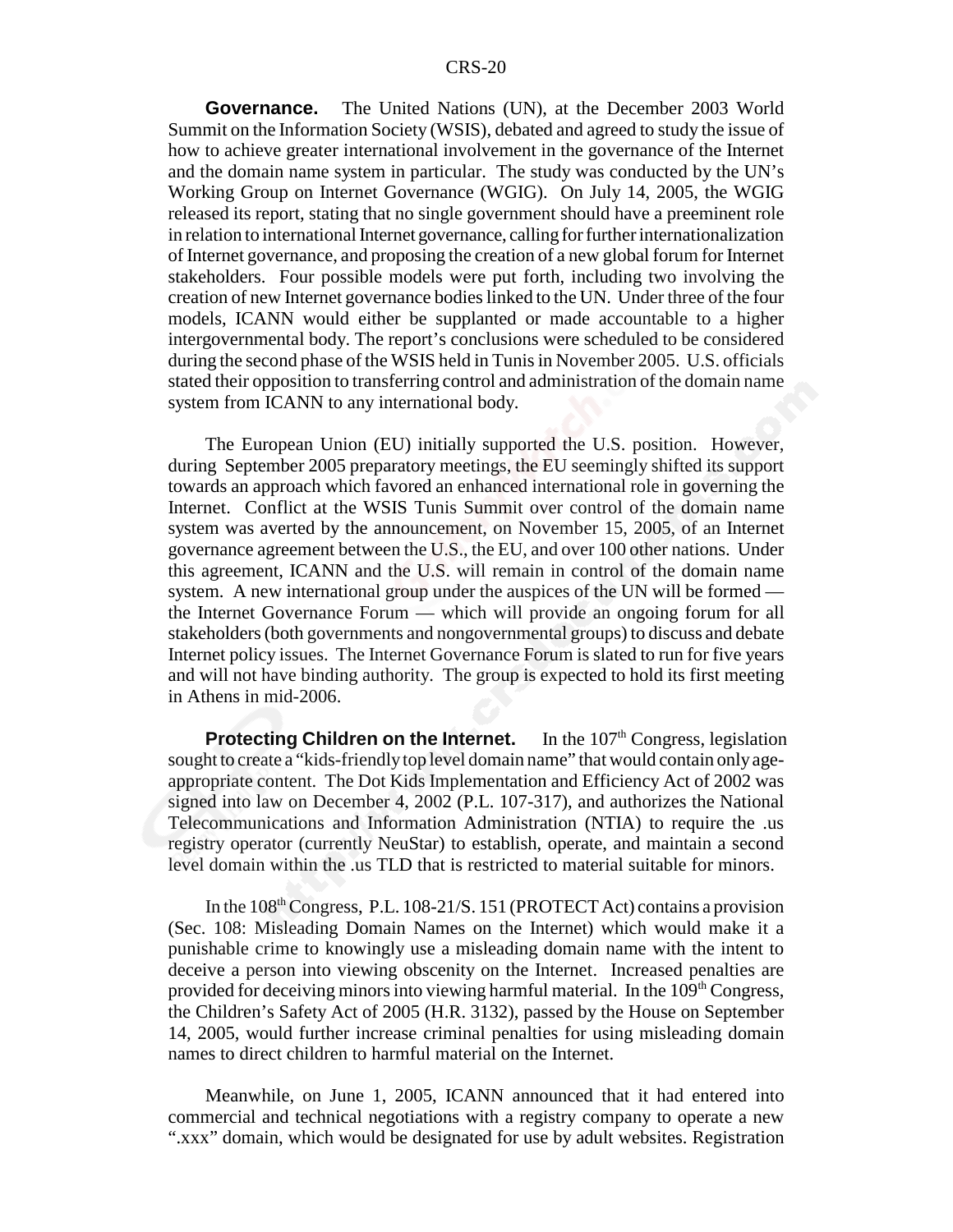by adult websites into the .xxx domain would be purely voluntary, and those sites would not be required to give up their existing (for the most part, .com) sites. Announcement of a .xxx domain has proven controversial. With the ICANN Board scheduled to consider final approval of the .xxx domain on August 16, 2005, the Department of Commerce sent a letter to ICANN requesting that "adequate additional time" be provided to allow ICANN to address the objections of "individuals expressing concerns about the impact of pornography on families and children and opposing the creation of a new top level domain devoted to adult content."33 ICANN's Government Advisory Committee has also requested more time before a final decision is made. ICANN has agreed to the delay and will possibly make a final decision on the issue during the first quarter of 2006.

**Trademark Disputes.** The increase in conflicts over property rights to certain trademarked names has resulted in a number of lawsuits. The White Paper called upon the World Intellectual Property Organization (WIPO) to develop a set of recommendations for trademark/domain name dispute resolutions, and to submit those recommendations to ICANN. At ICANN's August 1999 meeting in Santiago, the board of directors adopted a dispute resolution policy to be applied uniformly by all ICANN-accredited registrars. Under this policy, registrars receiving complaints will take no action until receiving instructions from the domain-name holder or an order of a court or arbitrator. An exception is made for "abusive registrations" (i.e., cybersquatting and cyberpiracy), whereby a special administrative procedure (conducted largely online by a neutral panel, lasting 45 days or less, and costing about \$1000) will resolve the dispute. Implementation of ICANN's Domain Name Dispute Resolution Policy commenced on December 9, 1999. Meanwhile, the  $106<sup>th</sup>$ Congress passed the Anticybersquatting Consumer Protection Act (incorporated into P.L. 106-113, the FY2000 Consolidated Appropriations Act). The act gives courts the authority to order the forfeiture, cancellation, and/or transfer of domain names registered in "bad faith" that are identical or similar to trademarks, and provides for statutory civil damages of at least \$1,000, but not more than \$100,000, per domain name identifier.

**Privacy.** Any entity who registers a domain name is required to provide contact information (phone number, address, email) which is entered into a public online database (the "WHOIS" database). Over the past several years, registrants who wish to maintain their privacy have been able to register anonymously using a proxy service offered by some registrars. In February 2005, the National Telecommunications and Information Administration (NTIA) — which has authority over the .us domain name — notified Neustar (the company that administers .us) that proxy or private domain registrations will no longer be allowed for .us domain name registrations, and that registrars must provide correct WHOIS information for all existing customers by January 26, 2006. According to NTIA, this action will provide an assurance of accuracy to the American public and to law enforcement officials. The NTIA policy is opposed by privacy groups and registrars (such as Go Daddy)

<sup>&</sup>lt;sup>33</sup> Letter from Michael Gallagher, Assistant Secretary for Communications and Information, Department of Commerce, to Vinton Cerf, ICANN Board Chairman, August 11, 2005. Available at [http://www.icann.org/correspondence/gallagher-to-cerf-15aug05.pdf]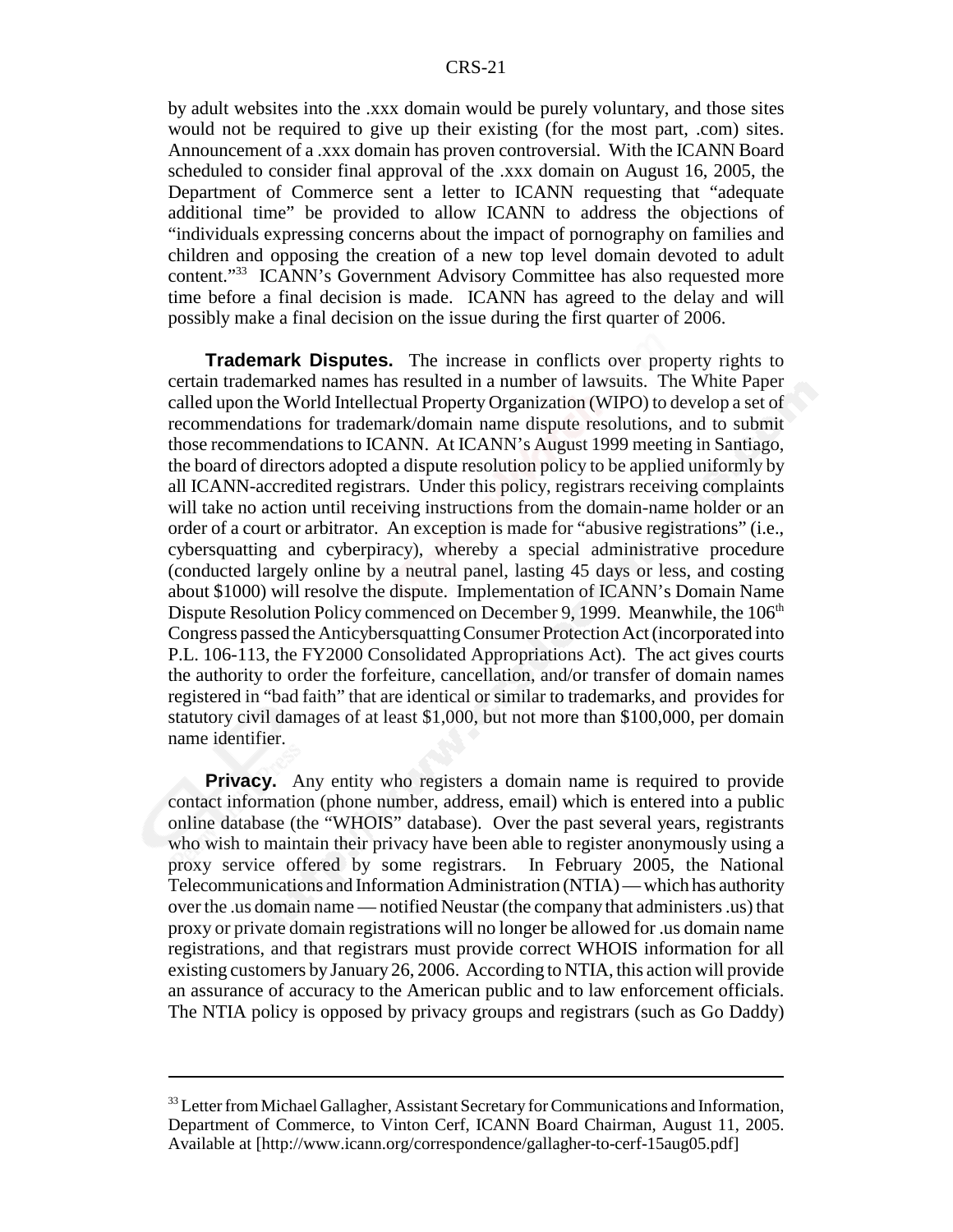who argue that the privacy, anonymity, and safety of people registering .us domain names will be needlessly compromised.

In a related development, during the  $108<sup>th</sup>$  Congress, the Fraudulent Online Identity Sanctions Act was incorporated as Title II of H.R. 3632, the Intellectual Property Protection and Courts Amendments Act of 2004, signed by the President on December 23, 2004 (P.L. 108-482). The act increases criminal penalties for those who submit false contact information when registering a domain name that is subsequently used to commit a crime or engage in copyright or trademark infringement.

## **Government Information Technology Management34**

The evolving role of the Internet in the political economy of the United States continues to attract increased congressional attention to government information technology management issues. Interest has been further heightened by national information infrastructure development efforts, e-government projects, and homeland security initiatives. Although wide-ranging, some of the most significant information technology management challenges facing the federal government include FCC regulation of converging technologies, funding for information technology research and development, ongoing development and oversight of electronic government (egovernment) initiatives, and the growing use of open source software by federal agencies.

## **The Federal Communications Commission35**

One of the most significant issues facing the FCC is the evolution of the communications industry towards an all-digital, broadband world that has blurred the distinctions between services, also called "convergence." The FCC has restructured over the past few years to better reflect the realities of convergence, but the agency is still required to adhere to the statutory requirements of its governing legislation, the Communications Act of 1934. Thus, while convergence has made distinguishing among types of data increasingly difficult, the FCC must continue to differentiate among services based on the distinctions drawn in the 1934 Act. Unfortunately, when all data looks the same and functionally similar services are provided by companies governed by different titles of the 1934 Act, questions of fairness and competitive advantage may arise. As newer technologies and services are developed and deployed, applying legacy regulations to them may begin to appear more strained.

<sup>34</sup> See also CRS Report RL30661, *Government Information Technology Management: Past and Future Issues (the Clinger-Cohen Act)*.

<sup>&</sup>lt;sup>35</sup> By Patricia Moloney Figliola, Resources, Science, and Industry Division. For more information, see CRS Report RL32589, *The Federal Communications Commission: Current Structure and its Role in the Changing Telecommunications Landscape*, and CRS Issue Brief IB10045: *Broadband Internet Access: Background and Issues*, which are updated more frequently than this report.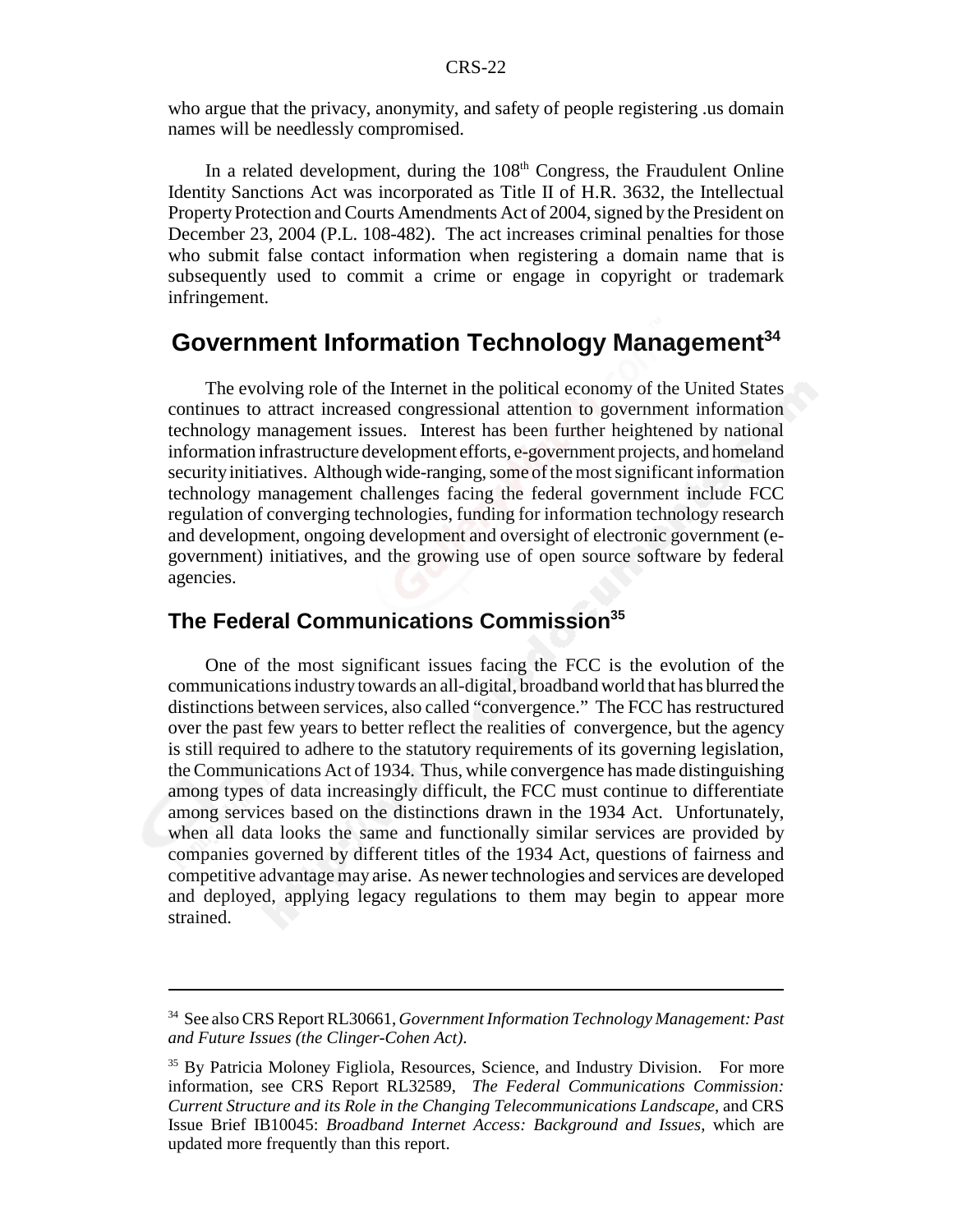#### CRS-23

The FCC has addressed two issues directly related to convergence during the 109th Congress: the proper regulatory classification of services via the Internet protocol (e.g., Voice over Internet Protocol [VoIP]) as well as law enforcement's ability to conduct wiretaps effectively (i.e., using the Communications Assistance for Law Enforcement Act [CALEA]). These issues are — and will continue to be extremely important in reshaping the regulatory environment for telecommunications and information services.

The FCC will also remain focused on broadband deployment. The agency will continue to monitor its policies to encourage new providers to roll out new services (e.g., power companies will be deploying broadband over powerlines [BPL]) as well as continue to promote deployment to underserved areas and populations, i.e., rural and low-income communities, through universal service and other programs (e.g., the E-Rate).

One of the difficulties in addressing the issues facing the FCC is that so many of them now intersect. So many of the broadband issues are inter-related that it is often difficult to sort out where one issue ends and another begins. For example, VoIP, CALEA, and BPL are all tied to the concept of broadband convergence and reliance on the Internet for information, and it becomes difficult, if not impossible, to discuss one without touching on the others. Effectively addressing these types of issues may well be the greatest challenge facing both the FCC and Congress in the near future.

#### **Information Technology R&D<sup>36</sup>**

At the federal level, almost all of the funding for information science and technology and Internet development is part of a single government-wide initiative, the Networking and Information Technology Research and Development program (NITRD). This program was previously (1997-2000) called the Computing, Information, and Communications program (CIC) and, prior to that (1992-1997), the High Performance Computing and Communications program (HPCC). The NITRD is an interagency effort to coordinate key advances in information technology (IT) research and leverage funding into broader advances in computing and networking technologies. Under the NITRD, participating agencies receive support for highperformance computing science and technology, information technology software and hardware, networks and Internet-driven applications, and education and training for personnel.

The FY2006 NITRD Program budget is approximately \$2.155 billion, a 4.5% decrease from FY2005. (Because the NITRD Program does not receive explicit funding, the final budget figure is not yet available; it will be included in the FY2007 budget request document.) A significant part of this decrease can be attributed to the reduction in funding for NITRD activities within the National Aeronautics and Space

<sup>&</sup>lt;sup>36</sup> By Patricia Moloney Figliola, Resources, Science, and Industry Division. See also CRS Issue Brief IB10130, *The Federal Networking and Information Technology Research and Development Program; Funding Issues and Activities*, which is updated more frequently than this report.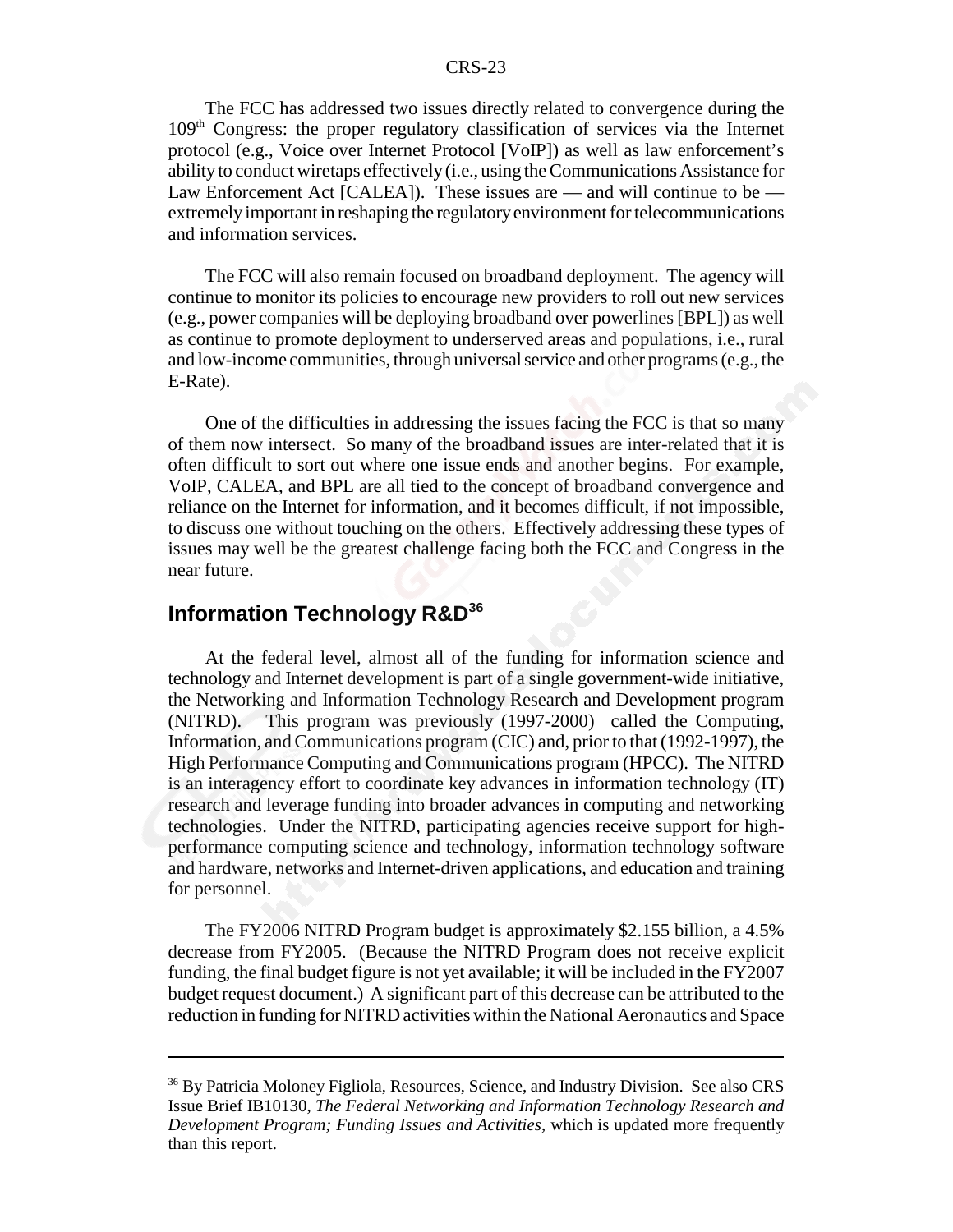Administration (NASA). Also, within the NITRD Program, funding for high-end computing research and development (R&D) is down 6%, due in part to a decrease in funding for these activities at the Office of Science within the Department of Energy (DOE). The FY2005 budget provided \$2.256 billion for the NITRD Program, a 4% decrease from FY2004. An in-depth overview of FY2004 and FY2005 NITRD activities, *Guide to the NITRD Program*, was released in December 2004 (This document is available online at [http://www.nitrd.gov/pubs/2006supplement]).

Research emphases are focused on eight program component areas (also called PCAs): High-end Computing (HEC) Interagency Working Group (IWG), with two PCAs, HEC Infrastructure and Applications (I&A) and HEC Research and Development (R&D); Cyber Security and Information Assurance (CSIA) IWG; Human Computer Interaction and Information Management (HCI&IM); Large Scale Networking (LSN); Software Design and Productivity (SDP);High Confidence Software and Systems (HCSS); and Social, Economic, and Workforce Implications of IT and IT Workforce Development (SEW). Key issues facing congressional policymakers include whether or not NITRD is accomplishing its goals and objectives to enhance U.S. information technology research and development; whether the funding level is appropriate or if it should be changed to reflect changing U.S. priorities; and defining the private sector's role in this initiative.

## **Electronic Government (E-Government)**<sup>37</sup>

Electronic government (e-government) is an evolving concept, meaning different things to different people. However, it has significant relevance to four important areas of governance: (1) delivery of services (government-to-citizen, or G2C); (2) providing information (also G2C); (3) facilitating the procurement of goods and services (government-to-business, or G2B, and business-to-government, or B2G); and (4) facilitating efficient exchanges within and between agencies (government-to-government, or G2G). For policymakers concerned about egovernment, a central area of concern is developing a comprehensive but flexible strategy to coordinate the disparate e-government initiatives across the federal government.

The movement to put government online raises as many issues as it provides new opportunities. Some of these issues include, but are not limited to: security, privacy, management of governmental technology resources, accessibility of government services (including "digital divide" concerns as a result of a lack of skills or access to computers, discussed earlier), and preservation of public information (maintaining comparable freedom of information procedures for digital documents as exist for paper documents). Although these issues are neither new nor unique to e-government, they do present the challenge of performing governance functions online without sacrificing the accountability of, or public access to, government that citizens have grown to expect. Some industry groups have also raised concerns about

<sup>&</sup>lt;sup>37</sup> By Jeffrey W. Seifert, Resources, Science, and Industry Division. See also CRS Report RL31057, *A Primer on E-Government: Sectors, Stages, Opportunities, and Challenges of Online Governance*, which is updated more frequently than this report.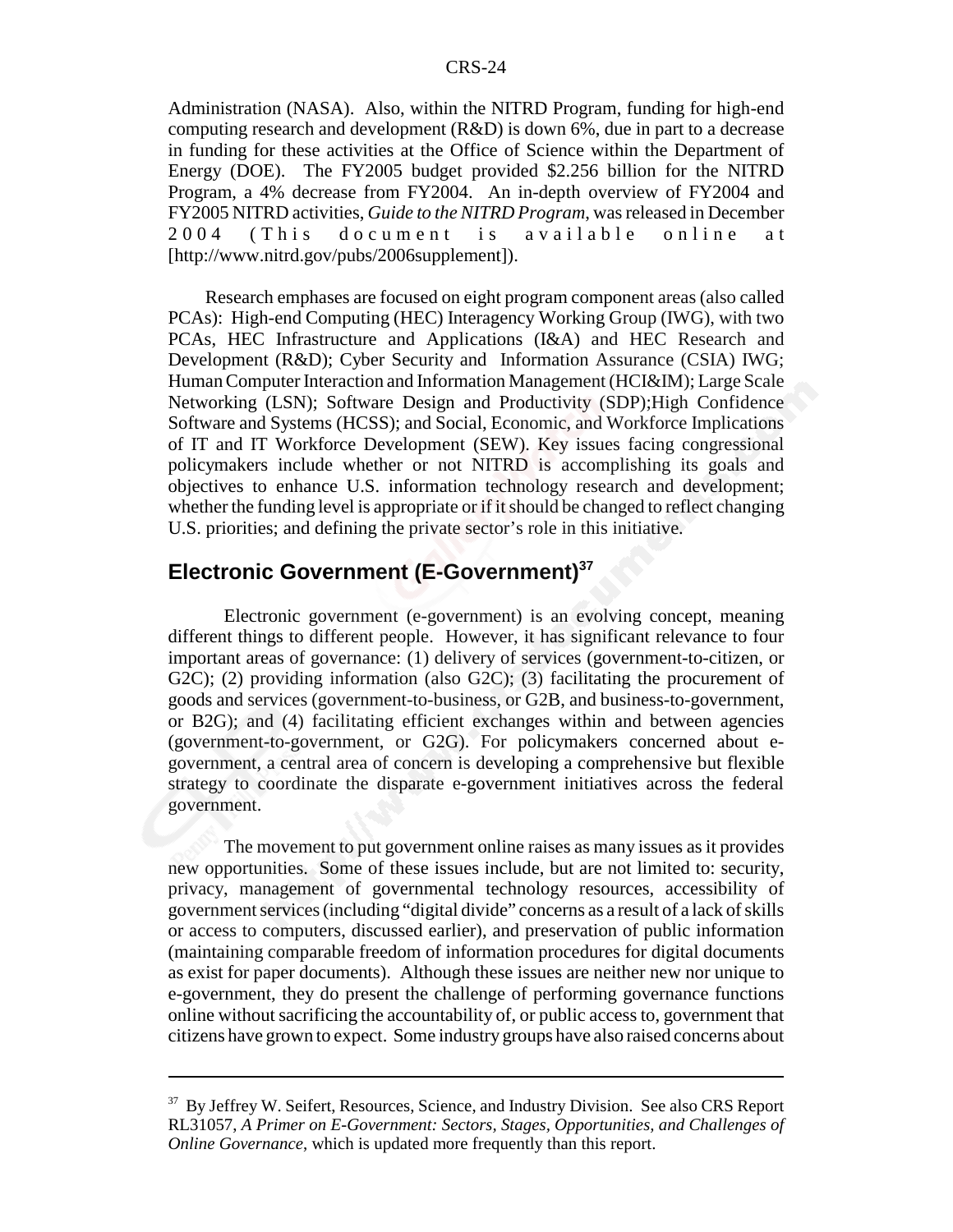the U.S. government becoming a publicly funded market competitor through the provision of fee-for-services such as the U.S. Postal Service's now-discontinued eBillPay service, which allowed consumers to schedule and make payments to creditors online [http://www.usps.com/paymentservices/ops\_discontinued.htm].

E-government initiatives vary significantly in their breadth and depth from state to state and agency to agency. Perhaps one of the most well-known federal examples is the FirstGov website [http://www.firstgov.gov], which first went online on September 22, 2000. FirstGov is a Web portal designed to serve as a single locus point for finding federal government information on the Internet. The FirstGov site also provides access to a variety of state and local government resources. Another example is the Grants.gov initiative [http://www.grants.gov/], which is designed to provide a single portal for all available federal grants, enabling users to search, download applications, and apply for grants online. At the Department of Treasury, the Internal Revenue Service (IRS) administers the Free File initiative [http://www.irs.gov/efile/article/0,,id=118986,00.html], which has partnered with industry to provide free online tax preparation and electronic filing services for eligible taxpayers.

Pursuant to the July 18, 2001, OMB Memorandum M-01-28, an E-Government Task Force was established to create a strategy for achieving the Bush Administration's e-government goals.<sup>38</sup> In doing so, the Task Force identified 23 interagency initiatives designed to better integrate agency operations and information technology investments. These initiatives, sometimes referred to as the Quicksilver projects, are grouped into four categories; government-to-citizen, government-togovernment, government-to-business, and internal effectiveness and efficiency. Examples of these initiatives include an e-authentication project led by the General Services Administration (GSA) to increase the use of digital signatures, the eligibility assistance online project (also referred to as GovBenefits.gov) led by the Department of Labor to create a common access point for information regarding government benefits available to citizens, and the Small Business Administration's One-Stop Business Compliance project, being designed to help businesses navigate legal and regulatory requirements. A  $24<sup>th</sup>$  initiative, a government wide payroll process project, was subsequently added by the President's Management Council. In 2002 the e-Clearance initiative, originally included as part of the Enterprise Human Resources Integration project, was established as a separate project, for a total of 25 initiatives. Since that time, the Bush Administration has reclassified the e-Authentication initiative as "a separate initiative that provides secure and robust authentication services to the 24 [i]nitiatives," bringing the official tally again to 24 initiatives.<sup>39</sup>

As the initial round of e-government projects continue to develop and become fully operational, OMB has stated it plans to focus attention on initiatives that consolidate information technology systems in six functional areas, or Lines of Business (LoB). These include financial management, human resource management, grants management, case management, federal health architecture, and information security. These initiatives were chosen, in part, because they represent core business

<sup>38</sup> See [http://www.whitehouse.gov/omb/inforeg/egovstrategy.pdf].

 $39$  See [http://www.whitehouse.gov/omb/egov/c-presidential.html].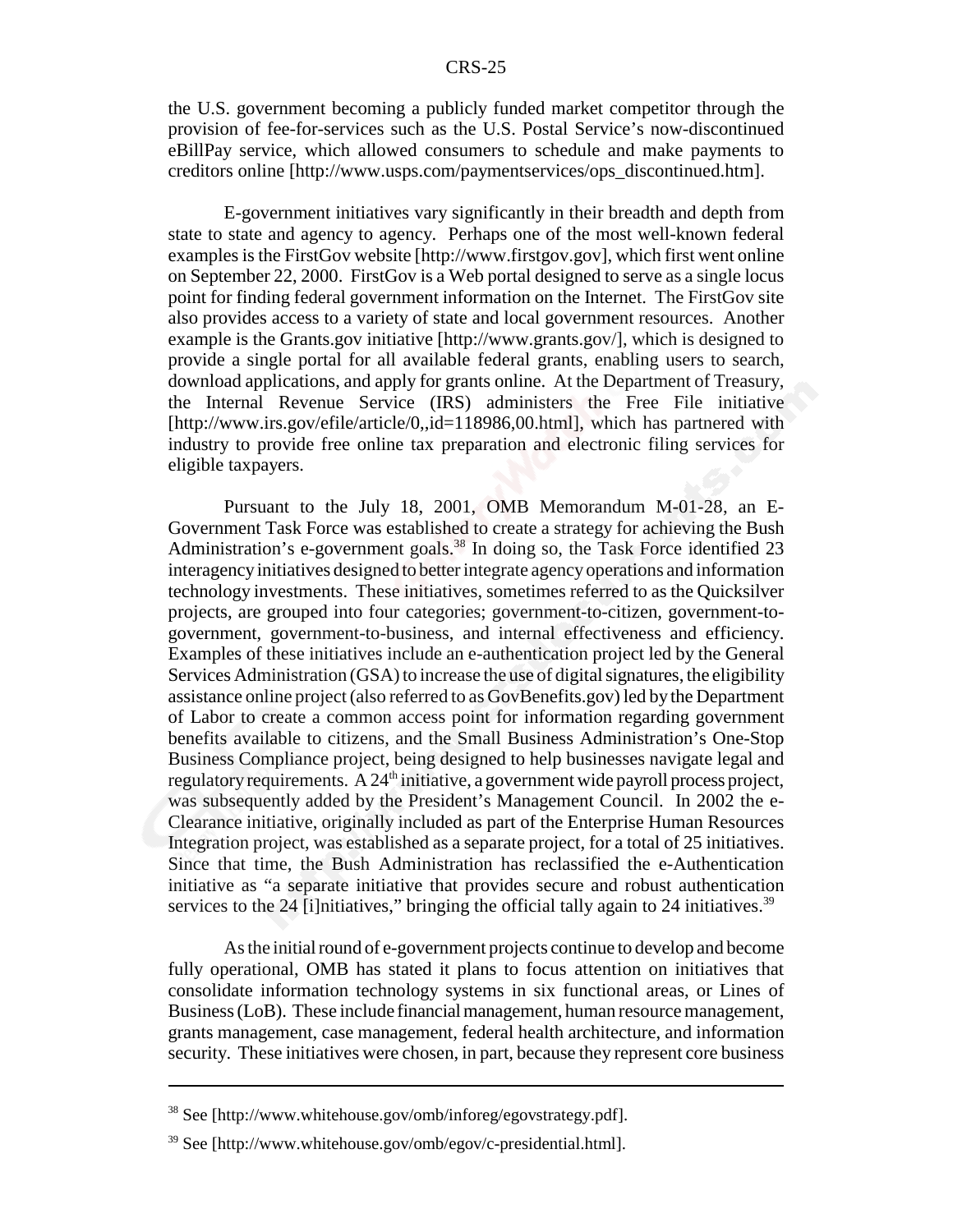functions common to many departments and agencies, and/or have the potential to reap significant efficiency and efficacy gains. These LoB initiatives are anticipated to create \$5 billion in savings over 10 years.

 On December 17, 2002, President Bush signed the E-Government Act of 2002 (P.L. 107-347) into law. The law contains a variety of provisions related to federal government information technology management, information security, and the provision of services and information electronically. One of the most recognized provisions involves the creation of an Office of Electronic Government within OMB. The Office is headed by an Administrator, who is responsible for carrying out a variety of information resources management (IRM) functions, as well as administering the interagency E-Government Fund provided for by the law.

For the 109<sup>th</sup> Congress, continued oversight of the Quicksilver projects, the implementation of the E-Government Act, and the development of the second generation Lines of Business e-government initiatives are the primary oversight issues. Other issues include ongoing efforts to develop a federal enterprise architecture, which serves as a blueprint of the business functions of an organization, and the technology used to carry out these functions [http://www.whitehouse.gov/omb/egov/a-1-fea.html]; the recruitment and retention of IT managers, at both the chief information officer (CIO) and project manager levels; and balancing the sometimes competing demands of e-government and homeland security.

## **Open Source Software<sup>40</sup>**

The use of open source software by the federal government has been gaining attention as organizations continue to search for opportunities to enhance their information technology (IT) operations while containing costs. For the federal government and Congress, the debate over the use of open source software intersects several other issues, including, but not limited to, the development of homeland security and e-government initiatives, improving government information technology management practices, strengthening computer security, and protecting intellectual property rights. In the 109<sup>th</sup> Congress, the debate over open source software is anticipated to revolve primarily around information security and intellectual property rights. However, issues related to cost and quality are likely to be raised as well.

*Open source* software refers to a computer program whose source code, or programming instructions, is made available to the general public to be improved or modified as the user wishes. Some examples of open source software include the Linux operating system and Apache Web server software. In contrast, *closed source*, or proprietary, programs are those whose source code is not made available and can only be altered by the software manufacturer. In the case of closed source software, updates to a program are usually distributed in the form of a patch or as a new version of the program that the user can install but not alter. Some examples of closed source software include Microsoft Word and Corel WordPerfect. The

<sup>&</sup>lt;sup>40</sup> By Jeffrey W. Seifert, Resources, Science, and Industry Division. See also CRS Report RL31627, *Computer Software and Open Source Issues: A Primer.*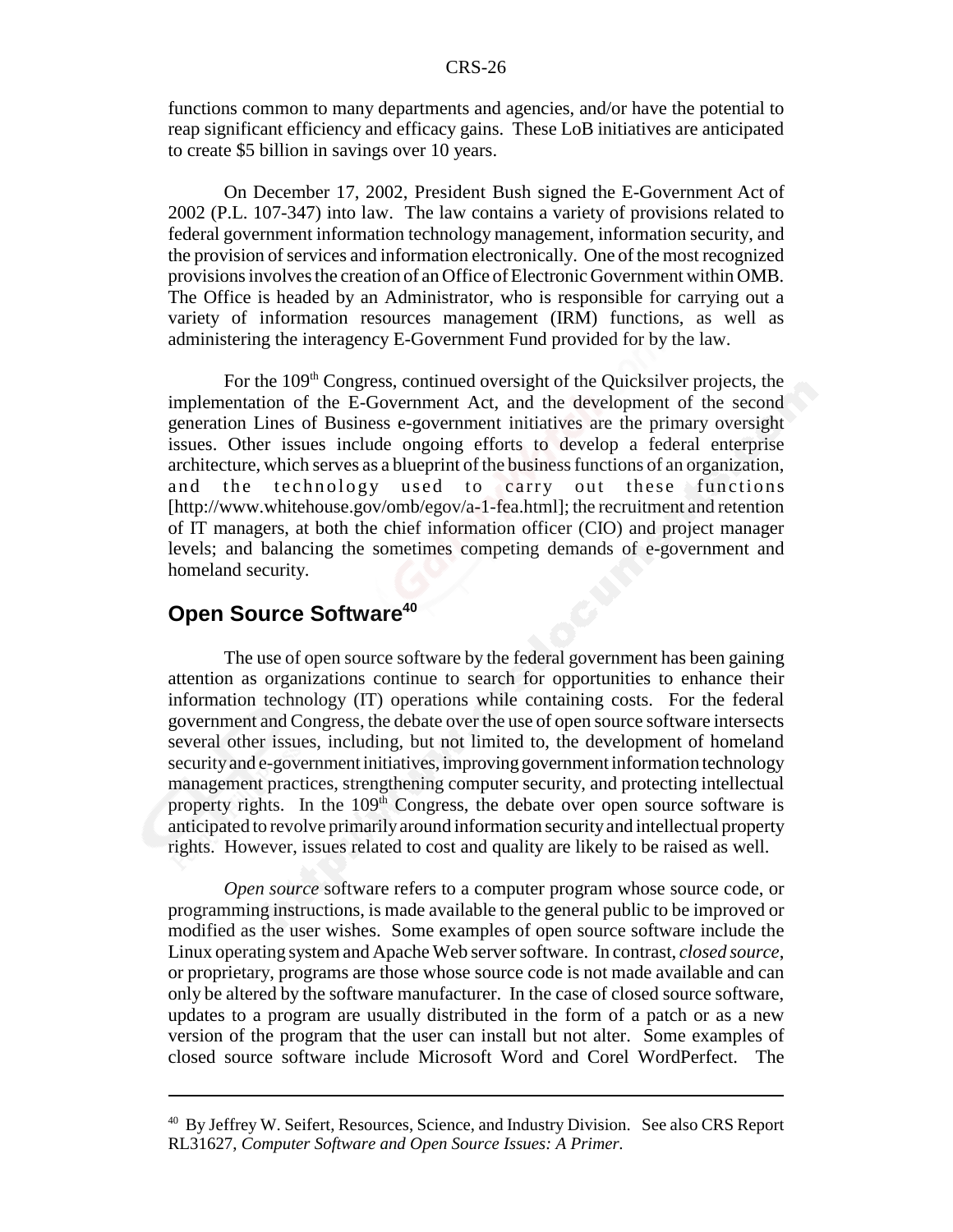#### CRS-27

majority of software products most commonly used, such as operating systems, word processing programs, and databases, are closed source programs.

 For proponents, open source software is often viewed as a means to reduce an organization's dependence on the software products of a few companies while possibly improving the security and stability of one's computing infrastructure. For critics, open source software is often viewed as a threat to intellectual property rights with unproven cost and quality benefits. So far there appear to be no systematic analyses available that have conclusively compared closed source to open source software on the issue of security. In practice, computer security is highly dependent on how an application is configured, maintained, and monitored. Similarly, the costs of implementing an open source solution are dependent upon factors such as the cost of acquiring the hardware/software, investments in training for IT personnel and end users, maintenance and support costs, and the resources required to convert data and applications to work in the new computing environment. Consequently, some computer experts suggest that it is not possible to conclude that either open source or closed source software is inherently more secure or more cost efficient.

The official U.S. federal government policy regarding the use of open source software by government agencies is described in a July 2004 Office of Management and Budget (OMB) memorandum on software acquisition, M-04-16 Memoranda for Senior Procurement Executives, Chief Information Officers, *Software Acquisition*. The memorandum states that the policies guiding government information technology investment decisions are "technology and vendor neutral" and that agencies' technology choices "must be consistent with the agency's enterprise architecture and the Federal Enterprise Architecture."41 Agencies are also instructed to take into account a number of other merit-based factors, including information security, licensing requirements, and total cost of ownership. Implicit in these requirements is an expectation that agencies will also make choices based on the quality of the product.

The growing emphasis on improved information security and critical infrastructure protection overall, will likely be an influential factor in future decisions to implement open source solutions. The rapidly changing computer environment may also foster the use of a combination of open source and closed source applications, rather than creating a need to choose one option at the exclusion of another.

 $41$  For more information about enterprise architectures generally, and the Federal Enterprise Architecture (FEA) specifically, see CRS Report *RS22194 Federal Enterprise Architecture and Information Technology Management: An Overview* by Jeffrey W. Seifert.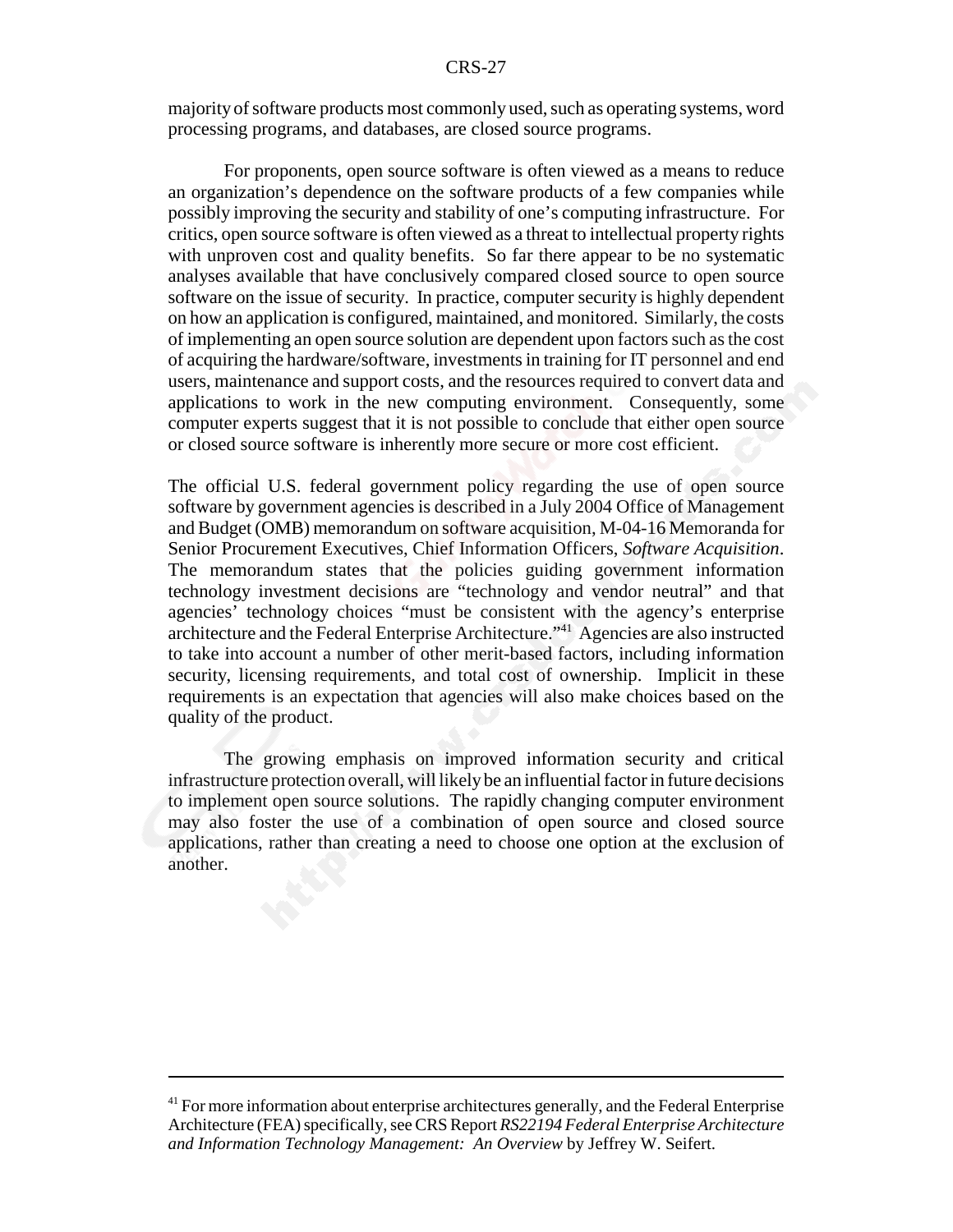## **Appendix A: List of Pending Legislation**

Following is a list of legislation pending before the  $109<sup>th</sup>$  Congress on the topics covered in this report. The format is: bill number, sponsor, title, date  $introduced$ , and committee $(s)$  of referral. This report does not track the legislative status of the pending legislation. For more information, see the CRS reports cited in the text of the relevant section of this report (and in Appendix D).

#### **Broadband Internet Regulation and Access**

- H.R. 144, McHugh, Rural America Digital Accessibility Act, 1/4/05 (Energy & Commerce, Ways & Means)
- H.R. 146, McHugh, "to establish a grant program to support broadband-based economic development efforts," 1/4/05 (Transportation & Infrastructure, Financial Services)
- H.R. 214 Stearns, Advanced Internet Communications Services Act of 2005, 1/14/05 (Energy &Commerce)
- H.R. 1479, Udall, Rural Access to Broadband Services Act, 4/5/05 (Ways & Means, Science, Energy & Commerce)
- H.R. 2418, Gordon, IP-Enabled Voice Communications and Public Safety Act of 2005, 5/18/05 (Energy & Commerce)
- H.R. 2726, Sessions, Preserving Innovation in Telecom Act of 2005, 5/26/05 (Energy & Commerce)
- H.R. 3146, Blackburn, Video Choice Act of 2005, 6/30/05 (Energy & Commerce)
- S. 14, Stabenow, Fair Wage, Competition, and Investment Act of 2005, 1/24/05 (Finance)
- S. 497, Salazar, Broadband Rural Revitalization Act of 2005, 3/2/05 (Finance)
- S. 502, Coleman, Rural Renaissance Act, 3/3/05 (Finance)
- S. 1063, Nelson, Bill, IP-Enabled Voice Communications and Public Safety Act of 2005, 5/18/05 (Commerce)
- S. 1147, Rockefeller, Amends the Internal Revenue Code of 1986 to provide for the expensing of broadband Internet access expenditures, 5/26/05 (Finance)
- S. 1294, Lautenberg, Community Broadband Act of 2005, 6/23/05 (Commerce)
- S. 1349, Smith, Video Choice Act of 2005, 6/30/05 (Commerce)
- S. 2113, DeMint, Digital Age Communications Act of 2005, 12/15/2005 (Commerce)

#### **Computer and Internet Security**

- H.R. 29, Bono, Spy Act, 1/4/05 (Energy & Commerce)
- H.R. 744, Goodlatte, I-SPY Act, 2/10/05 (Judiciary)
- H.R. 1069, Bean, Notification of Risk to Personal Data Act, 3/3/05 (Energy & Commerce, Government Reform, Financial Services)
- H.R. 1080, Markey, Information Protection and Security Act, 3/3/05 (Energy & Commerce)
- H.R. 1263, Stearns, Consumer Privacy Protection Act, 3/10/05 (Energy & Commerce, International Relations)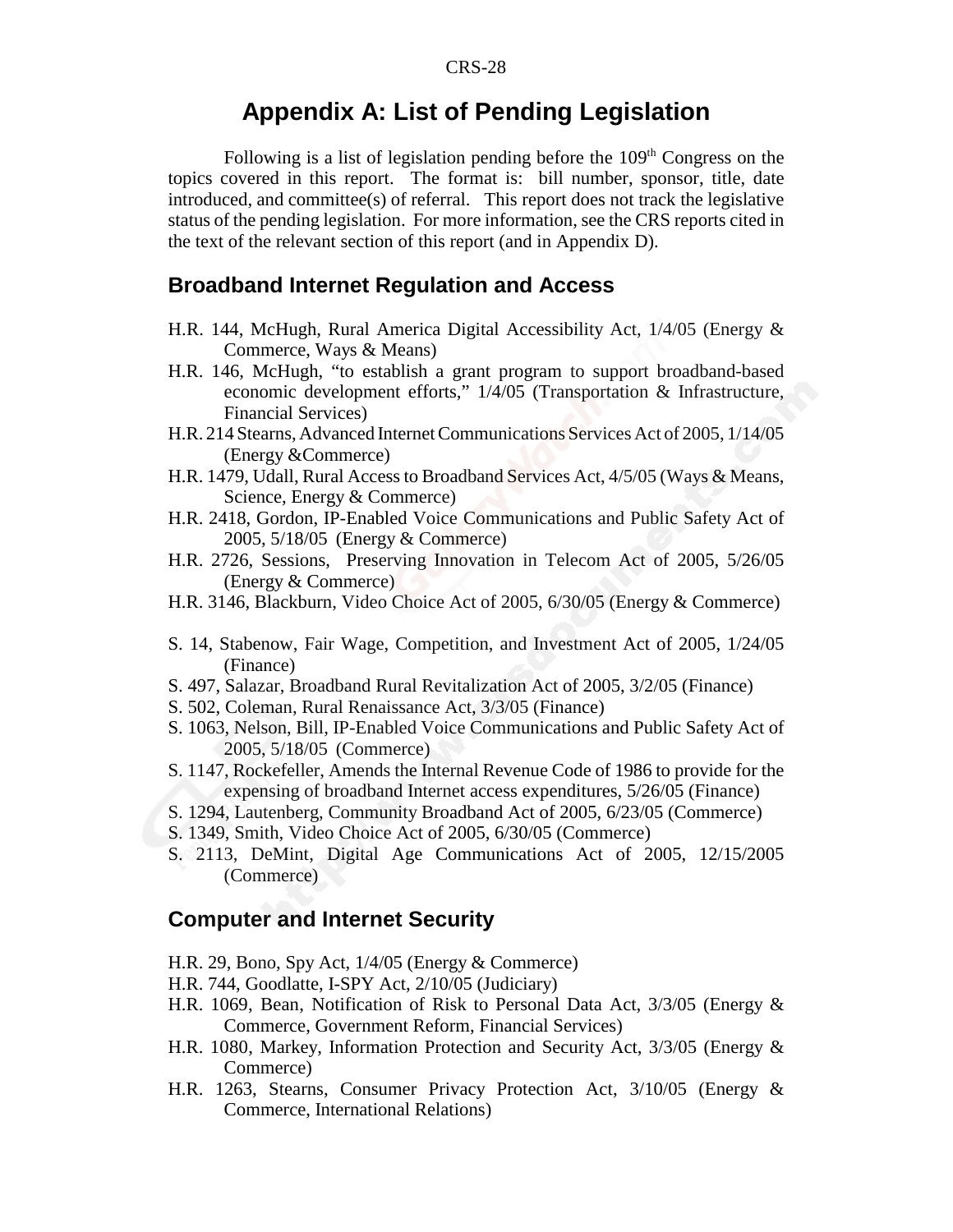- H.R. 3140, Bean, Consumer Data Security and Notification Act of 2005, 6/30/2005 (Financial Services)
- S. 500, Bill Nelson, Information Protection and Security Act, 3/3/05 (Commerce)
- S. 687, Burns, SPY BLOCK Act, 3/20/05 (Commerce)
- S. 751, Feinstein, Notification of Risk to Personal Data Act, 4/11/2005 (Judiciary)
- S. 768, Schumer, Comprehensive Identity Theft Prevention Act, 4/12/2005 (Commerce)
- S. 1004, Allen, Enhanced Consumer Protection Against Spyware, 5/11/2005 (Commerce)
- S. 1216, Corzine, Financial Privacy Breach Notification Act of 2005, 6/9/2005 (Banking)
- S. 1332, Specter, Personal Data Privacy and Security Act of 2005, 6/29/2005 (no referral listed)
- S. 1408, Smith, Identity Theft Prevention Act, 7/14/2005 (Commerce)

#### **Internet Privacy**

#### **General**

- H.R. 84, Frelinghuysen, Online Privacy Protection Act, 1/4/05 (Energy & Commerce)
- H.R. 1263, Stearns, Consumer Privacy Protection Act, 3/10/05 (Energy & Commerce, International Relations)
- H.R. 1310, Maloney, Protection of Civil Liberties Act, 3/15/05 (Government Reform, Judiciary, Homeland Security, Intelligence)
- H.R. 1526, Otter, Security and Freedom Ensured Act (SAFE Act), 4/6/05 (Judiciary, Intelligence)
- H.R. 3199, Sensenbrenner, USA PATRIOT and Terrorism Prevention Reauthorization Act, 7/11/05 (Judiciary, Intelligence)
- H.R. 3503, Cannon, E-mail Privacy Act, 7/28/05 (Judiciary)
- H.R. 4506, Conyers, to extend certain provisions of the USA PATRIOT Act for three months, 12/13/05 (Judiciary)
- S. 737, Craig, Security and Freedom Ensured Act (SAFE Act), 4/6/05 (Judiciary)
- S. 936, Leahy, E-Mail Privacy Act, 4/28/05 (Judiciary)
- S. 1389, Specter, USA PATRIOT Improvement and Reauthorization Act, 7/13/05 (Judiciary)
- S. 2082, Sununu, to extend certain provisions of the USA PATRIOT Act for three months, 12/12/05 (Judiciary)

#### **Spyware**

- H.R. 29, Bono, Spy Act, 1/4/05 (Energy & Commerce)
- H.R. 744, Goodlatte, I-SPY Act, 2/10/05 (Judiciary)
- S. 687, Burns, SPY BLOCK Act, 3/20/05 (Commerce)
- S. 1004, Allen, Enhanced Consumer Protection Against Spyware, 5/11/05 (Commerce)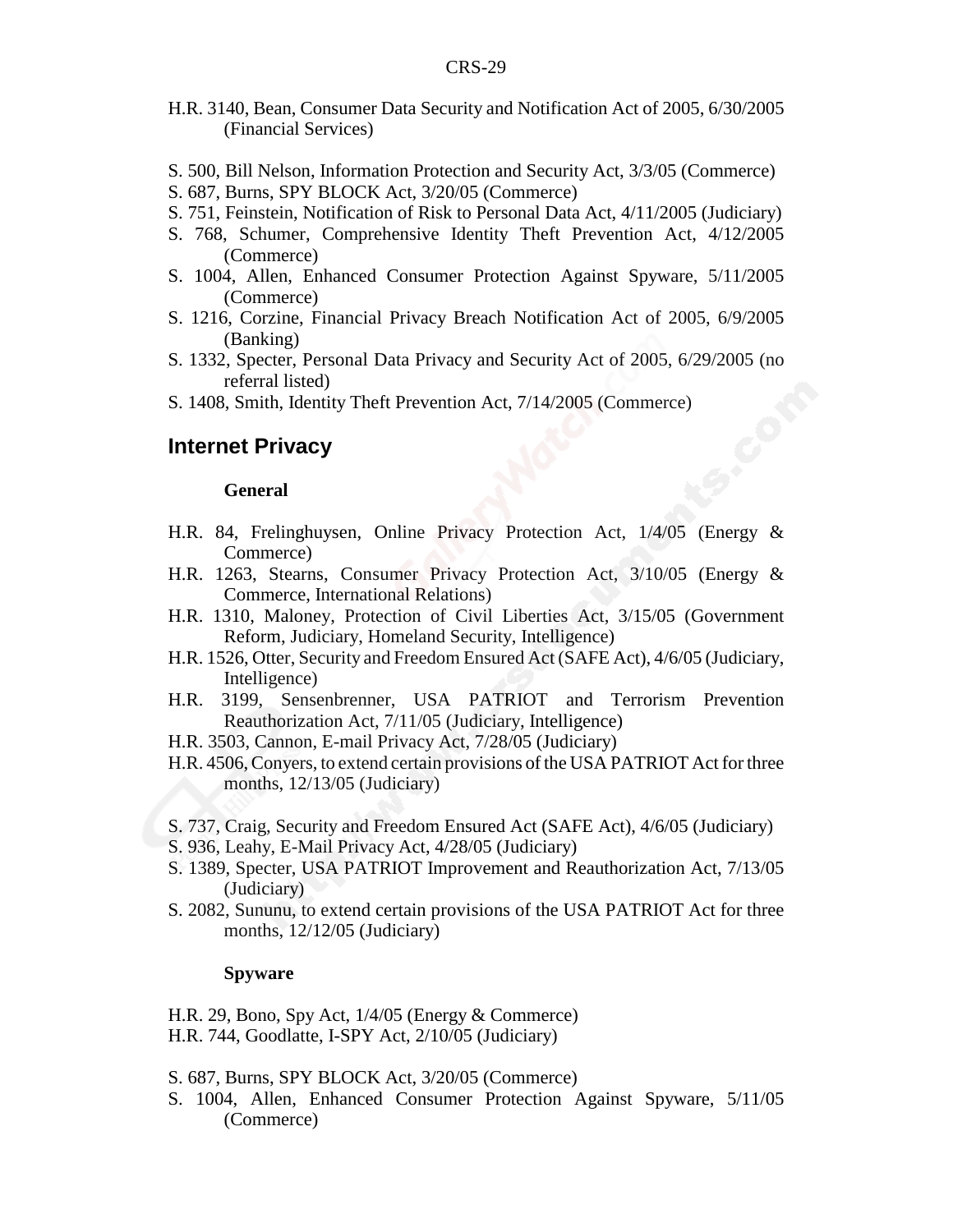S. 1608, Smith, Undertaking Spam, Spyware, and Fraud Enforcement With Enforcers Beyond Borders (U.S. SAFE WEB) Act, 7/29/05 (Commerce)

#### **Identity Theft and Related Topics**

- H.R. 82, Frelinghuysen, Social Security On-line Privacy Protection Act, 1/4/05 (Energy & Commerce)
- H.R. 92, Frelinghuysen, to permit people to use an identification number other than a Social Security number for Medicare to deter identity theft, 1/4/05 (Ways & Means)
- H.R. 220, Paul, Identity Theft Prevention Act, 1/4/05 (Ways & Means, Government Reform)
- H.R. 1069, Bean, Notification of Risk to Personal Data Act, 3/3/05 (Energy & Commerce, Gov Reform, Financial Services)
- H.R. 1078, Markey, Social Security Number Protection Act, 3/3/05 (Energy & Commerce, Ways & Means)
- H.R. 1080, Markey, Information Protection and Security Act, 3/3/05 (Energy & Commerce)
- H.R. 1099, Hooley, Anti-Phishing Act, 3/3/05 (Judiciary)
- H.R. 1653, Markey, SAFE-ID Act [Safeguarding Americans from Exporting Identification Data], 4/14/05 (Energy & Commerce)
- H.R. 1745, Shaw, Social Security Number and Identity Theft Prevention Act, 4/20/05 (Ways & Means, Financial Services, Energy & Commerce)
- H.R. 3140, Bean, Consumer Data Security and Notification Act, 6/30/05 (Financial Services)
- H.R. 3374, LaTourette, Consumer Notification and Financial Data Protection Act, 7/21/05 (Financial Services)
- H.R. 3375, Pryce, Financial Data Security Act, 7/21/05 (Financial Services)
- H.R. 3501, J. Carson, Consumer Access Rights Defense Act, 7/29/05 (Energy & Commerce, Government Reform, Financial Services)
- H.R. 3804, McCarthy, Identity Theft Relief Act, 9/15/05 (Ways & Means)
- H.R. 3997, LaTourette, Financial Data Protection Act, 10/6/05 (Financial Services)
- H.R. 4127, Stearns, Data Accountability and Trust Act (DATA), 10/25/05 (Energy & Commerce)
- H.R. 4244, Hooley, Regional ID Theft Task Force Act, 11/7/05 (Judiciary)
- S. 29, Feinstein, Social Security Misuse Prevention Act, 1/24/05 (Judiciary)
- S. 115, Feinstein, Notification of Risk to Personal Data Act, 1/24/05 (Judiciary)
- S. 116, Feinstein, Privacy Act of 2005, 1/24/05 (Judiciary)
- S. 472, Leahy, Anti-Phishing Act, 2/28/05 (Judiciary)
- S. 500, Bill Nelson, Information Protection and Security Act, 3/3/05 (Commerce)
- S. 751, Feinstein, Notification of Risk to Personal Data Act, 4/11/05 (Commerce)
- S. 768, Schumer, Comprehensive Identity Theft Prevention Act, 4/12/05 (Commerce)
- S. 810, Clinton, SAFE-ID Act [Safeguarding Americans from Exporting Identification Data], 4/14/05 (Judiciary)
- S. 1326, Sessions, Notification of Risk to Personal Data Act, 6/28/05 (Judiciary)
- S. 1332, Specter/Leahy, Personal Data Privacy and Security Act, 6/29/05 (Judiciary)
- S. 1336, Pryor, Consumer Identity Protection and Security Act, 6/29/05 (Commerce)
- S. 1408, Smith, Identity Theft Protection Act, 7/14/05 (Commerce)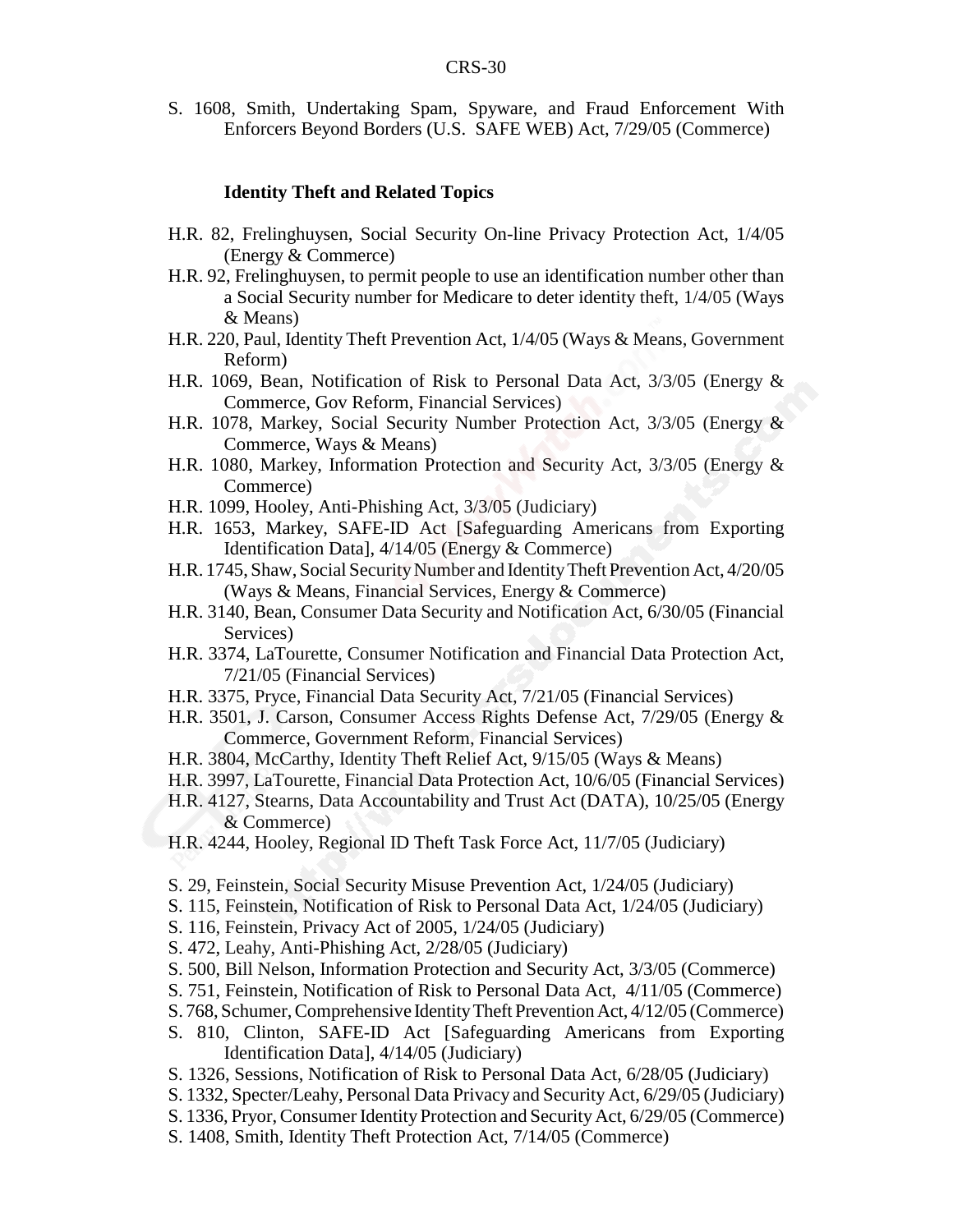#### CRS-31

- S. 1461, Shelby, Consumer Identity Protection and Security Act, 7/21/05 (Banking)
- S. 1594, Corzine, Financial Privacy Protection Act, 7/29/05 (Banking)
- S. 1789, Specter, Personal Data Privacy and Security Act, 9/29/05 (Judiciary)

#### **Protecting Children**

- H.R. 2318, Mark Green, Protection Against Sexual Exploitation of Children Act, 5/12/05 (Judiciary)
- H.R. 3479, Matheson, Internet Safety and Child Protection Act, 7/27/05 (Energy & Commerce, Ways & Means, Judiciary, Education & Workforce, Financial Services)
- H.R. 3132, Children's Safety Act of 2005, Sensenbrenner, 6/30/2005 (Judiciary)
- S. 956, Grassley, Jetseta Gage Prevention and Deterrence of Crimes Against Children Act, 4/28/05 (Judiciary)
- S. 1507, Lincoln, Internet Safety and Child Protection Act, 7/27/05 (Finance)
- S. 1633, Talent, Stop Online Predators (STOP) Act, 9/8/05 (Judiciary)

#### **Internet Domain Names**

- H.R. 2318, Mark Green, Protection Against Sexual Exploitation of Children Act, 5/12/05 (Judiciary)
- H.R. 3132, Children's Safety Act of 2005, Sensenbrenner, 6/30/2005 (Judiciary)
- H.Con.Res 268, Doolittle, Expressing the sense of the Congress regarding oversight of the Internet Corporation of Assigned Names and Numbers, 10/18/05 (Energy & Commerce)
- S. 956, Grassley, Jetseta Gage Prevention and Deterrence of Crimes Against Children Act, 4/28/05 (Judiciary)
- S. 1086, Hatch, To improve the national program to register and monitor individuals who commit crimes against children or sex offenses,  $5/19/2005$  (Judiciary)
- S.Con.Res 64, Burns, Expressing the sense of the Congress regarding oversight of the Internet Corporation of Assigned Names and Numbers, 11/9/05 (Commerce)
- S.Res. 317, Burns, Expressing the sense of the Senate regarding oversight of the Internet Corporation of Assigned Names and Numbers, 11/16/05 (Commerce)
- S.Res. 323, Coleman, Expressing the sense of the Senate that the United Nations and other international organizations should not be allowed to exercise control over the Internet, 11/18/2005 (Foreign Relations)

#### **Government IT**

#### **FCC**

- H.R. 214, Stearns, Advanced Internet Communications Services Act, 1/4/2005 (Energy & Commerce)
- H.R. 2982, Wynn, FCC Reorganization Act, 6/17/2005 (Energy & Commerce)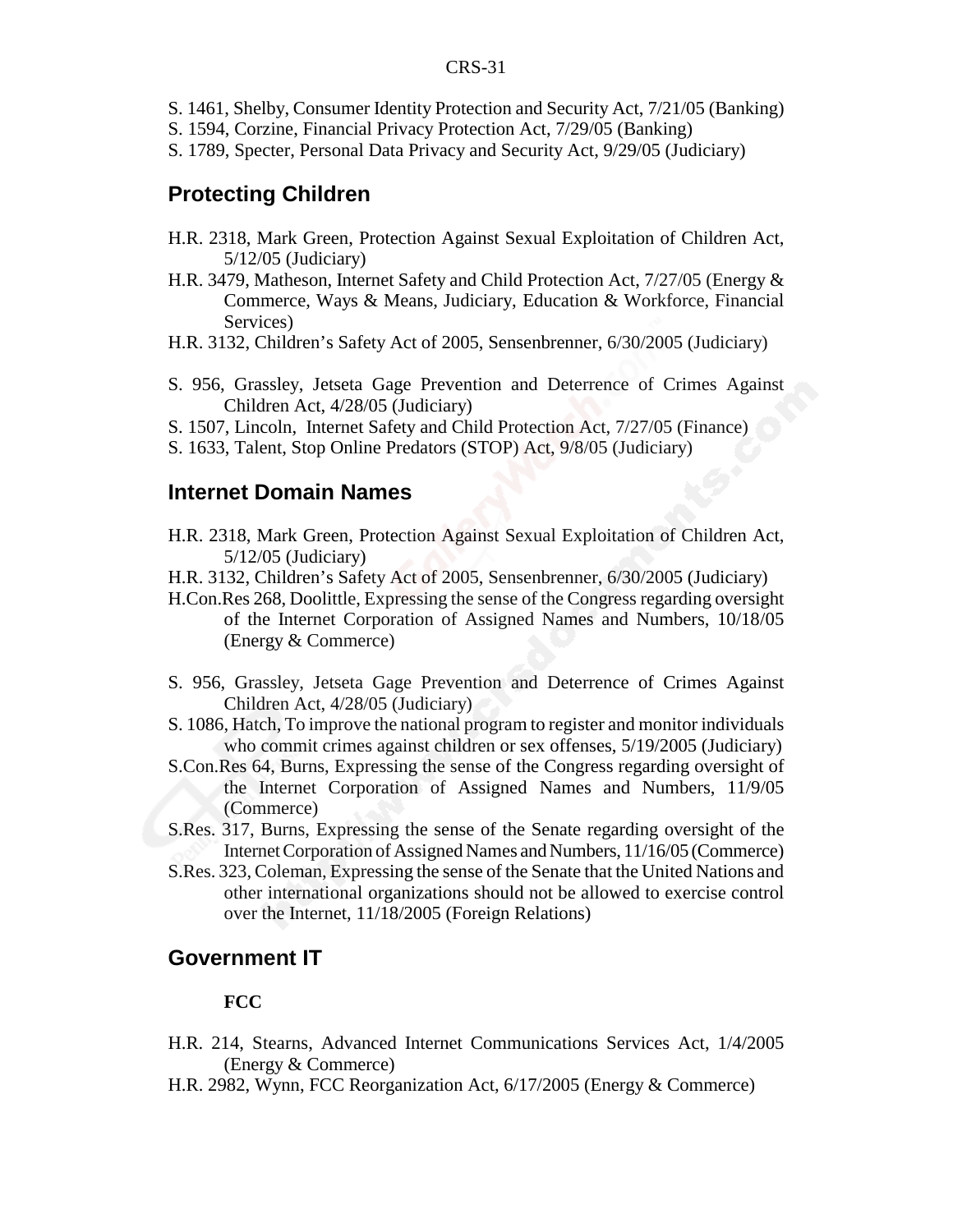#### **Information Technology R&D**

- H.R. 6, Barton, Energy Policy Act, 4/18/2005 (Energy& Commerce; Education & the Workforce; Financial Services; Agriculture; Resources; Science; Ways & Means; Transportation & Infrastructure)
- H.R. 28, Biggert, High-Performance Computing Revitalization Act, 1/4/2005, (Science)
- S. 10, Domenici, Energy Policy Act, 6/9/2005 (Energy & Natural Resources)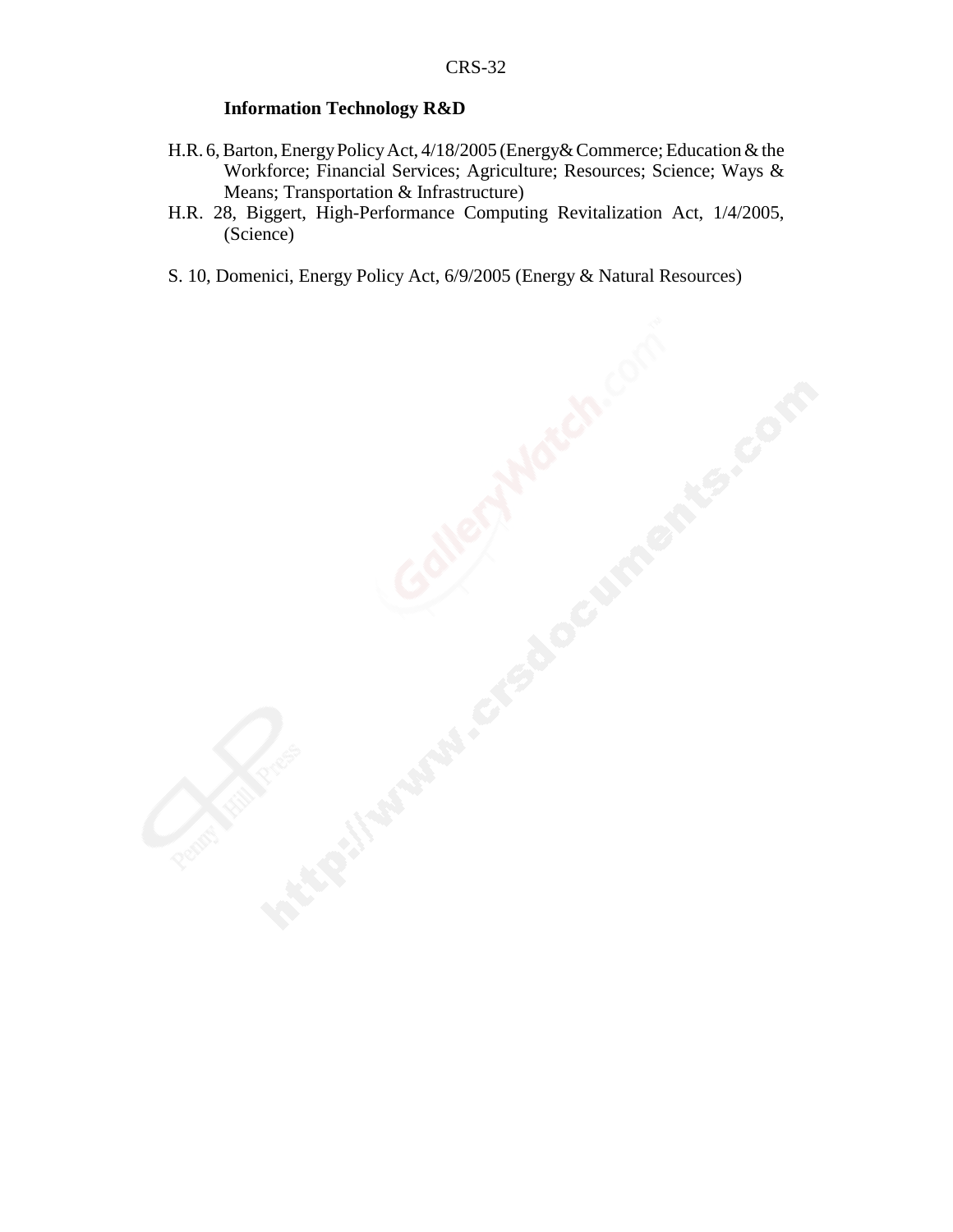# **Appendix B: List of Acronyms**

# **Alphabetical Listing**

| B2B              | <b>Business-to-Business</b>                                                      |
|------------------|----------------------------------------------------------------------------------|
| B2G              | Business-to-Government                                                           |
| <b>BOC</b>       | <b>Bell Operating Company</b>                                                    |
| <b>CIO</b>       | <b>Chief Information Officer</b>                                                 |
| <b>DMA</b>       | <b>Direct Marketing Association</b>                                              |
| <b>DNS</b>       | Domain Name System                                                               |
| <b>DOC</b>       | Department of Commerce                                                           |
| <b>DSL</b>       | Digital Subscriber Line                                                          |
| <b>FBI</b>       | Federal Bureau of Investigation                                                  |
| <b>FCC</b>       | <b>Federal Communications Commission</b>                                         |
| <b>FTC</b>       | <b>Federal Trade Commission</b>                                                  |
| G2B              | Government-to-Business                                                           |
| G <sub>2</sub> C | Government-to-Citizen                                                            |
| G <sub>2</sub> G | Government-to-Government                                                         |
| <b>GAO</b>       | Government Accountability Office (formerly General<br><b>Accounting Office</b> ) |
| <b>GSA</b>       | <b>General Services Administration</b>                                           |
| gTLD             | generic Top Level Domain                                                         |
| <b>ICANN</b>     | <b>Internet Corporation for Assigned Names and Numbers</b>                       |
| <b>ILEC</b>      | Incumbent Local Exchange Carrier                                                 |
| IP               | <b>Internet Protocol</b>                                                         |
| <b>ISP</b>       | <b>Internet Service Provider</b>                                                 |
| <b>IT</b>        | <b>Information Technology</b>                                                    |
| <b>LATA</b>      | Local Access and Transport Area                                                  |
| <b>LEC</b>       | Local Exchange Carrier                                                           |
| <b>MOU</b>       | Memorandum of Understanding                                                      |
| <b>NGI</b>       | <b>Next Generation Internet</b>                                                  |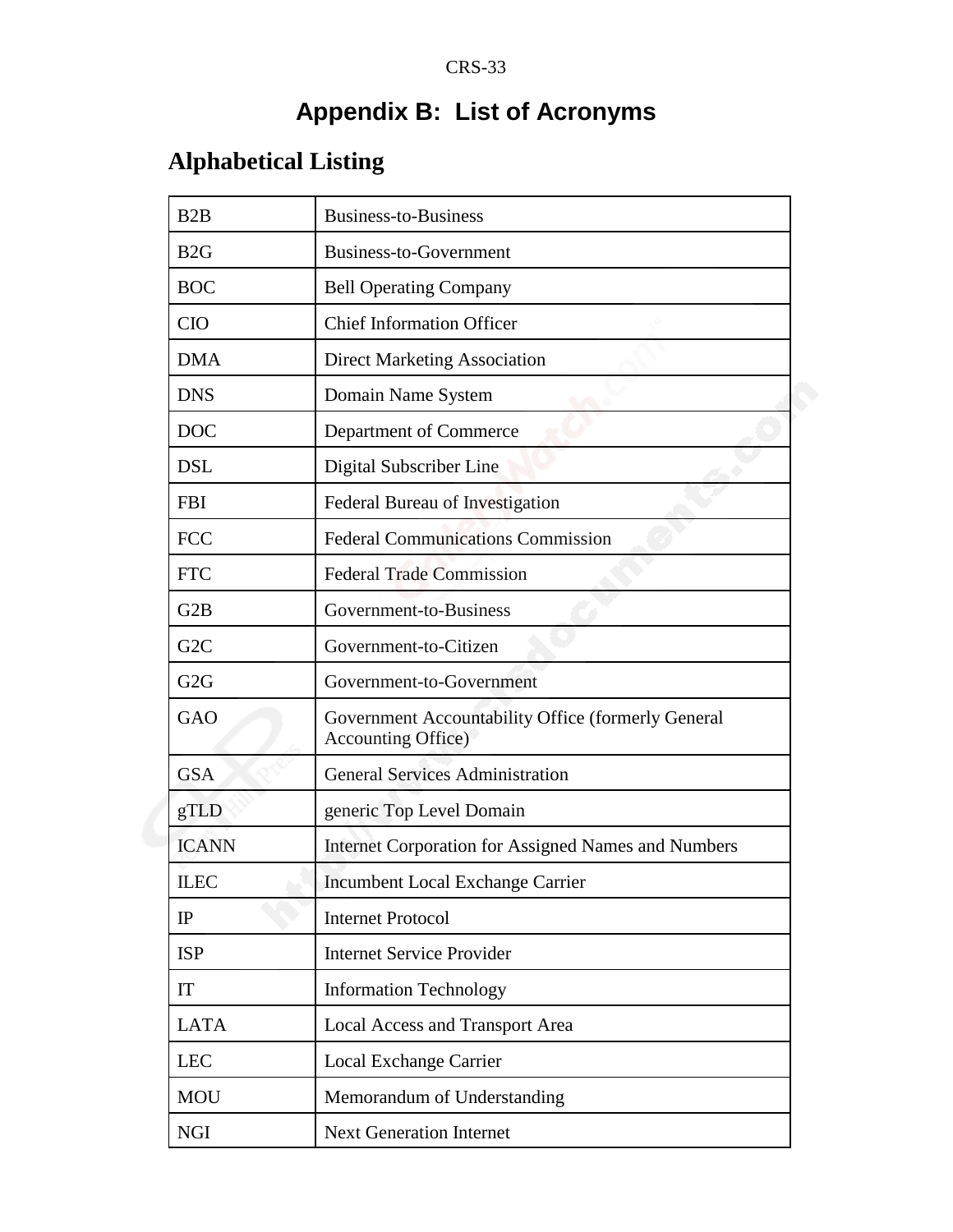| <b>NIST</b> | National Institute for Standards and Technology (part of<br>Department of Commerce)            |
|-------------|------------------------------------------------------------------------------------------------|
| <b>NSI</b>  | Network Solutions, Inc.                                                                        |
| <b>NSF</b>  | <b>National Science Foundation</b>                                                             |
| <b>NTIA</b> | National Telecommunications and Information<br>Administration (part of Department of Commerce) |
| <b>OMB</b>  | Office of Management and Budget                                                                |
| <b>OPA</b>  | <b>Online Privacy Alliance</b>                                                                 |
| <b>OSS</b>  | <b>Open Source Software</b>                                                                    |
| <b>SSN</b>  | <b>Social Security Number</b>                                                                  |
| <b>TLD</b>  | <b>Top Level Domain</b>                                                                        |
| <b>UCE</b>  | <b>Unsolicited Commercial E-mail</b>                                                           |
| WIPO        | World Intellectual Property Organization                                                       |

# **Categorical Listing**

| <b>U.S. Government Entities</b> |                                                                                                |  |
|---------------------------------|------------------------------------------------------------------------------------------------|--|
| <b>DOC</b>                      | Department of Commerce                                                                         |  |
| <b>FBI</b>                      | Federal Bureau of Investigation                                                                |  |
| <b>FCC</b>                      | <b>Federal Communications Commission</b>                                                       |  |
| <b>FTC</b>                      | <b>Federal Trade Commission</b>                                                                |  |
| GAO                             | Government Accountability Office (formerly General<br><b>Accounting Office</b> )               |  |
| <b>GSA</b>                      | <b>General Services Administration</b>                                                         |  |
| <b>NIST</b>                     | National Institute of Standards and Technology (part of<br>Department of Commerce)             |  |
| <b>NSF</b>                      | National Science Foundation                                                                    |  |
| <b>NTIA</b>                     | National Telecommunications and Information<br>Administration (part of Department of Commerce) |  |
| <b>OMB</b>                      | Office of Management and Budget                                                                |  |
| <b>Private Sector Entities</b>  |                                                                                                |  |
| BOC                             | <b>Bell Operating Company</b>                                                                  |  |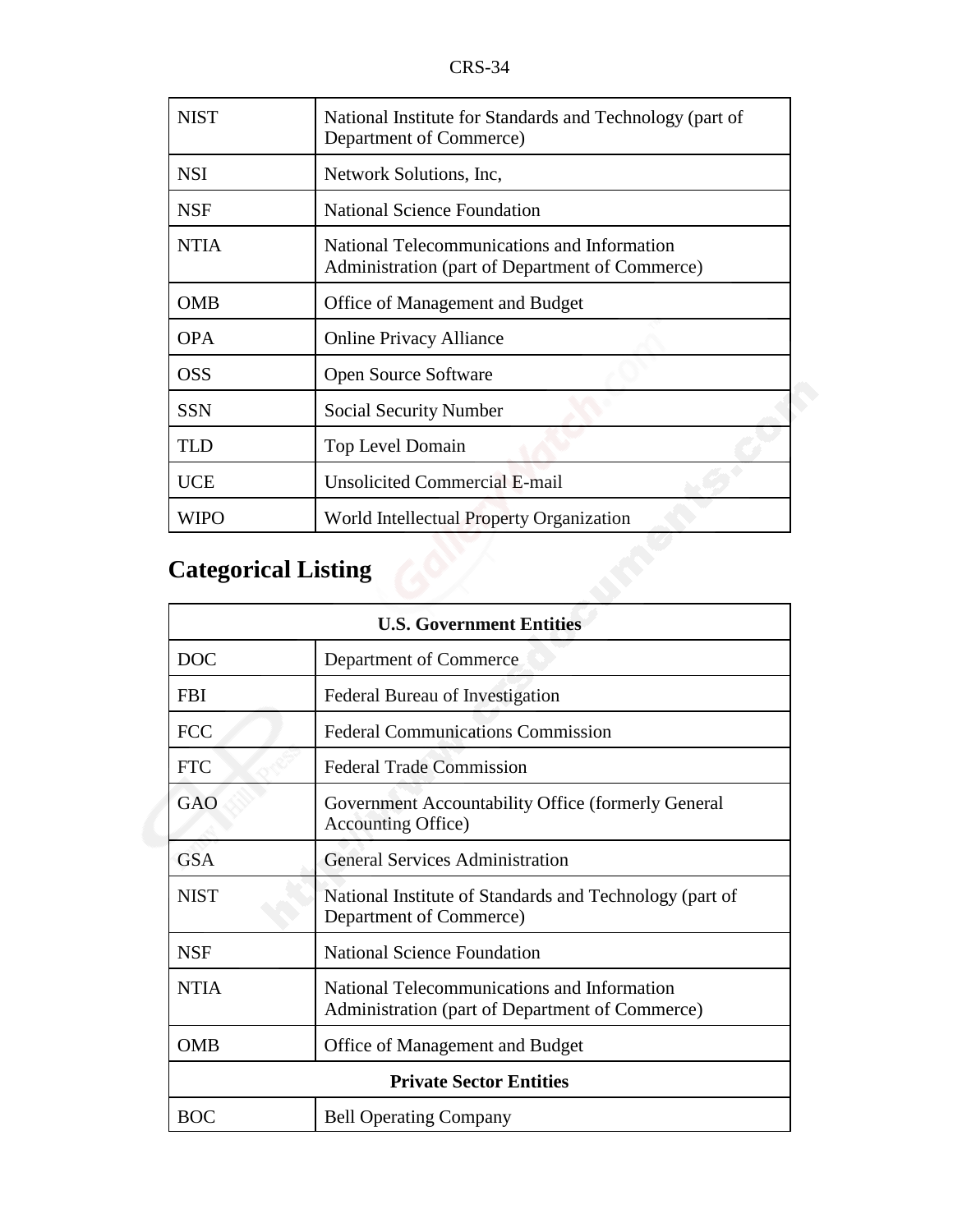| <b>DMA</b>                                         | <b>Direct Marketing Association</b>                 |  |
|----------------------------------------------------|-----------------------------------------------------|--|
| <b>ICANN</b>                                       | Internet Corporation for Assigned Names and Numbers |  |
| <b>ILEC</b>                                        | Incumbent Local Exchange Carrier                    |  |
| <b>ISP</b>                                         | <b>Internet Service Provider</b>                    |  |
| <b>LEC</b>                                         | Local Exchange Carrier                              |  |
| <b>NSI</b>                                         | Network Solutions, Inc.                             |  |
| <b>General Types of Internet Services</b>          |                                                     |  |
| B2B                                                | <b>Business-to-Business</b>                         |  |
| B2G                                                | Business-to-Government                              |  |
| G <sub>2</sub> B                                   | Government-to-Business                              |  |
| G <sub>2</sub> C                                   | Government-to-Citizen                               |  |
| G2G                                                | Government-to-Government                            |  |
| <b>Internet and Telecommunications Terminology</b> |                                                     |  |
| <b>CIO</b>                                         | <b>Chief Information Officer</b>                    |  |
| <b>DNS</b>                                         | Domain Name System                                  |  |
| <b>DSL</b>                                         | Digital Subscriber Line                             |  |
| gTLD                                               | generic Top Level Domain                            |  |
| IP                                                 | <b>Internet Protocol</b>                            |  |
| IT                                                 | <b>Information Technology</b>                       |  |
| <b>LATA</b>                                        | Local Access and Transport Area                     |  |
| <b>NGI</b>                                         | <b>Next Generation Internet</b>                     |  |
| <b>OSS</b>                                         | <b>Open Source Software</b>                         |  |
| <b>TLD</b>                                         | Top Level Domain                                    |  |
| <b>UCE</b>                                         | <b>Unsolicited Commercial E-mail</b>                |  |
| <b>Other</b>                                       |                                                     |  |
| <b>MOU</b>                                         | Memorandum of Understanding                         |  |
| <b>SSN</b>                                         | Social Security Number                              |  |
| <b>WIPO</b>                                        | World Intellectual Property Organization            |  |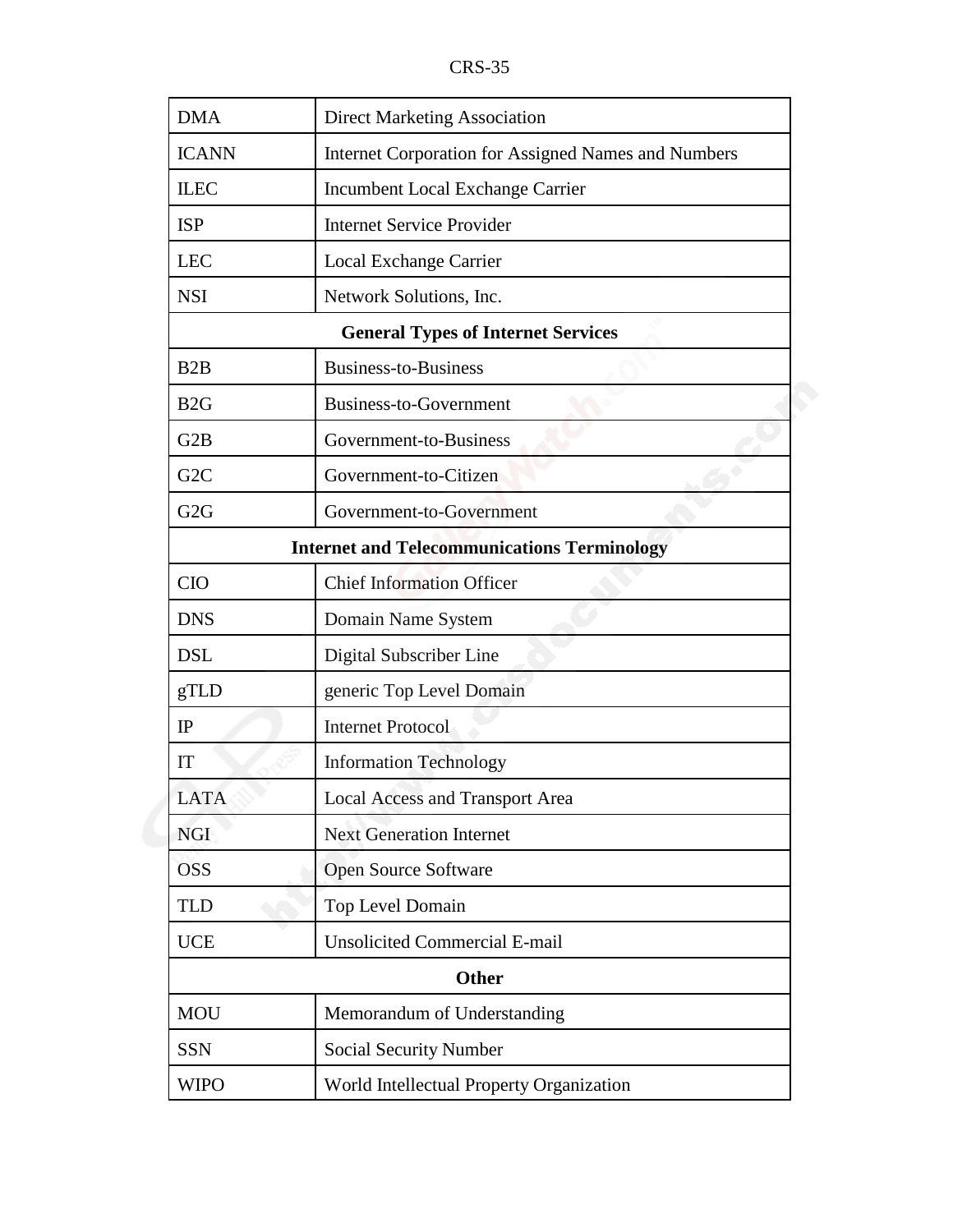## **Appendix C: Legislation Passed by the 105th - 108th Congresses**

During the years that this report has been published (since the  $105<sup>th</sup> Congress$ ), various topics have been covered based on congressional interest and action. Some of those issues continue to be of interest to Congress and are discussed in this edition of the report. Others, however, appear to be resolved from a congressional point of view, and therefore are not discussed in the main text. Nevertheless, it appears useful to retain information about legislation that passed on those subjects. Following is such a summary of all laws that have been tracked in this report over the years, by topic. Tables showing which laws were passed in each Congress appear at the end of this section.

#### **Broadband Internet Access**

The **Farm Security and Rural Investment Act of 2002 (P.L. 107-171, Section 6103**) authorizes the Secretary of Agriculture to make loans and loan guarantees to eligible entities for facilities and equipment providing broadband service in rural communities. The **National Science Foundation Authorization Act of 2002 (P.L. 107-368, Section 18(d))** directs the National Science Foundation to conduct a study of broadband network access for schools and libraries.

The **Commercial Spectrum Enhancement Ac**t (Title II of H.R. 5419, P.L. 108-494) seeks to make more spectrum available for wireless broadband and other services by facilitating the reallocation of spectrum from government to commercial users.

#### **Computer Security**

The **Computer Crime Enforcement Act (P.L. 106-572)** establishes Department of Justice grants to state and local authorities to help them investigate and prosecute computer crimes. The law authorizes the expenditure of \$25 million for the grant program through FY2004. The **FY2001 Department of Defense Authorization Act (P.L. 106-398)** includes language that originated in S. 1993 to modify the Paperwork Reduction Act and other relevant statutes concerning computer security of government systems, codifying agency responsibilities regarding computer security.

#### **Internet Privacy (Including Identity Theft)**

The **Identity Theft and Assumption Deterrence Act** (P.L. 105-318) sets penalties for persons who knowingly, and with the intent to commit unlawful activities, possess, transfer, or use one or more means of identification not legally issued for use to that person.

Language in the **FY2001 Transportation Appropriations Act (P.L. 106-246)** and the **FY2001 Treasury-General Government Appropriations Act** (included as part of the FY2001 Consolidated Appropriations Act, P.L. 106-554) addresses website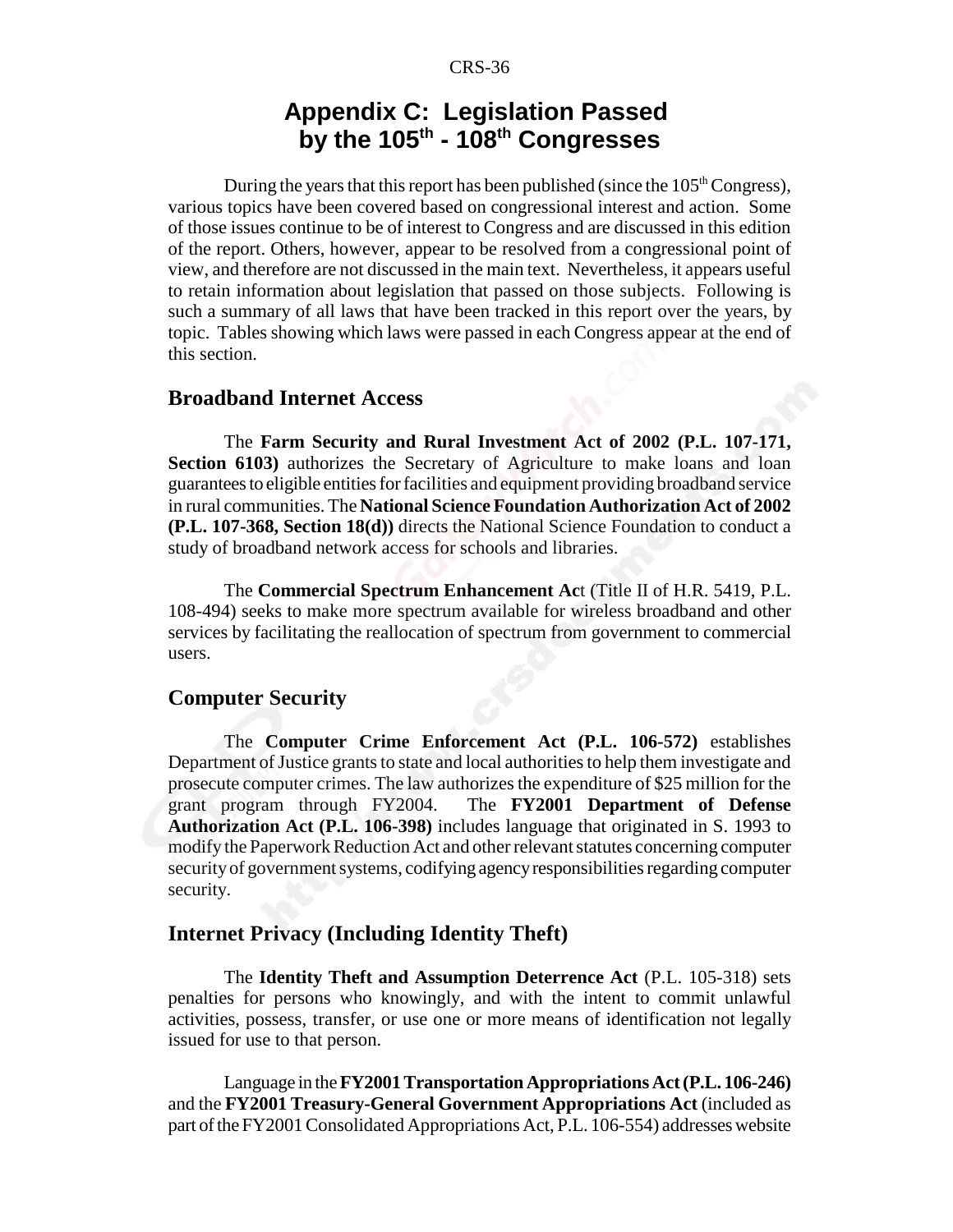information collection practices by departments and agencies. Section 501 of the FY2001 Transportation Appropriations Act prohibits funds in the FY2001 Treasury-General Government Appropriations Act from being used by any federal agency to collect, review, or create aggregate lists that include personally identifiable information (PII) about an individual's access to or use of a federal website, or enter into agreements with third parties to do so, with exceptions. Section 646 of the FY2001 Treasury-General Government Appropriations Act requires Inspectors General of agencies or departments covered in that act to report to Congress within 60 days of enactment on activities by those agencies or departments relating to the collection of PII about individuals who access any Internet site of that department or agency, or entering into agreements with third parties to obtain PII about use of government or non-government websites.

The **Internet False Identification Prevention Act (P.L. 106-578)** updates existing law against selling or distributing false identification documents to include those sold or distributed through computer files, templates, and disks. It also requires the Attorney General and Secretary of the Treasury to create a coordinating committee to ensure that the creation and distribution of false IDs is vigorously investigated and prosecuted.

The **USA PATRIOT Act (P.L. 107-56)**, passed in the wake of the September 11, 2001 terrorist attacks, *inter alia* expands law enforcement's authority to monitor Internet activities. The **Cyber Security Enhancement Act**, included as section 225 of the Homeland Security Act (P.L. 107-296), amends the USA PATRIOT Act to further loosen restrictions on Internet Service Providers (ISPs) as to when, and to whom, they can voluntarily release information about subscribers.

Prior to the terrorist attacks, concern had focused on the opposite issue whether law enforcement officials might be overstepping their authority when using a software program named Carnivore (later renamed DCS 1000) to monitor Internet activities. Although the USA PATRIOT Act expands law enforcement's authority to monitor Internet activities, Congress also passed a provision in the **21st Century Department of Justice Authorization Act (P.L. 107-273, section 305)** requiring the Justice Department to notify Congress about its use of Carnivore or similar systems.

The **E-Government Act (P.L. 107-347)**, *inter alia*, sets requirements on government agencies as to how they assure the privacy of personal information in government information systems and establishes guidelines for privacy policies for federal websites.

**The Intelligence Reform and Terrorism Protection Ac**t (P.L. 108-458) was passed largely in response to recommendations from the 9/11 Commission, which investigated the September 11, 2001 terrorist attacks. Among its many provisions, the act creates a Privacy and Civil Liberties Oversight Board (Section 1061), composed of five members, two of whom (the chairman and vice-chairman) must be confirmed by the Senate. The Board's mandate is to ensure that privacy and civil liberties are not neglected when implementing terrorism-related laws, regulations, and policies. The 9/11 Commission had recommended creation of such a Board because of concern that the USA PATRIOT Act, enacted soon after the attacks, shifts the balance of power to the government.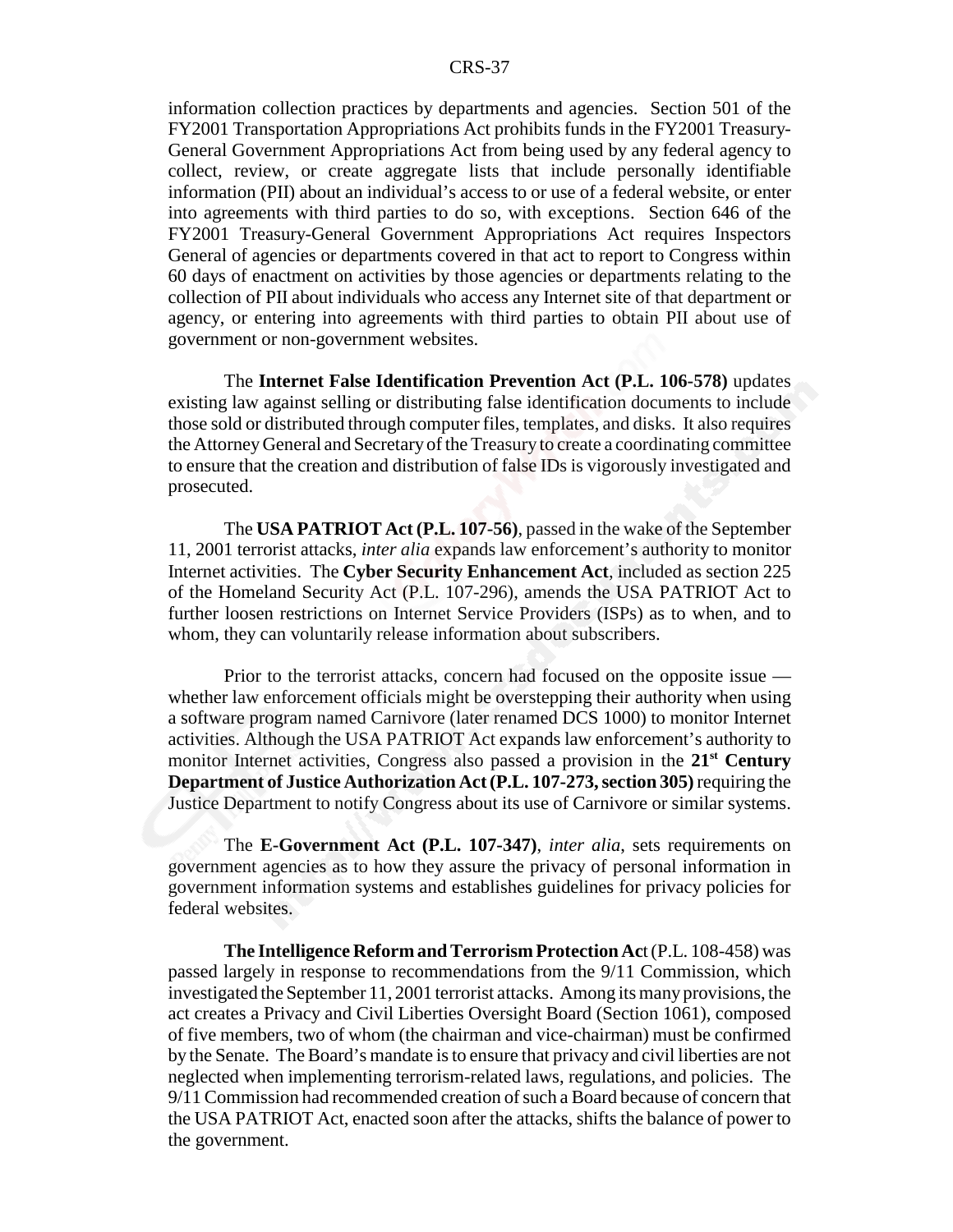#### **Spam: Unsolicited Commercial E-Mail**

The **CAN-SPAM Act, P.L. 108-187**, sets civil or criminal penalties if senders of commercial e-mail do not provide a legitimate opportunity for recipients to "optout" of receiving further commercial e-mail from the sender, if they use deceptive subject headings, if they use fraudulent information in the header of the message, if they "harvest" e-mail addresses from the Internet or use "dictionary attacks" to create e-mail addresses, if they access someone else's computer without authorization and use it to send multiple commercial e-mail messages, or engage in certain other activities connected with sending "spam." Spam is variously defined by participants in the debate as unsolicited commercial e-mail, unwanted commercial e-mail, or fraudulent commercial e-mail. The CAN-SPAM Act preempts state laws that specifically regulate electronic mail, but not other state laws, such as trespass, contract, or tort law, or other state laws to the extent they relate to fraud or computer crime. It authorizes, but does not require, the Federal Trade Commission to establish a centralized "do not e-mail" list similar to the National Do Not Call list for telemarketing. The FTC has concluded that a do not e-mail list is not feasible at this time.

#### **Internet Domain Names**

The **Next Generation Internet Research Act (P.L. 105-305)** directs the National Academy of Sciences to conduct a study of the short- and long-term effects on trademark rights of adding new generation top-level domains and related dispute resolution procedures.

The **Anticybersquatting Consumer Protection Act (**part of the FY2000 Consolidated Appropriations Act**, P.L. 106-113)** gives courts the authority to order the forfeiture, cancellation, and/or transfer of domain names registered in "bad faith" that are identical or similar to trademarks. The act provides for statutory civil damages of at least \$1,000, but not more than \$100,000 per domain name identifier.

The **Dot Kids Implementation and Efficiency Act of 2002 (P.L. 107-317)** directs the National Telecommunications and Information Administration of the Department of Commerce to require the .us registry operator to establish, operate, and maintain a second level domain that is restricted to material suitable for minors.

The **PROTECT Act (P.L. 108-21)** contains a provision (Sec. 108, Misleading Domain Names on the Internet) that makes it a punishable crime to knowingly use a misleading domain name with the intent to deceive a person into viewing obscenity on the Internet. Increased penalties are provided for deceiving minors into viewing harmful material. (CRS Report RS21328 provides further information on this and other legislative efforts to protect children from unsuitable material on the Internet.)

The **Fraudulent Online Identity Sanctions Act** (Title II of the Intellectual Property Protection and Courts Amendments Act of 2004, **P.L. 108-482**) increases criminal penalties for those who submit false contact information when registering a domain name that is subsequently used to commit a crime or engage in copyright or trademark infringement.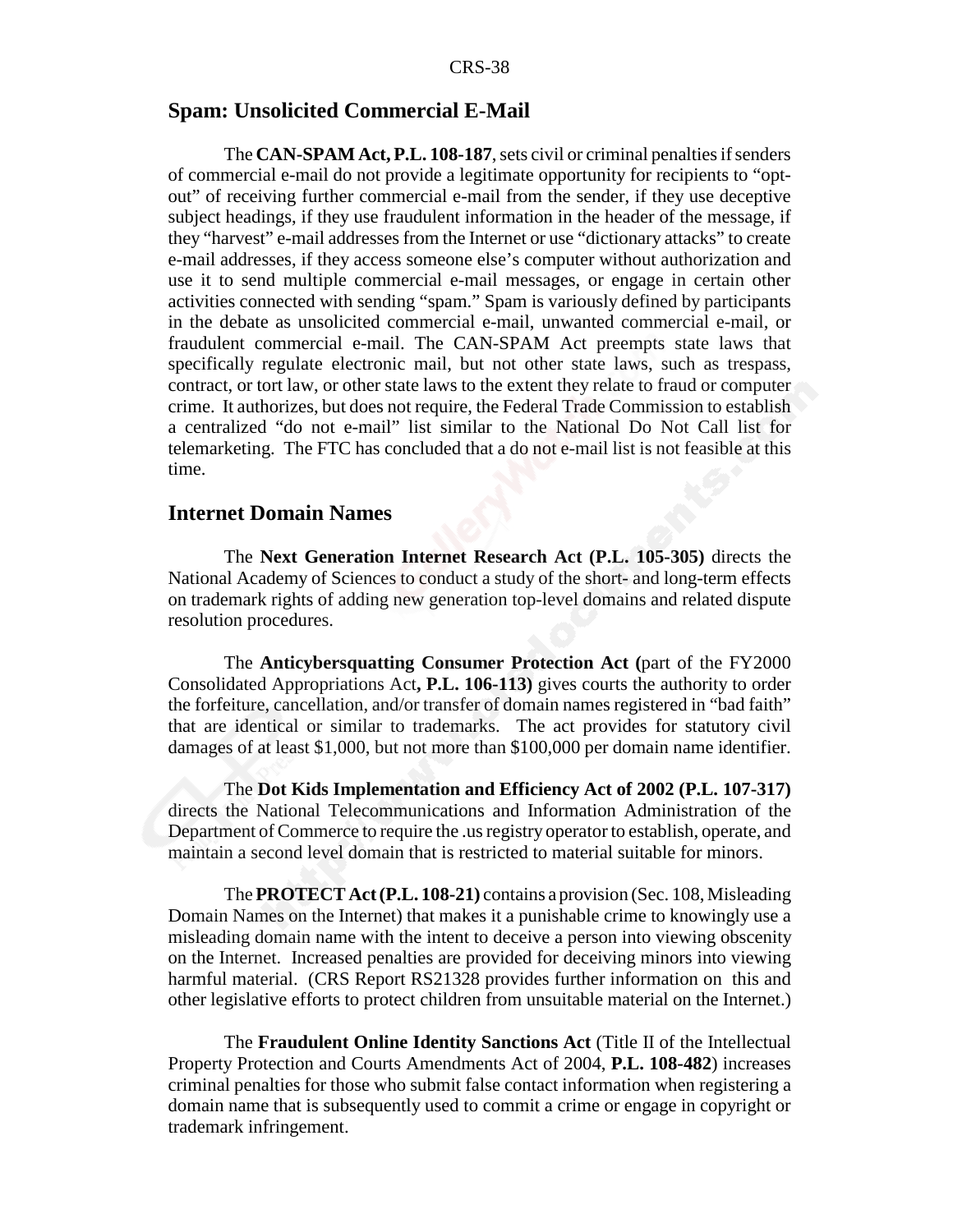#### **Protecting Children from Unsuitable Material and Predators on the Internet**

The **Child Online Protection Act**, Title XIV of Division C of the FY1999 Omnibus Appropriations Act, **P.L. 105-277**), made it a crime to send material over the Web that is "harmful to minors" to children. Similar language was also included in the Internet Tax Freedom Act (Title XI of Division C of the same act). Called "CDA II" by some in reference to the Communications Decency Act that passed Congress in 1996, but was overturned by the Supreme Court, the bill restricted access to commercial material that is "harmful to minors" distributed on the World Wide Web to those 17 and older. This act also was challenged in the courts. See CRS Report 98-670 for a summary of court actions.

The **Children's Online Privacy Protection Act** (Title XIII of Division C of the FY1999 Omnibus Appropriations Act, **P.L. 105-277**), requires verifiable parental consent for the collection, use, or dissemination of personally identifiable information from children under 13.

The **Protection of Children from Sexual Predators Act (P.L. 105-314)** is a broad law addressing concerns about sexual predators. Among its provisions are increased penalties for anyone who uses a computer to persuade, entice, coerce, or facilitate the transport of a child to engage in prohibited sexual activity, a requirement that Internet service providers report to law enforcement if they become aware of child pornography activities, a requirement that federal prisoners using the Internet be supervised, and a requirement for a study by the National Academy of Sciences on how to reduce the availability to children of pornography on the Internet.

The **Children's Internet Protection Act (**Title XVII of the FY2001 Labor-HHS Appropriations Act, included in the FY2001 Consolidated Appropriations Act**, P.L. 106-554)** requires most schools and libraries that receive federal funding through Title III of the Elementary and Secondary Education Act, the Museum and Library Services Act, or "E-rate" subsidies from the universal service fund, to use technology protection measures (filtering software or other technologies) to block certain websites when computers are being used by minors, and in some cases, by adults. When minors are using the computers, the technology protection measure must block access to visual depictions that are obscene, child pornography, or harmful to minors. When others are using the computers, the technology must block visual depictions that are obscene or are child pornography. The technology protection measure may be disabled by authorized persons to enable access for bona fide research or other lawful purposes.

#### **E-Government**

The **E-Government Act of 2002 (P.L. 107-347)** amends Title 44 U.S.C. by adding Chapter 36 — Management and Promotion of Electronic Government Services, and Chapter 37 — Information Technology Management Program, which includes a variety of provisions related to information technology management and the provision of e-government services. Among its provisions, the law establishes an Office of Electronic Government in the Office of Management and Budget to be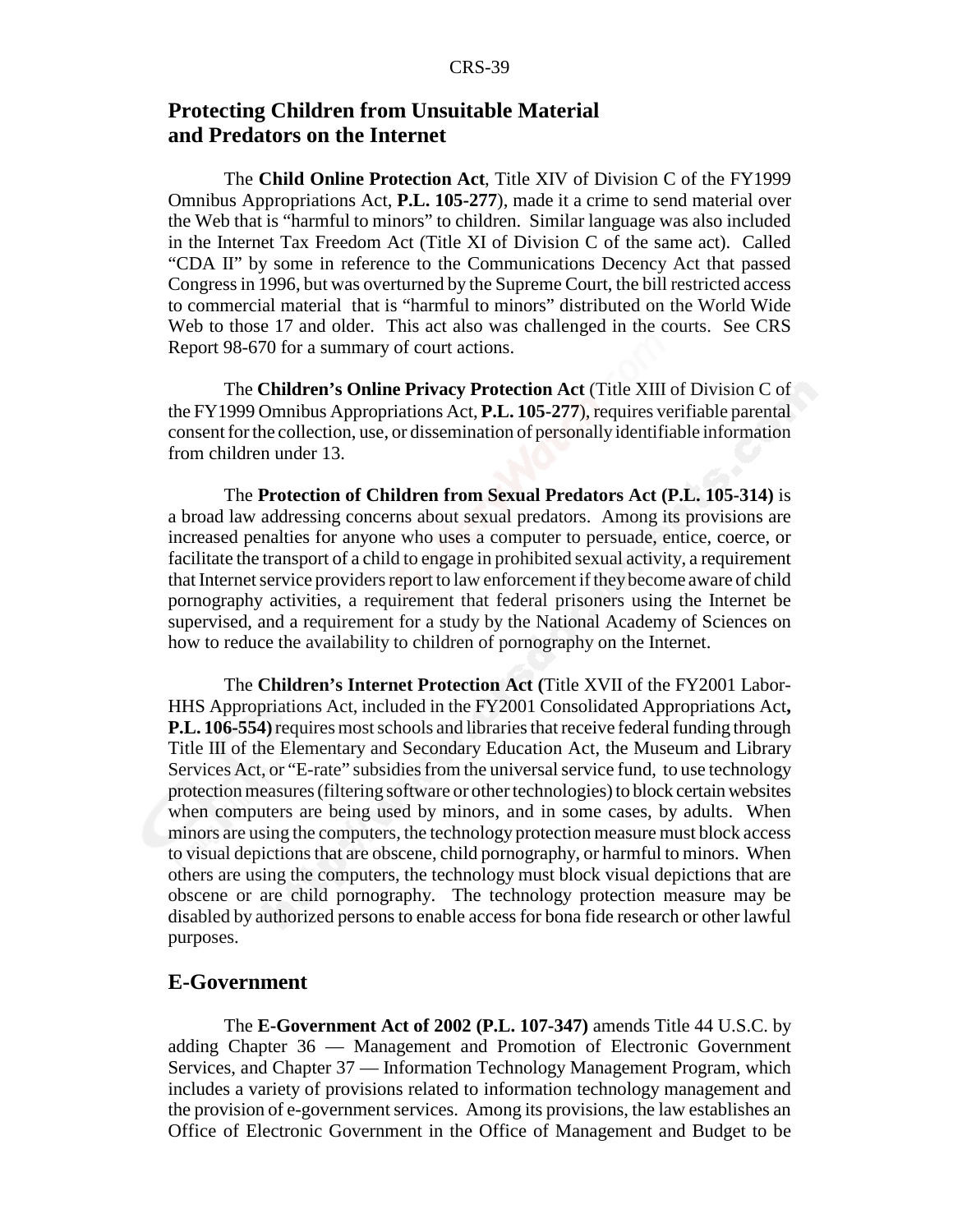headed by an Administrator appointed by the President. It also authorizes \$345 million through FY2006 for an E-Government Fund to support initiatives, including interagency and intergovernmental projects, that involve the "development and implementation of innovative uses of the Internet or other electronic methods, to conduct activities electronically." Additionally, the law includes language that reauthorizes and amends the Government Information Security Reform Act (GISRA), establishes an information technology worker exchange program between the federal government and the private sector, promotes the use of Share-In-Savings procurement contracts, and establishes coordination and oversight policies for the protection of confidential information and statistical efficiency (the Confidential Information Protection and Statistical Efficiency Act of 2002).

#### **Intellectual Property**

Congress passed the **Digital Millennium Copyright Act (P.L. 105-304)** implementing the World Intellectual Property Organization (WIPO) treaties regarding protection of copyright on the Internet. The law also limits copyright infringement liability for online service providers that serve only as conduits of information. Provisions relating to database protection that were included by the House were not included in the enacted version and are being debated anew in the  $106<sup>th</sup>$  Congress. Since database protection per se is not an Internet issue, it is not included in this report (see CRS Report 98-902, *Intellectual Property Protection for Noncreative Databases*).

#### **Electronic and Digital Signatures**

 The **Government Paperwork Elimination Act** (Title XVII of Division C of the Omnibus Appropriations Act, **P.L. 105-277**)directs the Office of Management and Budget to develop procedures for the use and acceptance of "electronic" signatures (of which digital signatures are one type) by executive branch agencies.

The **Millennium Digital Commerce Act (P.L. 106-229)** regulates Internet electronic commerce by permitting and encouraging its continued expansion through the operation of free market forces, including the legal recognition of electronic signatures and electronic records.

#### **Electronic Commerce**

The **Internet Tax Nondiscrimination Act (P.L. 107-75)** extended the Internet tax moratorium through November 1, 2003. Facing expiration of that moratorium, Congress passed the **Internet Tax Non-Discrimination Act of 2003 (P.L. 108-435)**. Among its provisions, the act: 1) extended the e-commerce tax moratorium for four years, from November 1, 2003 through November 1, 2007; 2) expanded the definition of Internet access to include both providers and buyers of Internet access; 3) grandfathered through November 1, 2007, Internet access taxes enforced before October 1, 1998; 4) similarly grandfathered through November 1, 2005 Internet access taxes enforced before November 1, 2003; and 5) excluded Voice Over Internet Protocol (VoIP) and similar voice services.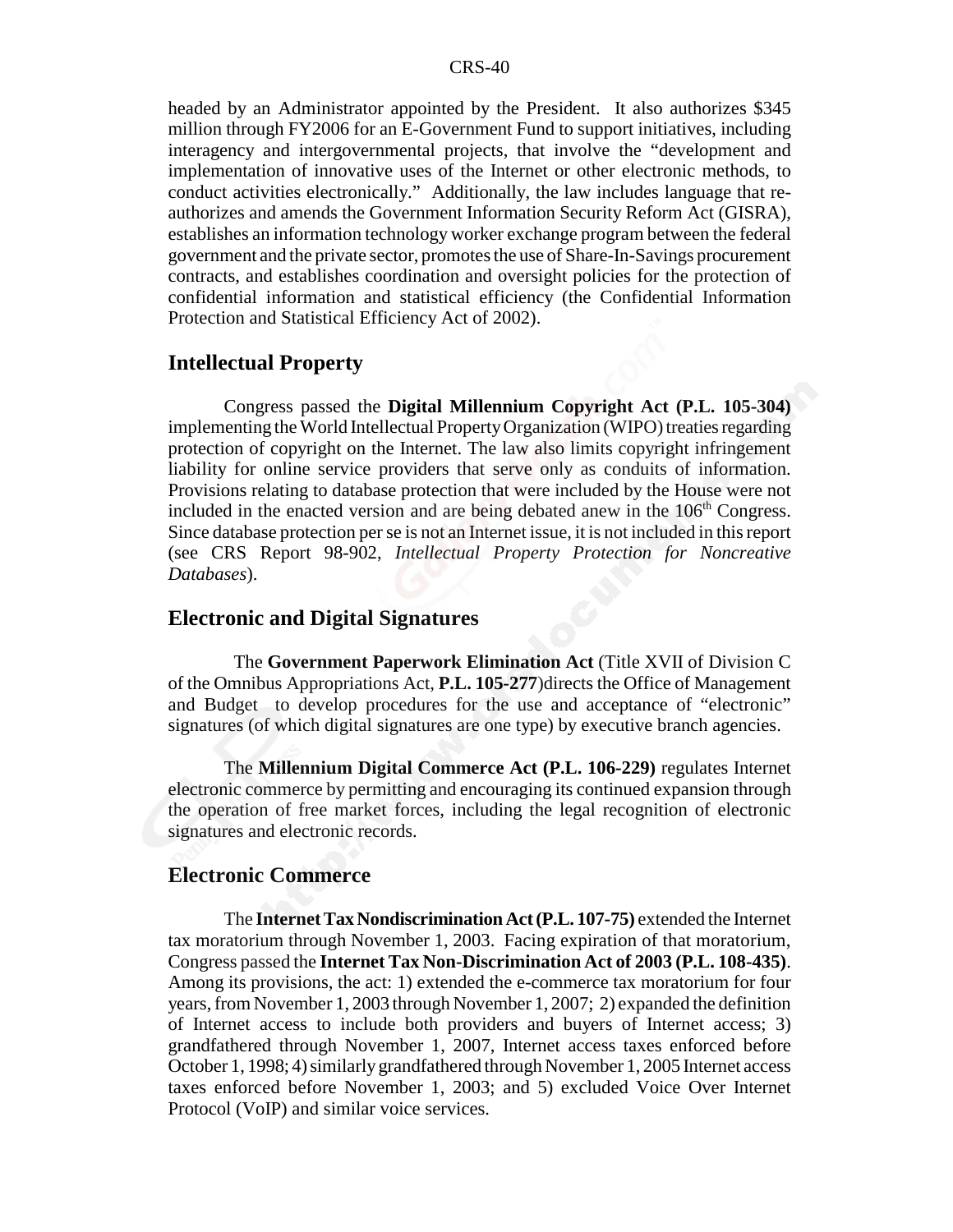| <b>Title</b>                                                                 | <b>Public Law Number</b> |
|------------------------------------------------------------------------------|--------------------------|
| FY1999 Omnibus Consolidated and Emergency<br>Supplemental Appropriations Act | P.L. 105-277             |
| <b>Internet Tax Freedom Act</b>                                              | Division C, Title XI     |
| Children's Online Privacy Protection Act                                     | Division C, Title XIII   |
| Child Online Protection Act                                                  | Division C, Title XIV    |
| Government Paperwork Elimination Act                                         | Division C, Title XVII   |
| Protection of Children from Sexual Predators Act                             | P.L. 105-314             |
| <b>Identity Theft and Assumption Deterrence Act</b>                          | P.L. 105-318             |
| Digital Millennium Copyright Act                                             | P.L. 105-304             |
| <b>Next Generation Internet Research Act</b>                                 | P.L. 105-305             |

## **Table 1: Summary of Legislation Passed by the 105th Congress**

## **Table 2: Summary of Legislation Passed by the 106th Congress**

| <b>Title</b>                                                                                                                                                          | <b>Public Law Number</b> |
|-----------------------------------------------------------------------------------------------------------------------------------------------------------------------|--------------------------|
| Millennium Digital Commerce Act                                                                                                                                       | P.L. 106-229             |
| <b>Computer Crime Enforcement Act</b>                                                                                                                                 | P.L. 106-572             |
| FY2001 Transportation Appropriations Act, section 501                                                                                                                 | P.L. 106-246             |
| FY2001 Treasury-General Government Appropriations Act,<br>section 646 (enacted by reference in the FY2001<br><b>Consolidated Appropriations Act)</b>                  | P.L. 106-554             |
| Internet False Identification Prevention Act                                                                                                                          | P.L. 106-578             |
| Children's Internet Protection Act (Title XVII of the FY2001)<br>Labor-HHS Appropriations Act, enacted by reference in the<br>FY2001 Consolidated Appropriations Act) | P.L. 106-554             |
| Anticybersquatting Consumer Protection Act (enacted by<br>reference in the FY2000 Consolidated Appropriations Act)                                                    | P.L. 106-113             |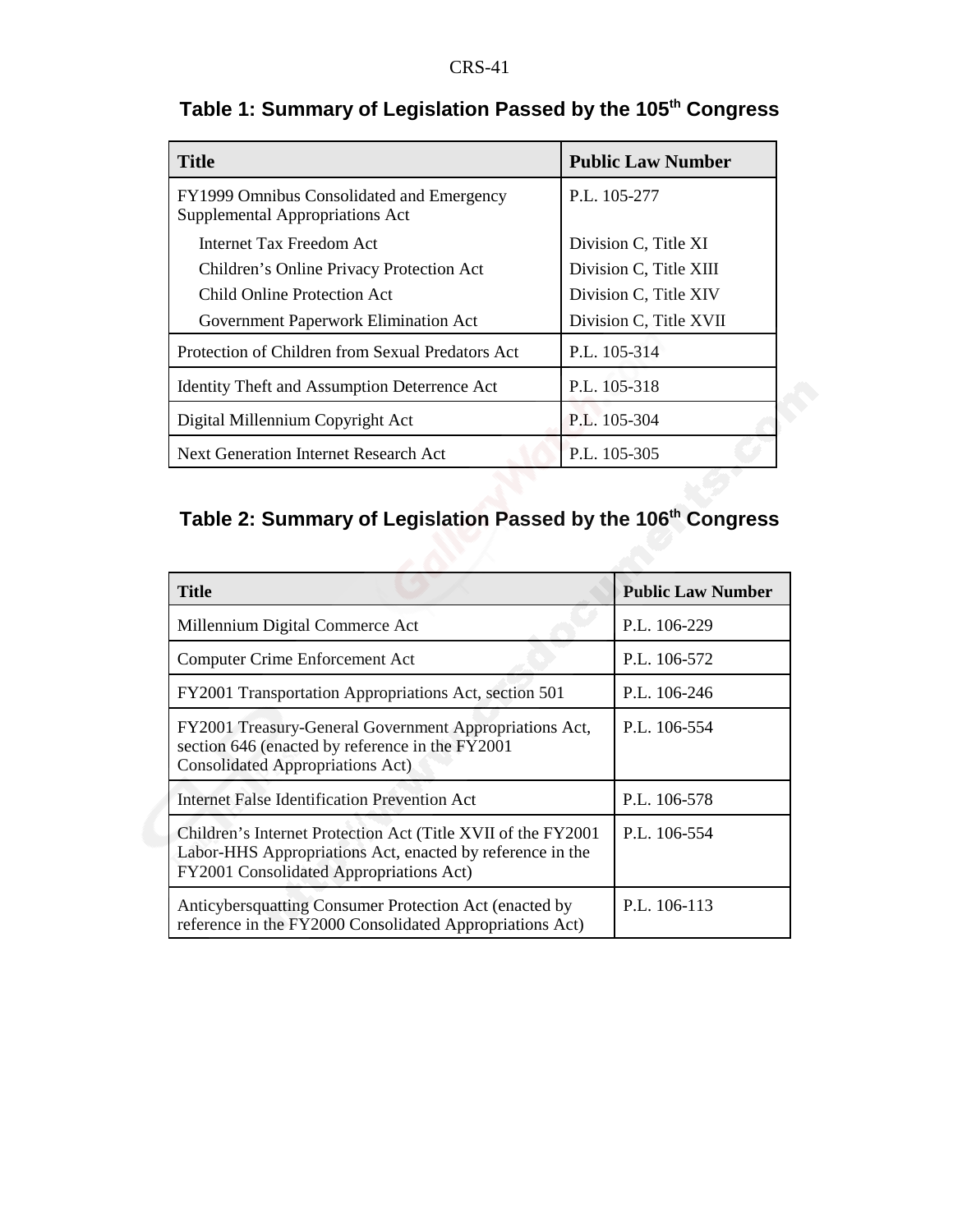| <b>Title</b>                                                                                                                 | <b>Public Law Number</b> |
|------------------------------------------------------------------------------------------------------------------------------|--------------------------|
| Uniting and Strengthening America by Providing<br>Appropriate Tools to Intercept and Obstruct Terrorism<br>(USA PATRIOT) Act | P.L. 107-56              |
| Internet Tax Nondiscrimination Act                                                                                           | P.L. 107-75              |
| Farm Security and Rural Investment Act (Section 6103)                                                                        | P.L. 107-171             |
| Cyber Security Enhancement Act (Section 225 of the<br>Homeland Security Act)                                                 | P.L. 107-296             |
| 21 <sup>st</sup> Century Department of Justice Authorization Act<br>(Section 305)                                            | P.L. 107-297             |
| Dot Kids Implementation and Efficiency Act                                                                                   | P.L. 107-317             |
| E-Government Act                                                                                                             | P.L. 107-347             |
| National Science Foundation Authorization Act of 2002<br>(Section 18d)                                                       | P.L. 107-368             |

## **Table 3. Summary of Legislation Passed by the 107th Congress**

## **Table 4: Summary of Legislation Passed by the 108th Congress**

| <b>Title</b>                                                                                                                               | <b>Public Law Number</b> |
|--------------------------------------------------------------------------------------------------------------------------------------------|--------------------------|
| <b>PROTECT</b> Act (Section 108, Misleading Domain<br>Names on the Internet)                                                               | P.L. 108-21              |
| <b>CAN-SPAM Act</b>                                                                                                                        | P.L. 108-187             |
| Internet Tax Non-Discrimination Act of 2003                                                                                                | P.L. 108-435             |
| Intelligence Reform and Terrorism Protection Act<br>(Section 1061)                                                                         | P.L. 108-458             |
| Fraudulent Online Identity Sanctions Act (Title II of the<br><b>Intellectual Property Protection and Courts Amendments</b><br>Act of 2004) | P.L. 108-482             |
| Commercial Spectrum Enhancement Act (Title II of the<br><b>ENHANCE 911 Act)</b>                                                            | P.L. 108-494             |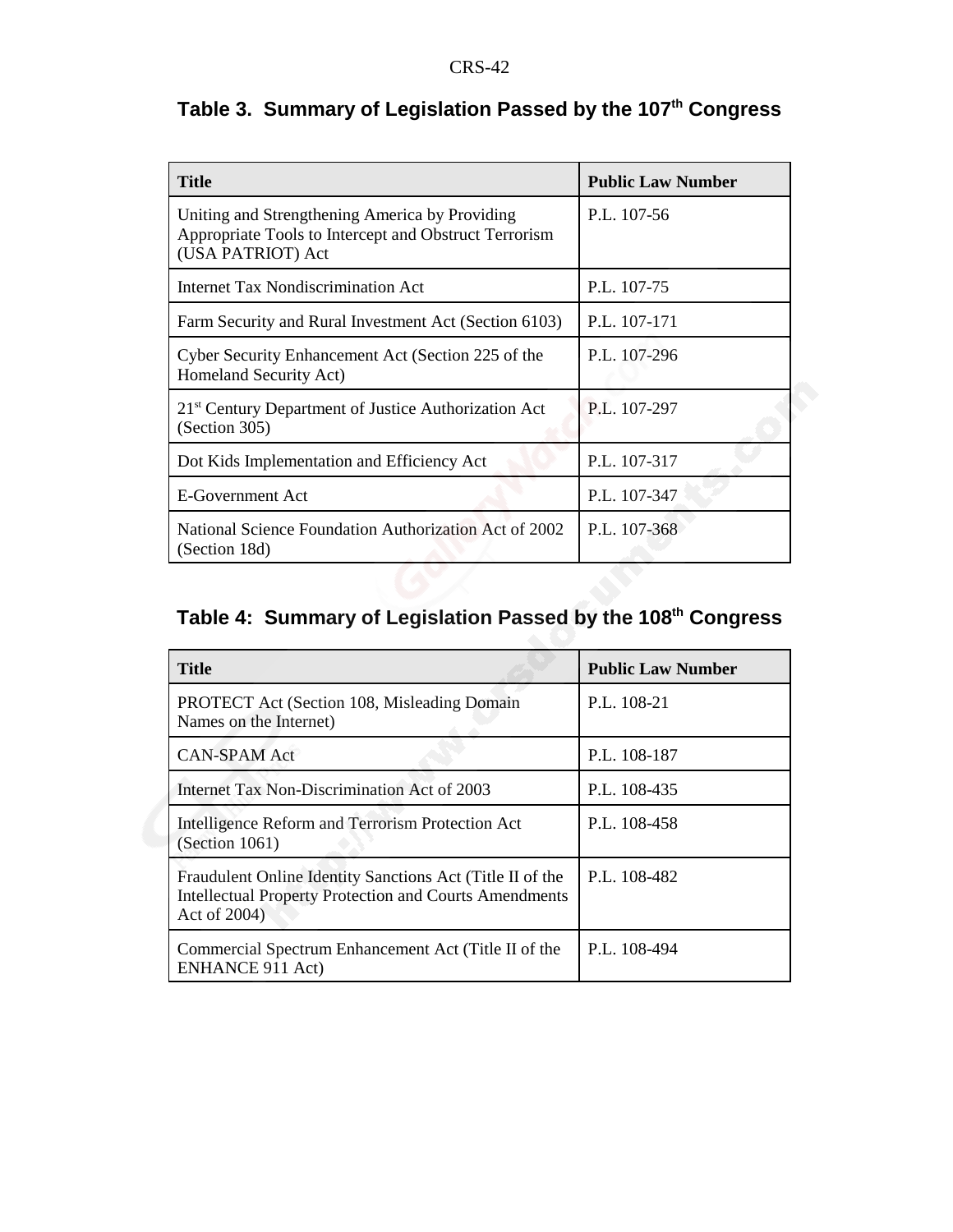## **Appendix D: Related CRS Reports**

#### **Broadband Internet Access**

- CRS Issue Brief IB10045. *Broadband Internet Access: Background and Issues*, by Angele A. Gilroy and Lennard G. Kruger.
- CRS Report RL30719. *Broadband Internet Access and the Digital Divide: Federal Assistance Programs*, by Lennard G. Kruger.
- CRS Report RL32421. *Broadband over Powerlines: Regulatory and Policy Issues*, by Patricia Moloney Figliola.
- CRS Report RL32949. *Communications Act Revisions: Selected Issues for Consideration*, by Angele A. Gilroy.
- CRS Report RL32985. *Defining Cable Broadband Internet Access Service: Background and Analysis of the Supreme Court's Brand X Decision*, by Angie A. Welborn and Charles B. Goldfarb.
- CRS Report RL30018. *Long Distance Telephony: Bell Operating Company Entry Into the Long Distance Market*, by James R. Riehl.
- CRS Issue Brief IB98040. *Telecommunications Discounts for Schools and Libraries: the "E-Rate" Program and Controversies*, by Angele Gilroy.
- CRS Report RS20993. *Wireless Technology and Spectrum Demand: Third Generation (3G) and Beyond*, by Linda K. Moore.

#### **Computer and Internet Security**

- CRS Report RL32357. *Computer Security: A Summary of Selected Federal Laws, Executive Orders, and Presidential Directives*, by John D. Moteff.
- CRS Report RL32777. *Creating a National Framework for Cybersecurity: An Analysis of Issues and Options*, by Eric A. Fischer
- CRS Report RL30153. *Critical Infrastructures: Background, Policy, and Implementation*, by John D. Moteff.
- CRS Report RL32331. *The Economic Impact of Cyber-Attacks*, by Brian Cashell, William D. Jackson, Mark Jickling, and Baird Webel.
- CRS Report RL31289. *The Internet and the USA PATRIOT Act: Potential Implications for Electronic Privacy, Security, Commerce, and Government*, by Marcia S. Smith, Jeffrey W. Seifert, Glenn J. McLoughlin, and John Dimitri Moteff.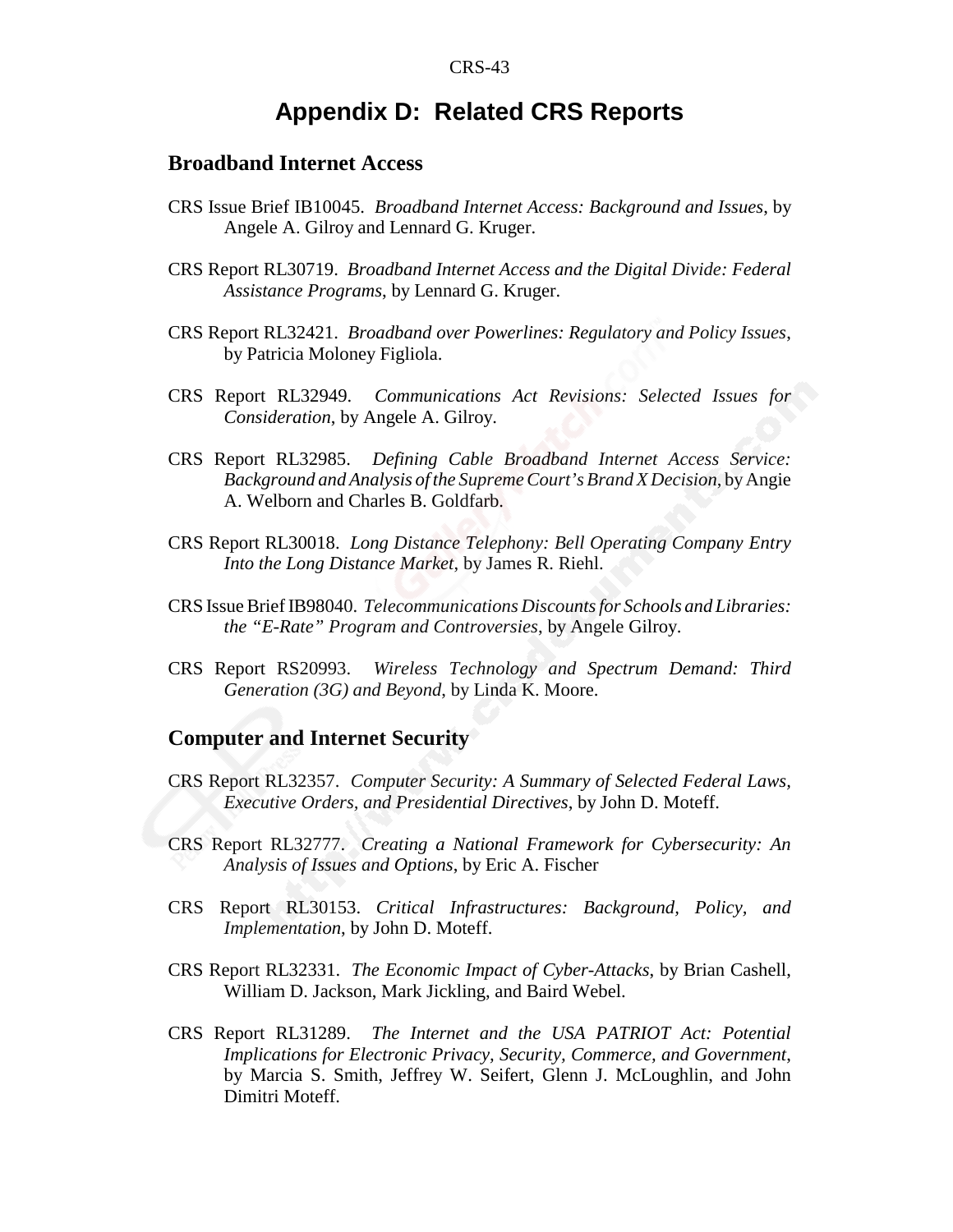#### **Internet Privacy**

- CRS Report RL31289. *The Internet and the USA PATRIOT Act: Potential Implications for Electronic Privacy, Security, Commerce, and Government*, by Marcia S. Smith, Jeffrey W. Seifert, Glenn J. McLoughlin, and John Dimitri Moteff.
- CRS Report RL31408. *Internet Privacy: Overview and Pending Legislation*, by Marcia S. Smith.
- CRS Report 98-326. *Privacy: An Overview of Federal Statutes Governing Wiretapping and Electronic Eavesdropping*, by Gina Marie Stevens and Charles Doyle.
- CRS Report RS22078. *Privacy and Civil Liberties Oversight Board: 109th Congress Proposed Refinements*, by Harold C. Relyea.
- CRS Report RS21851. *Privacy Protection: Mandating New Arrangements to Implement and Assess Federal Privacy Policy and Practice*, by Harold C. Relyea.
- CRS Report RL32706. *Spyware: Background and Policy Issues for Congress*, by Marcia S. Smith.
- CRS Report RL31377. *The USA PATRIOT Act: A Legal Analysis*, by Charles Doyle.
- CRS Report RL32186. *USA PATRIOT Act Sunset: Provisions that Expire on December 31, 2005*, by Charles Doyle.

#### **Identity Theft**

CRS Report RS22082. *Identity Theft: The Internet Connection*, by Marcia S. Smith.

- CRS Report RL32535. *Implementation of the Fair and Accurate Credit Transactions (FACT) Act of 2003*, by Angie A. Welborn and Grace Chu.
- CRS Report RL31919. *Remedies Available to Victims of Identity Theft*, by Angie A. Welborn.
- CRS Report RL33199. *Personal Data Security Breaches: Context and Incident Summaries*, by Rita A. Tehan.

#### **"Spam"**

CRS Report RL31953. *"Spam": An Overview of Issues Concerning Commercial Electronic Mail*, by Marcia S. Smith.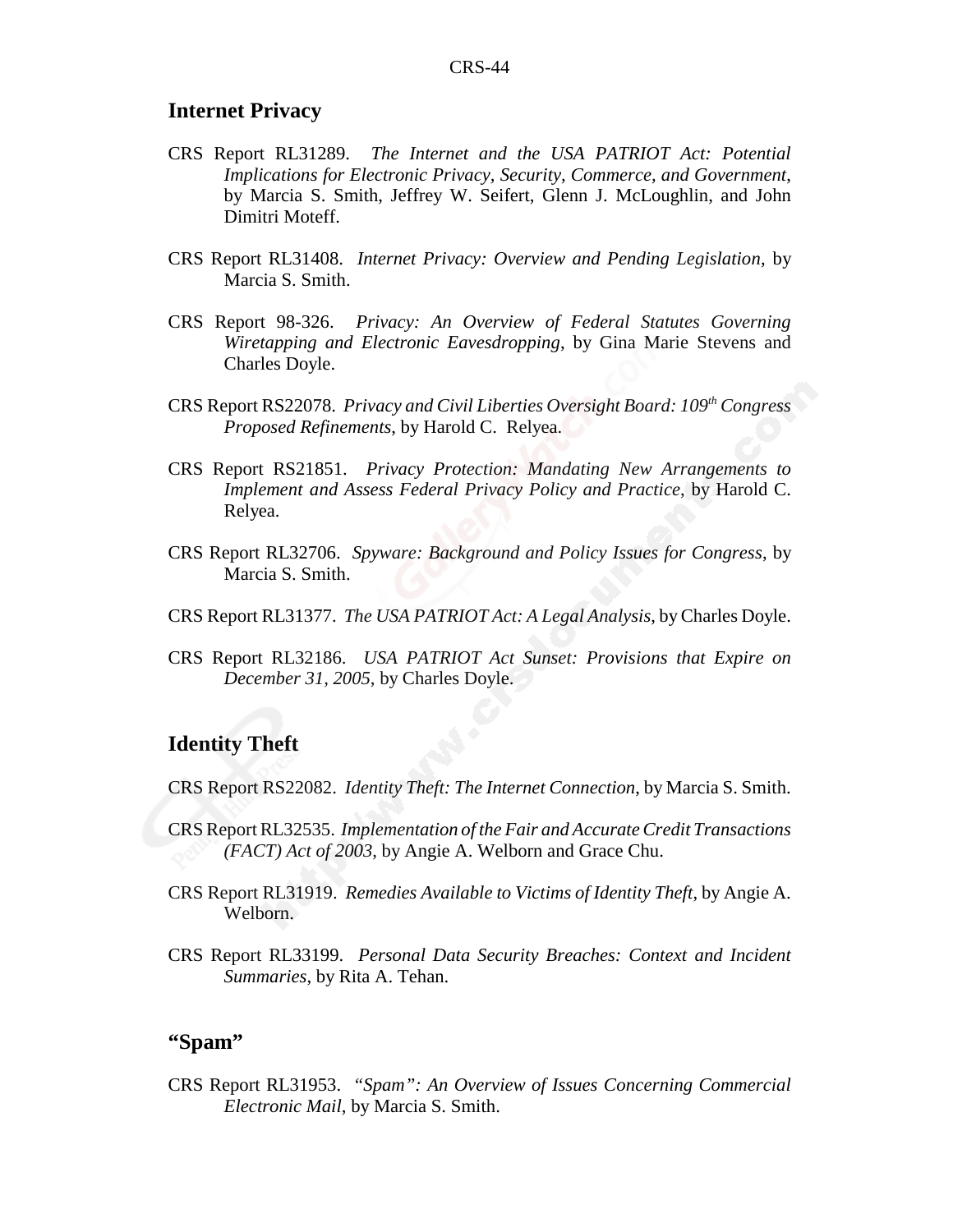CRS Report RL31488. *Regulation of Unsolicited Commercial E-Mail*, by Angie A. Welborn.

#### **Protecting Children**

- CRS Report RS21328. *Internet: Status of Legislative Attempts to Protect Children from Unsuitable Material on the Web*, by Marcia S. Smith.
- CRS Report 98-670. *Obscenity, Child Pornography, and Indecency: Recent Developments and Pending Issues*, by Henry Cohen.

#### **Internet Domain Names**

CRS Report 97-868 STM. *Internet Domain Names: Background and Policy Issues*, by Lennard G. Kruger.

#### **Government Information Technology Management**

- CRS Report RL31627. *Computer Software and Open Source Issues: A Primer*, by Jeffrey W. Seifert.
- CRS Report RL31594. *Congressional Continuity of Operations (COOP): An Overview of Concepts and Challenges*, by R. Eric Petersen and Jeffrey W. Seifert. 16 p.
- CRS Report RL31857. *Continuity of Operations (COOP) in the Executive Branch: Background and Issues for Congress*, by R. Eric Petersen.
- CRS Report RS21140. *Emergency Electronic Communications in Congress: Proposals and Issues*, by Jeffrey W. Seifert and R. Eric Petersen.
- CRS Report RL30914. *Federal Chief Information Officer (CIO): Opportunities and Challenges*, by Jeffrey W. Seifert.
- CRS Issue Brief IB10130. *The Federal Networking and Information Technology Research and Development Program: Funding Issues and Activities*, by Patricia Moloney Figliola.
- CRS Report RL31103. *House of Representatives Information Technology Management Issues: An Overview of the Effects on Institutional Operations, the Legislative Process, and Future Planning*, by Jeffrey W. Seifert and R. Eric Petersen.
- CRS Report RL32597. *Information Sharing for Homeland Security: A Brief Overview*, by Harold C. Relyea and Jeffrey W. Seifert.
- CRS Report RL31289. *The Internet and the USA PATRIOT Act: Potential Implications for Electronic Privacy, Security, Commerce, and Government*,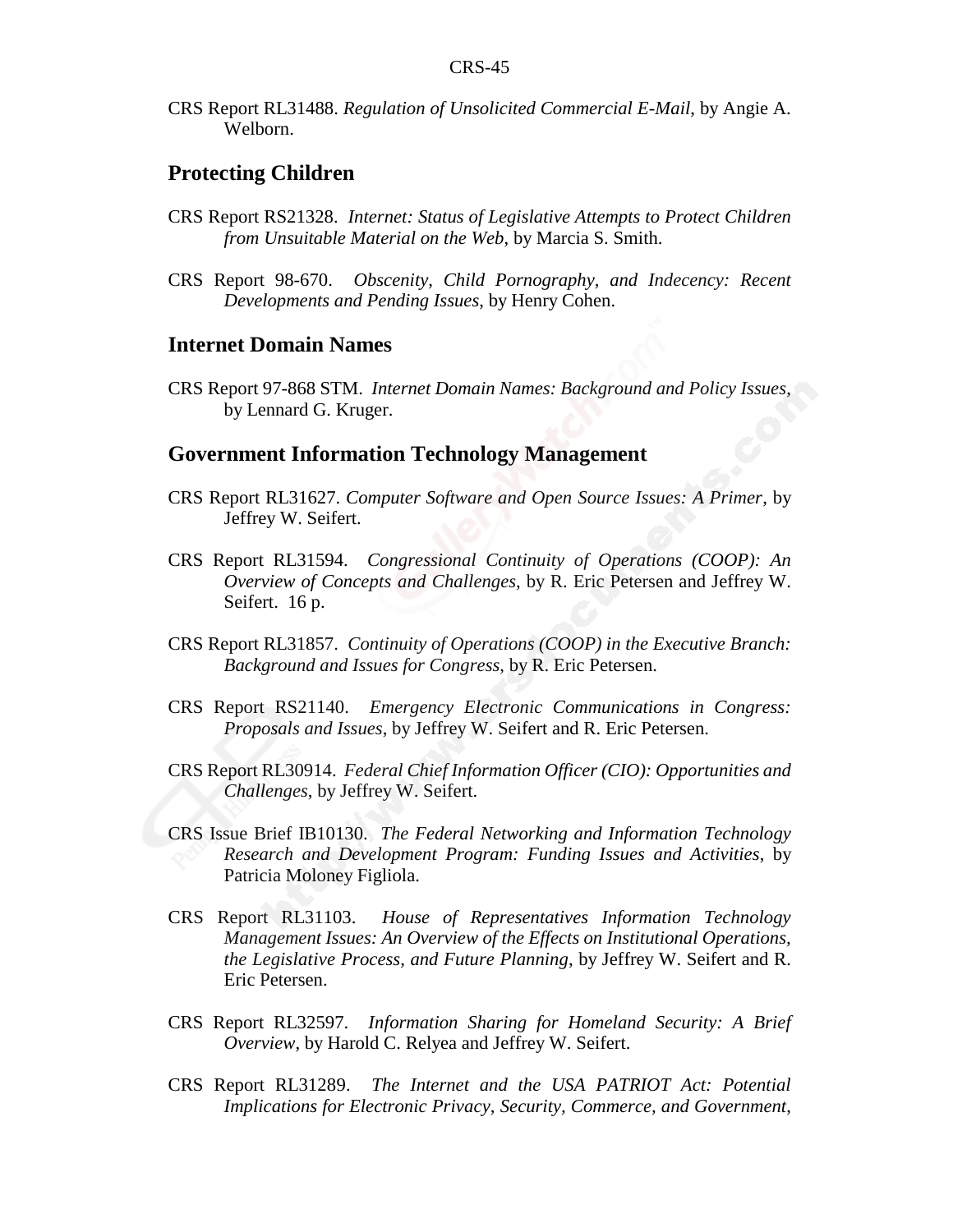by Marcia S. Smith, Jeffrey W. Seifert, Glenn J. McLoughlin, and John Dimitri Moteff.

CRS Report RL31057. *A Primer on E-Government: Sectors, Stages, Opportunities, and Challenges of Online Governance*, by Jeffrey W. Seifert.

#### **Related Topics**

#### **Copyright and "Fair Use"**

- CRS Report RL31626. *Copyright Law: Statutory Royalty Rates for Webcasters*, by Robin Jeweler.
- CRS Report RL31827, *"Digital Rights" and Fair Use in Copyright Law*, by Robin Jeweler.
- CRS Report RL32035. *Digital Rights Management Legislation in the 107<sup>th</sup> and 108<sup>th</sup> Congresses*, by Robin Jeweler.
- CRS Report RS21206. *"Fair Use" on the Internet: Copyright's Reproduction and Public Display Rights*, by Robin Jeweler.

#### **Electronic Commerce**

- CRS Report RS21596. *EU Tax on Digitally Delivered E-Commerce*, by Martin A. Weiss and Nonna A. Noto.
- CRS Report RL31929. *Internet Taxation: Issues and Legislation*, by Steven Maguire and Nonna A. Noto.
- CRS Report RL31289. *The Internet and the USA PATRIOT Act: Potential Implications for Electronic Privacy, Security, Commerce, and Government*, by Marcia S. Smith, Jeffrey W. Seifert, Glenn J. McLoughlin, and John Dimitri Moteff.
- CRS Report RL31252. *State and Local Sales and Use Taxes and Internet Commerce*, by Stephen Maguire.
- CRS Report RS21537. *State Sales Taxation of Internet Transactions*, by John Luckey.

#### **Medical Records, Financial, and Other Privacy Issues**

- CRS Report RL30677. *Digital Surveillance: The Communications Assistance for Law Enforcement Act*, by Patricia Moloney Figliola.
- CRS Report RS20500. *Medical Records Privacy: Questions and Answers on the December 2000 Federal Regulation*, by C. Stephen Redhead.